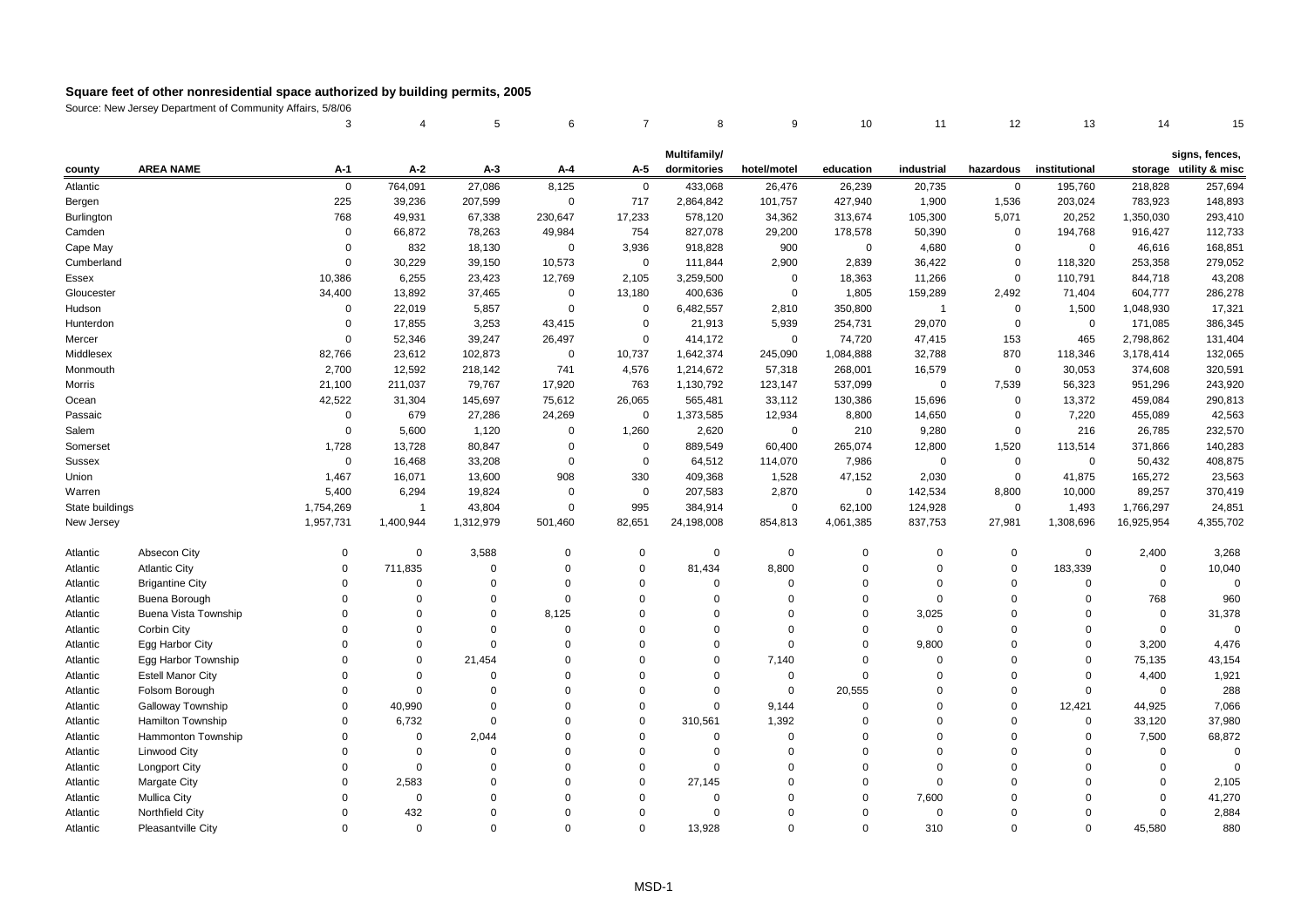|          |                                 | 3           |             | 5           | 6           | $\overline{7}$ | 8            | 9                   | 10          | 11          | 12          | 13            | 14           | 15                     |
|----------|---------------------------------|-------------|-------------|-------------|-------------|----------------|--------------|---------------------|-------------|-------------|-------------|---------------|--------------|------------------------|
|          |                                 |             |             |             |             |                | Multifamily/ |                     |             |             |             |               |              | signs, fences,         |
| county   | <b>AREA NAME</b>                | А-1         | $A-2$       | $A-3$       | A-4         | A-5            | dormitories  | hotel/motel         | education   | industrial  | hazardous   | institutional |              | storage utility & misc |
| Atlantic | Port Republic City              | $\mathsf 0$ | $\mathsf 0$ | $\mathbf 0$ | $\mathsf 0$ | $\mathbf 0$    | $\mathbf 0$  | $\mathsf{O}\xspace$ | $\mathbf 0$ | $\mathsf 0$ | $\mathbf 0$ | 0             | 0            | $\Omega$               |
| Atlantic | Somers Point City               | $\mathbf 0$ | 1,519       | 0           | $\mathbf 0$ | $\mathsf 0$    | $\mathbf 0$  | $\mathbf 0$         | 5,684       | $\mathbf 0$ | $\mathbf 0$ | 0             | $\mathbf 0$  | $\Omega$               |
| Atlantic | Ventnor City                    | $\Omega$    | $\mathbf 0$ | $\mathbf 0$ | $\Omega$    | $\mathbf 0$    | $\Omega$     | $\mathbf 0$         | $\Omega$    | $\Omega$    | $\Omega$    | $\mathbf 0$   | $\Omega$     | $\Omega$               |
| Atlantic | Weymouth Township               | $\Omega$    | $\mathbf 0$ | $\Omega$    | $\Omega$    | $\mathbf 0$    | $\Omega$     | 0                   | $\Omega$    | $\Omega$    | $\Omega$    | $\mathbf 0$   | 1,800        | 1,152                  |
| Bergen   | Allendale Borough               | $\mathbf 0$ | 603         | $\Omega$    | $\Omega$    | $\mathbf 0$    | $\Omega$     | $\mathbf 0$         | $\Omega$    | $\Omega$    | $\Omega$    | $\mathbf 0$   | $\mathbf 0$  | 4,888                  |
| Bergen   | Alpine Borough                  | $\Omega$    | $\mathbf 0$ | $\mathbf 0$ | $\Omega$    | $\mathbf 0$    | 11,150       | $\mathbf 0$         | $\Omega$    | $\Omega$    | $\Omega$    | $\Omega$      | $\mathbf 0$  | 2,860                  |
| Bergen   | <b>Bergenfield Borough</b>      | $\Omega$    | $\mathbf 0$ | 3,663       | $\mathbf 0$ | $\mathbf 0$    | 126,770      | 0                   | $\Omega$    | $\Omega$    | $\Omega$    | $\Omega$      | $\Omega$     | 3,648                  |
| Bergen   | Bogota Borough                  | $\Omega$    | $\mathbf 0$ | $\mathbf 0$ | $\Omega$    | $\mathbf 0$    | $\mathbf 0$  | $\mathbf 0$         | $\Omega$    | $\Omega$    | $\Omega$    | $\Omega$      | $\Omega$     | $\Omega$               |
| Bergen   | Carlstadt Borough               | $\Omega$    | 22,138      | $\Omega$    | $\Omega$    | $\mathsf 0$    | $\Omega$     | $\mathbf 0$         | $\Omega$    | $\Omega$    | $\Omega$    | 0             | 7,408        | $\Omega$               |
| Bergen   | Cliffside Park Borough          | $\Omega$    | $\mathbf 0$ | $\mathbf 0$ | $\Omega$    | $\mathbf 0$    | 102,990      | $\mathbf 0$         | $\Omega$    | $\Omega$    | $\Omega$    | $\mathbf 0$   | $\mathbf{0}$ | $\mathbf 0$            |
| Bergen   | Closter Borough                 | $\Omega$    | $\mathbf 0$ | 3,292       | $\Omega$    | $\mathbf 0$    | $\mathbf 0$  | $\mathbf 0$         | $\Omega$    | $\Omega$    | $\Omega$    | $\mathbf 0$   | 126          | 300                    |
| Bergen   | Cresskill Borough               | $\Omega$    | $\mathbf 0$ | 33,144      | $\mathbf 0$ | $\mathbf 0$    | 97,773       | $\mathbf 0$         | $\mathbf 0$ | $\Omega$    | $\Omega$    | $\Omega$      | $\mathbf 0$  | $\Omega$               |
| Bergen   | Demarest Borough                | $\Omega$    | $\Omega$    | $\mathbf 0$ | $\Omega$    | $\mathbf 0$    | $\Omega$     | $\mathbf 0$         | 2,800       | $\Omega$    | $\Omega$    | $\Omega$      | $\Omega$     | $\Omega$               |
| Bergen   | Dumont Borough                  | $\Omega$    | $\Omega$    | $\Omega$    | $\Omega$    | $\mathbf 0$    | $\Omega$     | $\Omega$            | $\mathbf 0$ | $\Omega$    | $\Omega$    | $\Omega$      | 1,051        | $\Omega$               |
| Bergen   | Elmwood Park Borough            | $\Omega$    | $\mathbf 0$ | $\mathbf 0$ | $\Omega$    | $\mathbf 0$    | $\mathbf 0$  | $\mathbf 0$         | $\mathbf 0$ | $\Omega$    | $\Omega$    | $\mathbf 0$   | $\mathbf 0$  | $\Omega$               |
| Bergen   | East Rutherford Borough         | $\Omega$    | 6,895       | $\Omega$    | $\Omega$    | $\mathbf 0$    | $\mathbf 0$  | 101,757             | $\Omega$    | $\Omega$    | $\Omega$    | $\Omega$      | $\mathbf 0$  | 3,614                  |
| Bergen   | Edgewater Borough               | $\Omega$    | $\mathbf 0$ | $\Omega$    | $\mathbf 0$ | $\mathbf 0$    | 407,695      | 0                   | $\Omega$    | $\Omega$    | $\Omega$    | $\Omega$      | $\Omega$     | 485                    |
| Bergen   | Emerson Borough                 | $\Omega$    | $\Omega$    | 336         | $\Omega$    | $\mathbf 0$    | $\mathbf 0$  | $\mathbf 0$         | $\Omega$    | $\Omega$    | $\Omega$    | $\Omega$      | $\Omega$     | $\overline{0}$         |
| Bergen   | <b>Englewood City</b>           | $\Omega$    | $\mathbf 0$ | $\Omega$    | $\mathbf 0$ | $\mathbf 0$    | 1,329,361    | $\mathbf 0$         | 11,097      | $\Omega$    | $\Omega$    | $\Omega$      | 93,929       | 5,702                  |
| Bergen   | <b>Englewood Cliffs Borough</b> | $\Omega$    | $\mathbf 0$ | $\mathbf 0$ | $\Omega$    | $\mathbf 0$    | $\Omega$     | 0                   | $\mathbf 0$ | $\Omega$    | $\Omega$    | $\Omega$      | $\mathbf 0$  | $\mathbf 0$            |
| Bergen   | Fair Lawn Borough               | $\Omega$    | $\mathbf 0$ | 34,156      | $\Omega$    | $\mathbf 0$    | $\mathbf 0$  | 0                   | 74,572      | $\Omega$    | $\Omega$    | $\mathbf 0$   | 0            | 1,558                  |
| Bergen   | Fairview Borough                | $\mathbf 0$ | $\mathbf 0$ | 0           | $\mathbf 0$ | $\mathbf 0$    | 33,372       | $\mathsf{O}\xspace$ | $\mathbf 0$ | $\mathbf 0$ | $\mathbf 0$ | $\mathbf 0$   | $\mathbf 0$  | $\mathbf 0$            |
| Bergen   | Fort Lee Borough                | $\Omega$    | $\Omega$    | $\mathbf 0$ | $\Omega$    | $\mathbf 0$    | 7,200        | $\mathbf 0$         | $\mathbf 0$ | 1,900       | $\Omega$    | $\mathbf 0$   | 2,480        | $\mathbf 0$            |
| Bergen   | Franklin Lakes Borough          | $\Omega$    | $\Omega$    | 40,687      | $\Omega$    | $\mathbf 0$    | $\Omega$     | $\mathbf 0$         | $\Omega$    | $\mathbf 0$ | $\Omega$    | $\mathbf 0$   | 10,000       | 9,483                  |
| Bergen   | Garfield City                   | $\Omega$    | $\mathbf 0$ | 11,445      | $\Omega$    | $\mathbf 0$    | $\Omega$     | $\mathbf 0$         | $\Omega$    | $\Omega$    | $\Omega$    | $\mathbf 0$   | $\mathbf 0$  | 2,265                  |
| Bergen   | Glen Rock Borough               | $\mathbf 0$ | $\Omega$    | $\mathbf 0$ | $\Omega$    | $\mathbf 0$    | $\Omega$     | $\mathbf 0$         | $\Omega$    | $\Omega$    | $\Omega$    | $\mathbf 0$   | $\mathbf 0$  | $\mathbf 0$            |
| Bergen   | <b>Hackensack City</b>          | 225         | $\Omega$    | $\Omega$    | $\mathbf 0$ | $\mathbf 0$    | 157,069      | $\mathbf 0$         | $\Omega$    | $\Omega$    | $\Omega$    | $\mathbf 0$   | 352,616      | 555                    |
| Bergen   | Harrington Park Borough         | $\mathbf 0$ | $\Omega$    | $\mathbf 0$ | $\Omega$    | $\mathbf 0$    | $\mathbf 0$  | $\mathbf 0$         | $\Omega$    | $\Omega$    | $\Omega$    | $\mathbf 0$   | $\mathbf 0$  | $\Omega$               |
| Bergen   | Hasbrouck Heights Borough       | $\mathbf 0$ | $\Omega$    | $\Omega$    | $\Omega$    | $\mathbf 0$    | $\Omega$     | $\mathbf 0$         | $\Omega$    | $\Omega$    | $\Omega$    | $\Omega$      | $\Omega$     | $\mathbf 0$            |
| Bergen   | Haworth Borough                 | $\Omega$    | $\Omega$    | $\mathbf 0$ | $\Omega$    | $\Omega$       | $\Omega$     | $\mathbf 0$         | $\Omega$    | $\Omega$    | 1,536       | $\Omega$      | $\Omega$     | 320                    |
| Bergen   | Hillsdale Borough               | $\Omega$    | $\mathbf 0$ | 3,200       | $\Omega$    | $\mathbf 0$    | $\Omega$     | 0                   | 48,804      | $\Omega$    | $\Omega$    | $\Omega$      | $\Omega$     | 913                    |
| Bergen   | Ho-Ho-Kus Borough               | $\Omega$    | $\mathbf 0$ | $\mathbf 0$ | 0           | $\mathbf 0$    | $\Omega$     | $\mathbf 0$         | 216         | $\Omega$    | $\Omega$    | $\Omega$      | $\Omega$     | $\mathbf 0$            |
| Bergen   | Leonia Borough                  | $\Omega$    | $\Omega$    | $\Omega$    | $\Omega$    | $\mathbf 0$    | $\Omega$     | $\mathbf 0$         | $\Omega$    | $\Omega$    | $\Omega$    | $\Omega$      | $\Omega$     | $\Omega$               |
| Bergen   | Little Ferry Borough            | $\Omega$    | $\Omega$    | $\Omega$    | $\Omega$    | $\mathbf 0$    | $\Omega$     | $\mathbf 0$         | $\Omega$    | $\Omega$    | $\Omega$    | $\Omega$      | $\Omega$     | $\Omega$               |
| Bergen   | Lodi Borough                    | $\Omega$    | $\mathbf 0$ | $\mathbf 0$ | $\Omega$    | $\mathbf 0$    | $\Omega$     | $\mathbf 0$         | $\Omega$    | $\Omega$    | $\Omega$    | $\mathbf 0$   | $\Omega$     | 1,549                  |
| Bergen   | Lyndhurst Township              | $\Omega$    | $\mathbf 0$ | 43,264      | $\Omega$    | $\mathbf 0$    | 328,877      | $\mathbf 0$         | $\Omega$    | $\Omega$    | $\Omega$    | $\mathbf 0$   | 187,640      | $\Omega$               |
| Bergen   | Mahwah Township                 | $\Omega$    | 3,346       | $\mathbf 0$ | $\Omega$    | $\mathbf 0$    | $\Omega$     | $\mathbf 0$         | $\Omega$    | $\Omega$    | $\Omega$    | $\Omega$      | $\mathbf 0$  | 56,225                 |
| Bergen   | Maywood Borough                 | $\Omega$    | $\mathbf 0$ | $\Omega$    | $\Omega$    | $\mathbf 0$    | $\mathbf 0$  | $\mathbf 0$         | $\Omega$    | $\Omega$    | $\Omega$    | $\Omega$      | $\Omega$     | $\Omega$               |
| Bergen   | Midland Park Borough            | $\mathbf 0$ | $\mathbf 0$ | $\Omega$    | $\Omega$    | $\mathbf 0$    | 1,850        | $\mathbf 0$         | $\Omega$    | $\mathbf 0$ | $\Omega$    | $\Omega$      | $\mathbf 0$  | 2,425                  |
| Bergen   | Montvale Borough                | $\Omega$    | $\Omega$    | $\Omega$    | $\Omega$    | $\Omega$       | $\Omega$     | $\Omega$            | $\Omega$    | $\Omega$    | $\Omega$    | $\Omega$      | $\Omega$     | $\Omega$               |
| Bergen   | Moonachie Borough               | $\Omega$    | 1,800       | $\Omega$    | $\Omega$    | $\Omega$       | $\Omega$     | $\mathbf 0$         | $\Omega$    | $\mathbf 0$ | $\Omega$    | $\Omega$      | $\Omega$     | 288                    |
| Bergen   | New Milford Borough             | $\Omega$    | $\mathbf 0$ | $\Omega$    | $\Omega$    | $\mathbf 0$    | $\Omega$     | $\mathbf 0$         | $\Omega$    | $\Omega$    | $\Omega$    | $\Omega$      | $\Omega$     | $\mathbf 0$            |
| Bergen   | North Arlington Borough         | $\Omega$    | $\Omega$    | $\Omega$    | $\Omega$    | $\Omega$       | $\Omega$     | $\Omega$            | $\Omega$    | $\Omega$    | $\Omega$    | $\Omega$      | $\Omega$     | $\Omega$               |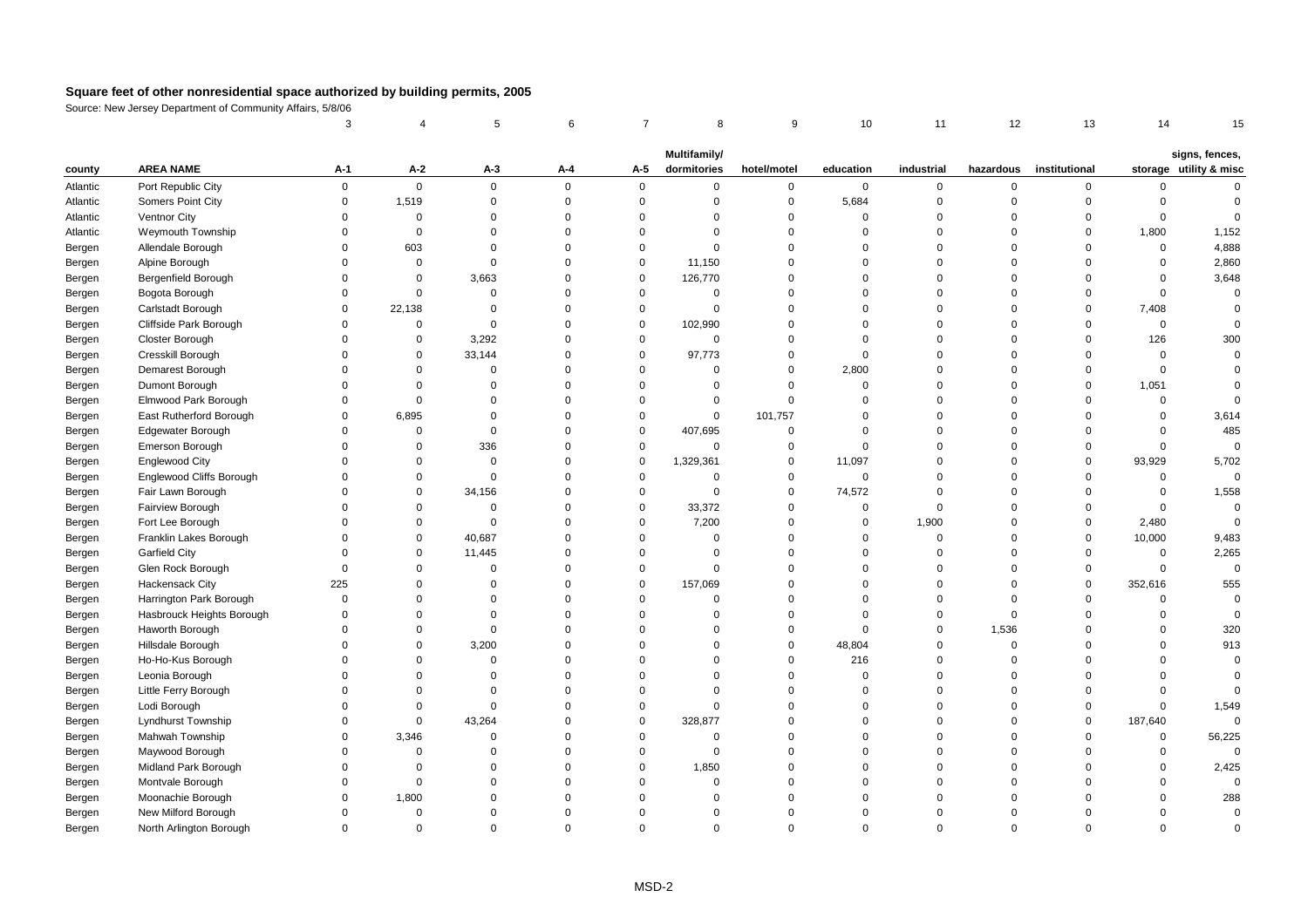|                   |                              | 3           |             | 5              | 6           | $\overline{7}$ | 8                           | 9           | 10             | 11          | 12          | 13            | 14           | 15                                       |
|-------------------|------------------------------|-------------|-------------|----------------|-------------|----------------|-----------------------------|-------------|----------------|-------------|-------------|---------------|--------------|------------------------------------------|
|                   |                              |             |             |                |             |                |                             |             |                |             |             |               |              |                                          |
| county            | <b>AREA NAME</b>             | A-1         | $A-2$       | $A-3$          | A-4         | A-5            | Multifamily/<br>dormitories | hotel/motel | education      | industrial  | hazardous   | institutional |              | signs, fences,<br>storage utility & misc |
| Bergen            | Northvale Borough            | $\mathbf 0$ | $\mathbf 0$ | $\mathbf 0$    | 0           | $\mathbf 0$    | 0                           | 0           | $\mathbf 0$    | $\mathbf 0$ | $\mathbf 0$ | 0             | 25,872       | $\mathbf 0$                              |
| Bergen            | Norwood Borough              | $\Omega$    | $\mathbf 0$ | 100            | $\mathbf 0$ | $\mathbf 0$    | $\Omega$                    | $\mathsf 0$ | $\mathbf 0$    | $\mathbf 0$ | $\mathsf 0$ | $\mathsf 0$   | 95,848       | 3,934                                    |
| Bergen            | Oakland Borough              | $\Omega$    | $\Omega$    | $\mathbf 0$    | $\Omega$    | $\Omega$       | $\Omega$                    | $\mathbf 0$ | $\Omega$       | $\Omega$    | $\Omega$    | 44,192        | $\mathbf 0$  | $\Omega$                                 |
| Bergen            | Old Tappan Borough           | $\Omega$    | $\Omega$    | $\Omega$       | $\Omega$    | $\mathbf 0$    | $\Omega$                    | $\mathbf 0$ | $\mathbf 0$    | $\Omega$    | $\Omega$    | $\mathbf 0$   | $\mathbf{0}$ | $\Omega$                                 |
| Bergen            | Oradell Borough              | $\Omega$    | $\Omega$    | $\Omega$       | $\Omega$    | $\mathbf 0$    | $\Omega$                    | $\mathbf 0$ | 50,000         | $\mathbf 0$ | $\Omega$    | $\mathbf 0$   | $\Omega$     | 3,517                                    |
| Bergen            | Palisades Park Borough       | $\Omega$    | $\mathbf 0$ | $\mathbf 0$    | $\mathbf 0$ | $\mathbf 0$    | 65,171                      | 0           | $\mathbf 0$    | $\Omega$    | $\mathsf 0$ | $\Omega$      | $\Omega$     | $\Omega$                                 |
| Bergen            | Paramus Borough              | $\Omega$    | $\mathsf 0$ | 21,090         | $\mathbf 0$ | 317            | 835                         | 0           | 9,721          | $\mathbf 0$ | $\mathbf 0$ | 4,204         | $\mathbf 0$  | 17,776                                   |
| Bergen            | Park Ridge Borough           | $\Omega$    | $\mathbf 0$ | $\mathbf 0$    | $\Omega$    | $\mathbf 0$    | $\Omega$                    | $\mathbf 0$ | $\Omega$       | $\Omega$    | $\Omega$    | $\Omega$      | $\Omega$     | $\Omega$                                 |
| Bergen            | Ramsey Borough               | $\Omega$    | 4,454       | 10,085         | $\Omega$    | $\mathbf 0$    | $\Omega$                    | $\mathbf 0$ | 74,350         | $\Omega$    | $\Omega$    | $\Omega$      | $\Omega$     | 2,351                                    |
| Bergen            | Ridgefield Borough           | $\Omega$    | $\mathbf 0$ | $\mathbf 0$    | $\mathbf 0$ | $\mathbf 0$    | $\Omega$                    | 0           | 14,100         | $\mathbf 0$ | $\mathbf 0$ | $\Omega$      | $\Omega$     | 440                                      |
| Bergen            | Ridgefield Park Village      | $\Omega$    | $\mathsf 0$ | $\mathbf 0$    | $\mathbf 0$ | $\mathsf 0$    | $\mathbf 0$                 | 0           | $\mathbf 0$    | $\mathbf 0$ | $\mathbf 0$ | $\Omega$      | $\Omega$     | $\overline{0}$                           |
| Bergen            | Ridgewood Village            | $\Omega$    | $\Omega$    | $\overline{1}$ | $\Omega$    | $\mathbf 0$    | $\Omega$                    | $\mathbf 0$ | $\mathbf 0$    | $\Omega$    | $\Omega$    | $\Omega$      | $\Omega$     | 4,525                                    |
| Bergen            | River Edge Borough           | $\Omega$    | $\Omega$    | $\Omega$       | $\Omega$    | $\mathbf 0$    | 22,749                      | $\mathbf 0$ | $\Omega$       | $\Omega$    | $\Omega$    | $\Omega$      | $\Omega$     | 784                                      |
| Bergen            | River Vale Township          | $\Omega$    | $\Omega$    | $\Omega$       | $\Omega$    | $\mathbf 0$    | $\Omega$                    | $\Omega$    | $\overline{0}$ | $\Omega$    | $\Omega$    | 86,554        | $\Omega$     | $\mathbf 0$                              |
| Bergen            | Rochelle Park Township       | $\Omega$    | $\Omega$    | $\Omega$       | $\Omega$    | $\Omega$       | $\Omega$                    | 0           | $\mathbf 0$    | $\Omega$    | $\Omega$    | $\Omega$      | $\Omega$     | $\Omega$                                 |
| Bergen            | Rockleigh Borough            | $\Omega$    | $\Omega$    | $\mathbf 0$    | $\Omega$    | $\mathbf 0$    | $\Omega$                    | $\mathbf 0$ | $\mathbf 0$    | $\mathbf 0$ | $\mathbf 0$ | $\mathbf 0$   | $\mathbf{0}$ | $\Omega$                                 |
| Bergen            | Rutherford Borough           | $\Omega$    | $\Omega$    | $\Omega$       | 0           | $\mathbf 0$    | $\Omega$                    | 0           | 20,506         | $\Omega$    | $\mathbf 0$ | $\Omega$      | $\Omega$     | 11,221                                   |
| Bergen            | Saddle Brook Township        | $\Omega$    | $\Omega$    | $\Omega$       | $\Omega$    | $\mathbf 0$    | 153,123                     | 0           | $\mathbf 0$    | $\mathbf 0$ | $\Omega$    | $\Omega$      | $\mathbf 0$  | 1,304                                    |
| Bergen            | Saddle River Borough         | $\Omega$    | $\Omega$    | $\Omega$       | $\Omega$    | $\mathsf 0$    | $\mathsf 0$                 | 0           | 6,749          | $\Omega$    | $\Omega$    | $\Omega$      | $\Omega$     | 1,505                                    |
| Bergen            | South Hackensack Twp         | $\Omega$    | $\Omega$    | $\mathbf 0$    | $\Omega$    | $\mathbf 0$    | $\Omega$                    | $\mathbf 0$ | 62,015         | $\Omega$    | $\Omega$    | $\mathbf 0$   | 4,995        | $\mathbf 0$                              |
| Bergen            | <b>Teaneck Township</b>      | $\Omega$    | $\mathbf 0$ | 3,136          | $\Omega$    | $\mathsf 0$    | 18,857                      | 0           | $\mathbf 0$    | $\mathbf 0$ | $\mathbf 0$ | 54,074        | 1,958        | 599                                      |
| Bergen            | <b>Tenafly Borough</b>       | $\Omega$    | $\mathbf 0$ | $\mathbf 0$    | $\mathbf 0$ | $\mathbf 0$    | $\mathbf 0$                 | 0           | $\overline{0}$ | $\mathbf 0$ | $\mathbf 0$ | $\mathbf 0$   | $\mathbf 0$  | 132                                      |
| Bergen            | <b>Teterboro Borough</b>     | $\Omega$    | $\Omega$    | $\Omega$       | $\Omega$    | $\Omega$       | $\Omega$                    | $\mathbf 0$ | $\Omega$       | $\Omega$    | $\mathbf 0$ | $\Omega$      | $\Omega$     | $\Omega$                                 |
| Bergen            | Upper Saddle River Borough   | $\Omega$    | $\Omega$    | $\Omega$       | $\Omega$    | $\Omega$       | $\Omega$                    | $\mathbf 0$ | $\Omega$       | $\Omega$    | $\Omega$    | $\Omega$      | $\Omega$     | $\Omega$                                 |
| Bergen            | <b>Waldwick Borough</b>      | $\Omega$    | $\Omega$    | $\Omega$       | $\Omega$    | $\Omega$       | $\Omega$                    | $\mathbf 0$ | $\Omega$       | $\Omega$    | $\Omega$    | $\Omega$      | $\Omega$     | $\Omega$                                 |
| Bergen            | <b>Wallington Borough</b>    | $\Omega$    | $\mathbf 0$ | $\mathbf 0$    | $\mathbf 0$ | $\mathbf 0$    | $\Omega$                    | $\mathbf 0$ | $\mathbf 0$    | $\mathbf 0$ | $\mathbf 0$ | $\Omega$      | 0            | $\Omega$                                 |
| Bergen            | Washington Township          | $\Omega$    | $\Omega$    | $\Omega$       | $\Omega$    | $\Omega$       | $\Omega$                    | $\mathbf 0$ | $\mathbf 0$    | $\Omega$    | $\Omega$    | $\Omega$      | $\Omega$     | $\Omega$                                 |
| Bergen            | Westwood Borough             | $\Omega$    | $\Omega$    | $\Omega$       | $\Omega$    | $\mathbf 0$    | $\Omega$                    | $\mathbf 0$ | $\Omega$       | $\Omega$    | $\Omega$    | $\Omega$      | $\Omega$     | 950                                      |
| Bergen            | Woodcliff Lake Borough       | $\Omega$    | $\Omega$    | $\Omega$       | $\Omega$    | 400            | $\Omega$                    | $\mathbf 0$ | $\Omega$       | $\Omega$    | $\Omega$    | $\Omega$      | $\Omega$     | 905                                      |
| Bergen            | Wood-Ridge Borough           | $\Omega$    | $\Omega$    | $\Omega$       | $\Omega$    | $\mathbf 0$    | $\Omega$                    | $\mathbf 0$ | $\Omega$       | $\Omega$    | $\Omega$    | $\Omega$      | $\Omega$     | 336                                      |
| Bergen            | <b>Wyckoff Township</b>      | $\Omega$    | $\Omega$    | $\Omega$       | $\Omega$    | $\mathbf 0$    | $\Omega$                    | $\mathbf 0$ | 53,010         | $\Omega$    | $\mathbf 0$ | 14,000        | $\Omega$     | 1,536                                    |
| <b>Burlington</b> | <b>Bass River Township</b>   | $\Omega$    | $\Omega$    | $\Omega$       | $\Omega$    | $\mathbf 0$    | $\Omega$                    | $\mathbf 0$ | $\mathbf 0$    | $\Omega$    | $\Omega$    | $\mathbf 0$   | $\Omega$     | 4,826                                    |
| Burlington        | <b>Beverly City</b>          | $\Omega$    | $\mathbf 0$ | $\Omega$       | $\Omega$    | $\mathbf 0$    | $\Omega$                    | 0           | $\Omega$       | $\Omega$    | 0           | 0             | $\mathbf 0$  | 1,146                                    |
| Burlington        | Bordentown City              | $\Omega$    | $\Omega$    | $\Omega$       | $\Omega$    | $\Omega$       | $\Omega$                    | $\mathbf 0$ | $\overline{0}$ | $\mathbf 0$ | $\Omega$    | $\mathbf 0$   | 70,230       | $\mathbf 0$                              |
| Burlington        | Bordentown Township          | $\Omega$    | $\Omega$    | $\Omega$       | $\Omega$    | $\Omega$       | $\Omega$                    | $\Omega$    | $\Omega$       | $\Omega$    | $\Omega$    | $\Omega$      | 2,940        | 2,928                                    |
| <b>Burlington</b> | <b>Burlington City</b>       | $\Omega$    | $\Omega$    | $\Omega$       | $\Omega$    | $\mathbf 0$    | $\Omega$                    | $\mathbf 0$ | $\mathbf 0$    | $\Omega$    | $\Omega$    | $\mathbf 0$   | $\mathbf 0$  | 1,080                                    |
| Burlington        | <b>Burlington Township</b>   | $\Omega$    | $\Omega$    | $\Omega$       | $\Omega$    | $\mathbf 0$    | $\Omega$                    | $\mathsf 0$ | 181,956        | $\Omega$    | $\Omega$    | $\mathbf 0$   | $\mathbf 0$  | 15,310                                   |
| Burlington        | <b>Chesterfield Township</b> | $\Omega$    | $\mathbf 0$ | $\mathbf 0$    | $\mathbf 0$ | $\mathsf 0$    | $\Omega$                    | 0           | 1,400          | $\mathbf 0$ | $\mathbf 0$ | 0             | 4,800        | 2,400                                    |
| Burlington        | Cinnaminson Township         | $\Omega$    | $\mathbf 0$ | 12,558         | $\Omega$    | $\mathbf 0$    | 381,294                     | $\mathbf 0$ | $\Omega$       | $\Omega$    | $\Omega$    | $\mathbf 0$   | 66,691       | 12,414                                   |
| <b>Burlington</b> | Delanco Township             | $\Omega$    | $\Omega$    | $\mathbf 0$    | $\Omega$    | 4,243          | 158,368                     | $\mathbf 0$ | 25,702         | $\Omega$    | $\mathbf 0$ | $\mathbf 0$   | $\mathbf{0}$ | 4,194                                    |
| Burlington        | Delran Township              | $\Omega$    | 4,676       | $\Omega$       | $\Omega$    | $\mathsf 0$    | $\mathbf 0$                 | 0           | $\Omega$       | $\mathbf 0$ | 5,071       | 8,232         | 74,480       | 3,385                                    |
| Burlington        | Eastampton Township          | $\Omega$    | $\mathsf 0$ | $\Omega$       | $\Omega$    | $\mathbf 0$    | $\mathbf 0$                 | $\mathbf 0$ | $\mathbf 0$    | $\Omega$    | $\Omega$    | $\mathbf 0$   | $\mathbf 0$  | 2,074                                    |
| <b>Burlington</b> | Edgewater Park Township      | $\Omega$    | $\Omega$    | $\Omega$       | $\Omega$    | $\Omega$       | 9,195                       | $\Omega$    | $\Omega$       | $\Omega$    | $\Omega$    | $\Omega$      | $\Omega$     | 4,715                                    |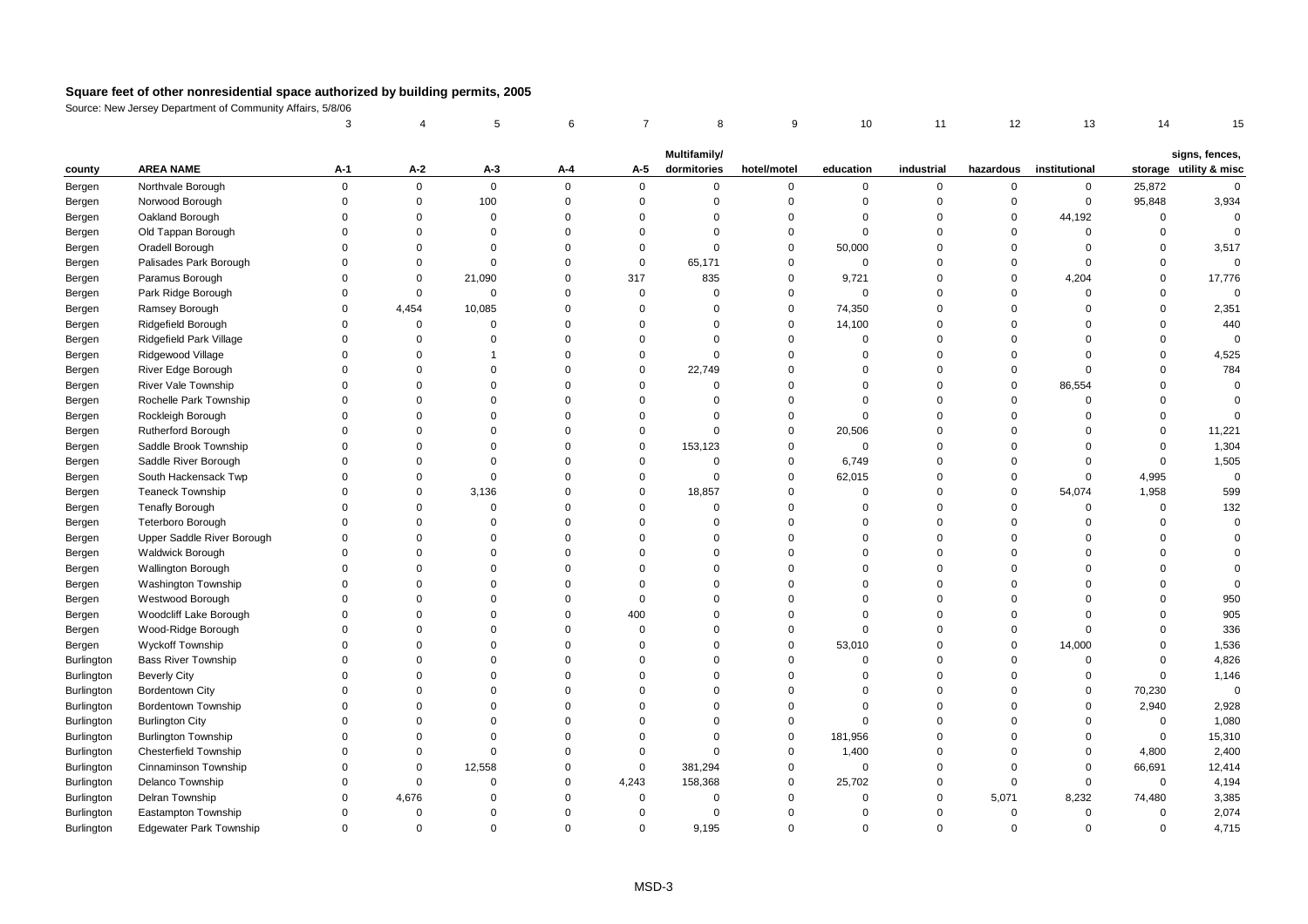|                   |                            | 3           |             | 5           | 6           | $\overline{7}$ | 8                           | 9           | 10          | 11             | 12          | 13            | 14          | 15                                       |
|-------------------|----------------------------|-------------|-------------|-------------|-------------|----------------|-----------------------------|-------------|-------------|----------------|-------------|---------------|-------------|------------------------------------------|
|                   |                            |             |             |             |             |                |                             |             |             |                |             |               |             |                                          |
| county            | <b>AREA NAME</b>           | A-1         | $A-2$       | $A-3$       | A-4         | A-5            | Multifamily/<br>dormitories | hotel/motel | education   | industrial     | hazardous   | institutional |             | signs, fences,<br>storage utility & misc |
| <b>Burlington</b> | Evesham Township           | $\mathbf 0$ | 7,436       | 9,062       | $\mathbf 0$ | $\mathbf 0$    | $\mathbf 0$                 | $\mathbf 0$ | $\mathbf 0$ | $\mathbf 0$    | $\mathbf 0$ | $\mathbf 0$   | $\mathbf 0$ | 12,879                                   |
| Burlington        | Fieldsboro Borough         | $\mathbf 0$ | $\mathbf 0$ | $\mathbf 0$ | $\mathbf 0$ | $\mathbf 0$    | $\Omega$                    | $\mathbf 0$ | 0           | $\mathbf 0$    | $\mathbf 0$ | 0             | 2,400       | 384                                      |
| <b>Burlington</b> | Florence Township          | $\Omega$    | $\mathbf 0$ | 1,152       | 230,647     | 260            | $\Omega$                    | $\Omega$    | $\mathbf 0$ | 105,300        | $\mathbf 0$ | 0             | 424,273     | 4,752                                    |
| Burlington        | Hainesport Township        | $\Omega$    | 10,536      | $\mathbf 0$ | $\Omega$    | $\mathbf 0$    | $\Omega$                    | $\Omega$    | $\Omega$    | $\overline{0}$ | $\mathbf 0$ | $\mathbf 0$   | 162,299     | 16,997                                   |
| Burlington        | Lumberton Township         | $\Omega$    | $\mathbf 0$ | 0           | $\Omega$    | $\mathbf 0$    | $\Omega$                    | $\Omega$    | 0           | $\Omega$       | $\mathbf 0$ | 0             | 52,600      | 4,688                                    |
| Burlington        | <b>Mansfield Township</b>  | $\Omega$    | $\mathbf 0$ | $\Omega$    | $\Omega$    | $\Omega$       | $\Omega$                    | $\Omega$    | 4,500       | $\Omega$       | $\mathbf 0$ | $\mathbf 0$   | 134,054     | 4,438                                    |
| Burlington        | Maple Shade Borough        | $\Omega$    | $\mathbf 0$ | $\Omega$    | $\Omega$    | $\mathbf 0$    | $\Omega$                    | $\Omega$    | $\mathbf 0$ | $\Omega$       | $\mathbf 0$ | $\Omega$      | $\mathbf 0$ | $\mathbf 0$                              |
| Burlington        | <b>Medford Township</b>    | $\Omega$    | 391         | $\Omega$    | $\Omega$    | $\mathbf 0$    | 190                         | $\Omega$    | $\Omega$    | $\Omega$       | $\mathbf 0$ | $\Omega$      | 22,383      | 10,356                                   |
| Burlington        | Medford Lakes Borough      | $\Omega$    | $\mathbf 0$ | $\Omega$    | $\Omega$    | $\mathbf 0$    | $\Omega$                    | $\Omega$    | $\mathbf 0$ | $\Omega$       | $\mathbf 0$ | $\Omega$      | $\mathbf 0$ | 576                                      |
| Burlington        | Moorestown Township        | $\Omega$    | $\mathbf 0$ | 144         | $\Omega$    | 680            | $\Omega$                    | $\Omega$    | 75,116      | $\Omega$       | $\mathsf 0$ | $\Omega$      | $\pmb{0}$   | 15,785                                   |
| Burlington        | Mount Holly Township       | $\Omega$    | 464         | $\Omega$    | $\Omega$    | $\mathbf 0$    | $\Omega$                    | $\Omega$    | $\Omega$    | $\Omega$       | $\mathbf 0$ | 3,250         | 10,229      | 912                                      |
| <b>Burlington</b> | Mount Laurel Township      | $\Omega$    | 11,170      | $\Omega$    | $\Omega$    | 250            | 365                         | 34,244      | $\Omega$    | $\Omega$       | $\mathbf 0$ | $\mathbf 0$   | $\mathbf 0$ | $\Omega$                                 |
| Burlington        | New Hanover Township       | $\Omega$    | $\mathbf 0$ | $\Omega$    | $\Omega$    | $\mathbf 0$    | $\mathbf 0$                 | $\Omega$    | $\Omega$    | $\Omega$       | $\mathbf 0$ | $\Omega$      | $\mathbf 0$ | 1,060                                    |
| Burlington        | North Hanover Township     | $\Omega$    | $\Omega$    | $\Omega$    | $\Omega$    | $\mathbf 0$    | $\mathbf 0$                 | $\Omega$    | $\Omega$    | $\Omega$       | $\mathsf 0$ | $\mathbf 0$   | 67,571      | 8,696                                    |
| Burlington        | Palmyra Borough            | $\Omega$    | $\Omega$    | $\Omega$    | $\Omega$    | $\Omega$       | $\Omega$                    | $\Omega$    | $\Omega$    | $\Omega$       | $\mathbf 0$ | $\Omega$      | 4,800       | 4,136                                    |
| Burlington        | Pemberton Borough          | $\Omega$    | $\Omega$    | 2,640       | $\Omega$    | $\Omega$       | $\Omega$                    | $\Omega$    | $\Omega$    | $\Omega$       | $\mathbf 0$ | $\Omega$      | $\mathbf 0$ | $\Omega$                                 |
| Burlington        | Pemberton Township         | $\Omega$    | $\mathbf 0$ | $\mathbf 0$ | $\Omega$    | $\mathbf 0$    | $\Omega$                    | $\Omega$    | $\Omega$    | $\Omega$       | $\mathbf 0$ | 8,770         | 22,176      | $\Omega$                                 |
| Burlington        | Riverside Township         | $\Omega$    | 12,762      | $\Omega$    | $\Omega$    | $\Omega$       | $\Omega$                    | $\Omega$    | $\Omega$    | $\Omega$       | $\mathbf 0$ | $\mathbf 0$   | 0           |                                          |
| Burlington        | Riverton Borough           | $\Omega$    | $\mathbf 0$ | $\Omega$    | $\Omega$    | $\mathbf 0$    | $\Omega$                    | $\mathbf 0$ | $\Omega$    | $\Omega$       | $\mathbf 0$ | $\mathbf 0$   | $\mathbf 0$ | 192                                      |
| Burlington        | Shamong Township           | $\Omega$    | $\mathbf 0$ | $\mathbf 0$ | $\Omega$    | $\mathbf 0$    | $\Omega$                    | $\Omega$    | $\Omega$    | $\Omega$       | $\mathbf 0$ | $\Omega$      | 1,689       | 18,876                                   |
| Burlington        | Southampton Township       | $\Omega$    | $\mathbf 0$ | 32,826      | $\Omega$    | $\Omega$       | $\Omega$                    | $\Omega$    | $\Omega$    | $\Omega$       | $\Omega$    | $\Omega$      | 317         | 49,155                                   |
| Burlington        | Springfield Township       | $\Omega$    | 2,496       | 1,200       | $\Omega$    | 11,800         | $\Omega$                    | $\Omega$    | $\Omega$    | $\Omega$       | $\mathbf 0$ | $\Omega$      | $\mathbf 0$ | 9,976                                    |
| <b>Burlington</b> | <b>Tabernacle Township</b> | $\Omega$    | $\mathbf 0$ | $\mathbf 0$ | $\Omega$    | $\mathbf 0$    | $\Omega$                    | $\Omega$    | $\mathbf 0$ | $\Omega$       | $\mathbf 0$ | $\Omega$      | 13,732      | 50,966                                   |
| Burlington        | <b>Washington Township</b> | $\Omega$    | $\mathbf 0$ | $\mathbf 0$ | 0           | $\mathbf 0$    | $\Omega$                    | $\mathsf 0$ | 25,000      | $\mathbf 0$    | $\mathbf 0$ | $\mathbf 0$   | 1,200       | $\mathbf 0$                              |
| Burlington        | <b>Westampton Township</b> | $\Omega$    | $\mathbf 0$ | 7,756       | $\Omega$    | $\mathbf 0$    | $\Omega$                    | $\mathsf 0$ | $\mathbf 0$ | $\Omega$       | $\mathsf 0$ | $\mathbf 0$   | 211,166     | 22,128                                   |
| Burlington        | Willingboro Township       | $\Omega$    | $\mathbf 0$ | $\Omega$    | $\Omega$    | $\mathbf 0$    | 28,708                      | 118         | $\mathbf 0$ | $\Omega$       | $\mathbf 0$ | $\Omega$      | $\mathbf 0$ | $\mathbf 0$                              |
| Burlington        | <b>Woodland Township</b>   | $\Omega$    | $\Omega$    | $\Omega$    | $\Omega$    | $\Omega$       | $\Omega$                    | $\Omega$    | $\Omega$    | $\Omega$       | $\Omega$    | $\Omega$      | $\mathbf 0$ | 1,986                                    |
| Burlington        | Wrightstown Borough        | 768         | $\mathbf 0$ | $\Omega$    | $\Omega$    | $\mathbf 0$    | $\Omega$                    | $\Omega$    | $\Omega$    | $\Omega$       | $\mathbf 0$ | $\Omega$      | $\mathbf 0$ | $\Omega$                                 |
| Camden            | Audubon Borough            | $\mathbf 0$ | 32,364      | $\Omega$    | $\Omega$    | $\mathbf 0$    | $\Omega$                    | $\Omega$    | $\Omega$    | $\Omega$       | $\mathbf 0$ | $\Omega$      | $\Omega$    | 1,808                                    |
| Camden            | Audubon Park Borough       | $\mathbf 0$ | $\mathbf 0$ | $\Omega$    | $\Omega$    | $\mathbf 0$    | $\Omega$                    | $\mathbf 0$ | $\Omega$    | 0              | $\mathsf 0$ | $\Omega$      | $\mathbf 0$ |                                          |
| Camden            | Barrington Borough         | $\mathbf 0$ | $\mathbf 0$ | $\mathbf 0$ | $\Omega$    | $\mathbf 0$    | 14,193                      | $\Omega$    | $\Omega$    | $\Omega$       | $\Omega$    | $\Omega$      | $\mathbf 0$ | $\Omega$                                 |
| Camden            | Bellmawr Borough           | $\Omega$    | 1,712       | 801         | $\Omega$    | $\Omega$       | $\Omega$                    | $\Omega$    | $\Omega$    | $\Omega$       | $\Omega$    | $\Omega$      | $\Omega$    | 464                                      |
| Camden            | Berlin Borough             | $\Omega$    | $\mathbf 0$ | $\mathbf 0$ | $\Omega$    | $\mathbf 0$    | $\Omega$                    | $\Omega$    | $\Omega$    | $\Omega$       | $\mathbf 0$ | $\Omega$      | $\mathbf 0$ | 6,688                                    |
| Camden            | <b>Berlin Township</b>     | $\Omega$    | 2,339       | $\Omega$    | 23,206      | $\mathbf 0$    | $\Omega$                    | $\Omega$    | $\Omega$    | $\Omega$       | $\mathbf 0$ | $\Omega$      | 52,675      | $\mathbf 0$                              |
| Camden            | Brooklawn Borough          | $\mathbf 0$ | $\mathsf 0$ | $\mathbf 0$ | 0           | $\mathbf 0$    | $\Omega$                    | $\mathbf 0$ | $\Omega$    | $\mathbf 0$    | $\mathsf 0$ | $\mathbf 0$   | $\mathbf 0$ | $\Omega$                                 |
| Camden            | Camden City                | $\mathbf 0$ | $\mathbf 0$ | 35,000      | $\mathbf 0$ | $\mathbf 0$    | 88,807                      | $\mathbf 0$ | 150,107     | $\mathbf 0$    | $\mathsf 0$ | 5,447         | $\mathbf 0$ | $\Omega$                                 |
| Camden            | Cherry Hill Township       | $\Omega$    | 25,657      | 6,447       | $\Omega$    | $\mathbf 0$    | 272,388                     | $\Omega$    | $\mathbf 0$ | 24,650         | $\mathbf 0$ | $\mathbf 0$   | 87,293      | 4,046                                    |
| Camden            | <b>Chesilhurst Borough</b> | $\Omega$    | $\mathbf 0$ | $\Omega$    | $\Omega$    | $\mathbf 0$    | $\Omega$                    | $\Omega$    | $\mathbf 0$ | $\Omega$       | $\mathbf 0$ | $\Omega$      | $\mathbf 0$ | $\Omega$                                 |
| Camden            | Clementon Borough          | $\Omega$    | $\mathbf 0$ | $\Omega$    | $\Omega$    | $\mathbf 0$    | $\Omega$                    | $\Omega$    | 834         | $\Omega$       | $\mathbf 0$ | $\Omega$      | $\mathbf 0$ | 360                                      |
| Camden            | Collingswood Borough       | $\Omega$    | $\mathbf 0$ | $\Omega$    | $\Omega$    | $\Omega$       | $\Omega$                    | $\Omega$    | $\mathbf 0$ | $\Omega$       | $\mathbf 0$ | $\Omega$      | $\mathbf 0$ | 780                                      |
| Camden            | Gibbsboro Borough          | $\mathbf 0$ | 1,268       | $\Omega$    | $\Omega$    | $\Omega$       | $\Omega$                    | $\mathbf 0$ | $\Omega$    | 0              | $\mathbf 0$ | $\Omega$      | $\mathbf 0$ | 520                                      |
| Camden            | <b>Gloucester City</b>     | $\Omega$    | $\Omega$    | $\Omega$    | $\Omega$    | $\mathbf 0$    | $\Omega$                    | $\Omega$    | $\Omega$    | $\Omega$       | $\Omega$    | $\Omega$      | $\mathbf 0$ | $\Omega$                                 |
| Camden            | Gloucester Township        | $\Omega$    | $\Omega$    | 2,453       | $\Omega$    | 754            | 134,166                     | $\Omega$    | 19,162      | $\Omega$       | $\Omega$    | $\Omega$      | 41,812      | 14,821                                   |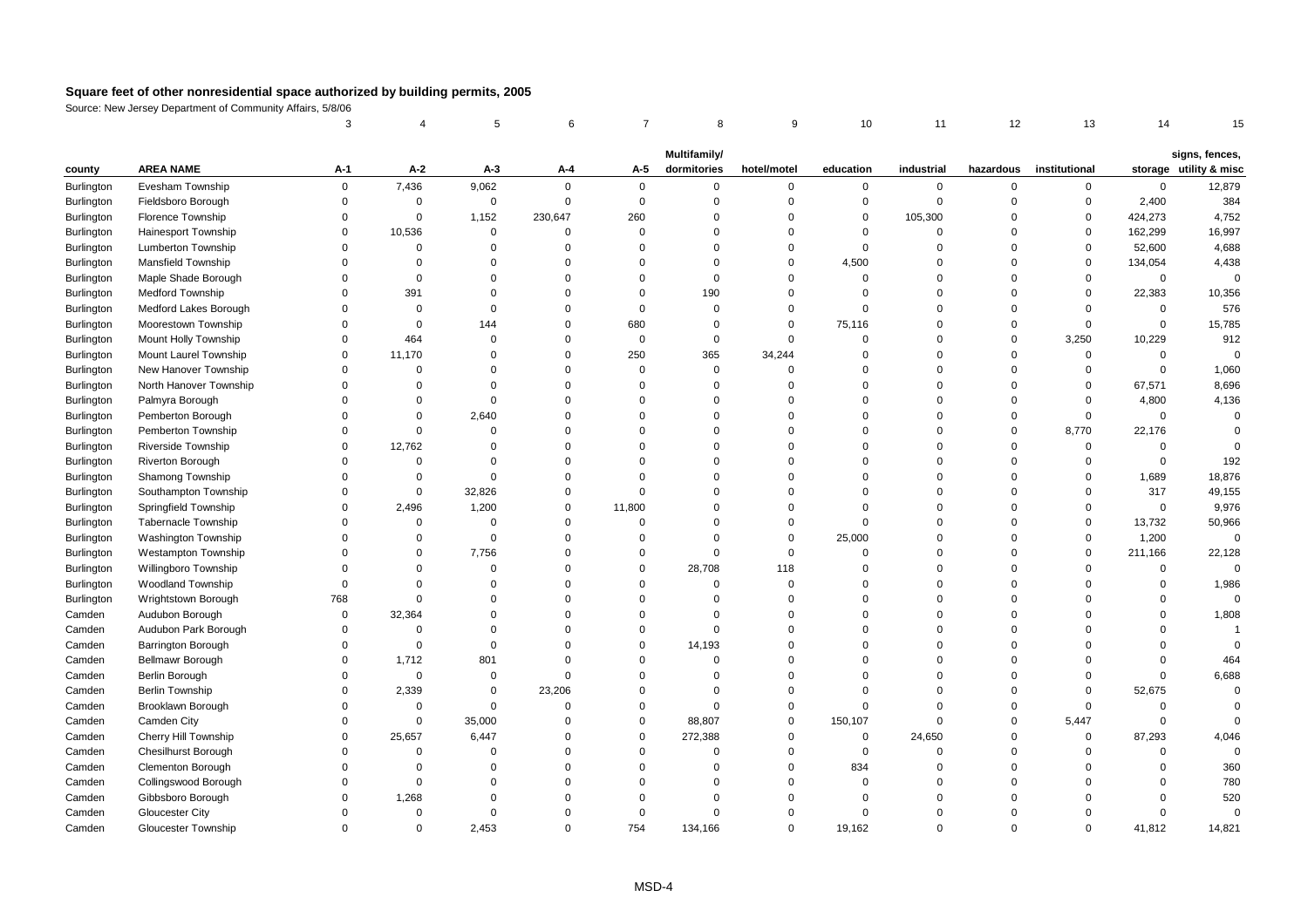| Multifamily/                                                                                                                                                                                                                                                                               | signs, fences,                                   |
|--------------------------------------------------------------------------------------------------------------------------------------------------------------------------------------------------------------------------------------------------------------------------------------------|--------------------------------------------------|
|                                                                                                                                                                                                                                                                                            |                                                  |
| A-2<br><b>AREA NAME</b><br>A-3<br>A-5<br>dormitories<br>hotel/motel<br>education<br>industrial<br>institutional<br>A-1<br>A-4<br>hazardous<br>county                                                                                                                                       | storage utility & misc                           |
| 24,128<br>$\mathbf 0$<br>Haddon Township<br>$\mathbf 0$<br>$\mathbf 0$<br>$\mathbf 0$<br>$\mathbf 0$<br>$\mathbf 0$<br>$\mathbf 0$<br>Camden<br>0<br>0<br>0                                                                                                                                | 0<br>2,939                                       |
| Haddonfield Borough<br>$\mathsf 0$<br>$\mathbf 0$<br>$\mathsf 0$<br>30,000<br>0<br>1,527<br>$\mathbf 0$<br>$\mathbf 0$<br>Camden<br>$\Omega$<br>$\mathbf 0$<br>$\mathbf 0$                                                                                                                 | $\mathbf 0$<br>$\mathbf 0$                       |
| Haddon Heights Borough<br>$\Omega$<br>$\Omega$<br>$\mathbf 0$<br>$\Omega$<br>$\Omega$<br>$\Omega$<br>$\Omega$<br>$\Omega$<br>$\Omega$<br>$\Omega$<br>$\Omega$<br>Camden                                                                                                                    | $\Omega$<br>$\Omega$                             |
| Hi-nella Borough<br>$\Omega$<br>$\Omega$<br>$\Omega$<br>$\Omega$<br>$\Omega$<br>$\Omega$<br>$\Omega$<br>Camden<br>$\Omega$<br>$\Omega$<br>$\Omega$<br>$\Omega$                                                                                                                             | 180<br>$\Omega$                                  |
| Camden<br>Laurel Springs Borough<br>$\Omega$<br>$\Omega$<br>$\Omega$<br>$\Omega$<br>$\mathbf 0$<br>$\Omega$<br>$\Omega$<br>$\Omega$<br>$\Omega$<br>$\Omega$<br>$\Omega$                                                                                                                    | $\Omega$<br>551                                  |
| 1,196<br>$\mathbf 0$<br>$\mathsf 0$<br>$\mathbf 0$<br>$\Omega$<br>$\Omega$<br>Camden<br>Lawnside Borough<br>$\Omega$<br>$\Omega$<br>$\Omega$<br>$\mathbf 0$<br>$\Omega$                                                                                                                    | $\Omega$<br>$\mathbf 0$                          |
| Camden<br>Lindenwold Borough<br>$\Omega$<br>1,632<br>3,313<br>$\Omega$<br>$\Omega$<br>$\mathbf 0$<br>$\Omega$<br>$\Omega$<br>$\Omega$<br>$\Omega$<br>$\Omega$                                                                                                                              | $\Omega$<br>3,184                                |
| $\mathsf 0$<br>7,560<br>Magnolia Borough<br>$\Omega$<br>$\Omega$<br>$\Omega$<br>$\Omega$<br>$\Omega$<br>Camden<br>$\Omega$<br>$\Omega$<br>$\Omega$<br>$\Omega$                                                                                                                             | 230<br>191,494                                   |
| Merchantville Borough<br>$\Omega$<br>Camden<br>$\Omega$<br>$\mathbf 0$<br>$\mathbf 0$<br>$\Omega$<br>$\Omega$<br>$\Omega$<br>$\Omega$<br>$\Omega$<br>$\Omega$<br>$\Omega$                                                                                                                  | $\mathbf 0$<br>$\Omega$                          |
| Camden<br>Mount Ephraim Borough<br>$\Omega$<br>$\Omega$<br>$\Omega$<br>$\Omega$<br>$\Omega$<br>$\Omega$<br>$\Omega$<br>$\Omega$<br>$\Omega$<br>$\Omega$<br>$\Omega$                                                                                                                        | $\mathbf 0$<br>$\Omega$                          |
| $\Omega$<br>$\Omega$<br>$\mathbf 0$<br>Camden<br>Oaklyn Borough<br>$\Omega$<br>$\Omega$<br>$\Omega$<br>$\Omega$<br>$\mathbf 0$<br>$\Omega$<br>$\Omega$<br>$\Omega$                                                                                                                         | $\Omega$<br>$\mathbf 0$                          |
| 1,975<br>$\mathbf 0$<br>$\mathbf 0$<br>$\mathbf 0$<br>61,500<br>$\mathbf 0$<br>6,948<br>$\Omega$<br>$\mathbf 0$<br>$\Omega$<br>Camden<br>Pennsauken Township<br>$\Omega$                                                                                                                   | 62,588<br>1,778                                  |
| Pine Hill Borough<br>1,900<br>354<br>$\mathsf 0$<br>8,770<br>$\Omega$<br>$\overline{0}$<br>$\Omega$<br>Camden<br>$\Omega$<br>$\mathbf 0$<br>$\mathbf 0$<br>$\Omega$                                                                                                                        | 832<br>$\mathbf 0$                               |
| $\mathsf 0$<br>29,200<br>Pine Valley Borough<br>$\Omega$<br>$\Omega$<br>$\Omega$<br>$\Omega$<br>$\Omega$<br>Camden<br>$\Omega$<br>$\Omega$<br>$\Omega$<br>$\Omega$                                                                                                                         | $\Omega$<br>$\Omega$                             |
| Runnemede Borough<br>$\Omega$<br>$\Omega$<br>$\Omega$<br>$\Omega$<br>$\Omega$<br>Camden<br>$\Omega$<br>$\Omega$<br>$\Omega$<br>$\Omega$<br>$\Omega$<br>$\Omega$                                                                                                                            | $\Omega$<br>$\Omega$                             |
| Somerdale Borough<br>$\Omega$<br>$\Omega$<br>$\Omega$<br>$\Omega$<br>$\mathbf 0$<br>$\Omega$<br>Camden<br>$\Omega$<br>$\Omega$<br>$\Omega$<br>$\Omega$<br>$\Omega$                                                                                                                         | $\mathbf 0$<br>$\Omega$                          |
| $\mathbf 0$<br>Camden<br>Stratford Borough<br>$\Omega$<br>$\mathbf 0$<br>$\Omega$<br>$\mathbf 0$<br>$\Omega$<br>$\Omega$<br>$\mathbf 0$<br>$\Omega$<br>$\Omega$<br>$\Omega$                                                                                                                | 7,600<br>$\Omega$                                |
| Camden<br><b>Tavistock Borough</b><br>$\Omega$<br>$\Omega$<br>$\Omega$<br>$\Omega$<br>$\Omega$<br>$\Omega$<br>$\mathbf 0$<br>$\Omega$<br>$\Omega$<br>$\Omega$<br>$\Omega$                                                                                                                  | $\mathbf 0$<br>$\Omega$                          |
| 187,801<br>Voorhees Township<br>$\Omega$<br>$\Omega$<br>$\Omega$<br>1,100<br>$\mathbf 0$<br>217,254<br>$\Omega$<br>$\Omega$<br>$\Omega$<br>$\Omega$<br>Camden                                                                                                                              | 4,118<br>$\mathbf 0$                             |
| Waterford Township<br>$\mathbf 0$<br>$\mathbf 0$<br>$\mathbf 0$<br>Camden<br>$\Omega$<br>$\mathbf 0$<br>$\Omega$<br>$\Omega$<br>$\mathbf 0$<br>$\mathbf 0$<br>$\Omega$<br>$\mathbf 0$                                                                                                      | 22,640<br>6,000                                  |
| <b>Winslow Township</b><br>20,714<br>25,740<br>1,520<br>Camden<br>$\Omega$<br>$\Omega$<br>$\Omega$<br>$\Omega$<br>$\Omega$<br>$\mathbf 0$<br>$\mathbf 0$<br>$\Omega$                                                                                                                       | 46,793<br>466,965                                |
| $\mathsf 0$<br>$\mathbf 0$<br>$\mathbf 0$<br>Camden<br>Woodlynne Borough<br>$\mathbf 0$<br>$\Omega$<br>$\mathbf 0$<br>$\Omega$<br>0<br>$\Omega$<br>$\mathbf{0}$<br>$\Omega$                                                                                                                | $\mathbf 0$<br>$\mathbf 0$                       |
| $\mathbf 0$<br>$\mathbf 0$<br>$\Omega$<br>$\mathsf 0$<br>63,840<br>0<br>$\mathbf 0$<br>Cape May<br>Avalon Borough<br>$\Omega$<br>$\Omega$<br>$\Omega$<br>$\Omega$                                                                                                                          | 2,699<br>$\mathbf 0$                             |
| Cape May<br>$\mathbf 0$<br>1,866<br>$\mathbf 0$<br>3,347<br>0<br>$\Omega$<br>Cape May City<br>$\Omega$<br>$\mathbf 0$<br>$\Omega$<br>$\mathbf 0$<br>$\Omega$                                                                                                                               | $\Omega$<br>10                                   |
| Cape May<br>Cape May Point Borough<br>$\Omega$<br>$\Omega$<br>$\Omega$<br>$\Omega$<br>$\Omega$<br>$\Omega$<br>$\Omega$<br>$\Omega$<br>$\Omega$<br>$\Omega$<br>$\Omega$                                                                                                                     | 1,124<br>$\mathbf 0$                             |
| Cape May<br>Dennis Township<br>$\mathbf 0$<br>$\mathbf 0$<br>$\Omega$<br>$\mathbf 0$<br>$\mathbf 0$<br>$\mathbf 0$<br>$\Omega$<br>$\mathbf 0$<br>$\Omega$<br>$\Omega$<br>$\Omega$                                                                                                          | 40,104<br>$\mathbf 0$                            |
| 800<br>$\mathbf 0$<br>Cape May<br>$\mathbf 0$<br>$\mathbf 0$<br>18,576<br>0<br>$\Omega$<br>$\mathbf 0$<br>$\Omega$<br>$\mathbf 0$<br>Lower Township<br>$\Omega$                                                                                                                            | 34,920<br>6,000                                  |
| $\pmb{0}$<br>9,652<br>$\Omega$<br>3,936<br>4,680<br>$\Omega$<br>Cape May<br>Middle Township<br>$\Omega$<br>$\Omega$<br>0<br>$\Omega$<br>0                                                                                                                                                  | 17,300<br>45,550                                 |
| North Wildwood City<br>$\Omega$<br>2,390<br>$\mathsf 0$<br>264,932<br>$\Omega$<br>$\mathbf 0$<br>Cape May<br>$\Omega$<br>$\Omega$<br>$\Omega$<br>$\Omega$<br>$\Omega$                                                                                                                      | $\mathbf 0$<br>2,512                             |
| $\mathbf 0$<br>Cape May<br>Ocean City<br>$\Omega$<br>43,680<br>$\Omega$<br>$\Omega$<br>$\Omega$<br>$\Omega$<br>$\mathbf 0$<br>$\Omega$<br>$\Omega$<br>$\Omega$                                                                                                                             | 7,496<br>$\mathbf{1}$                            |
| $\mathbf 0$<br>Cape May<br>Sea Isle City<br>$\Omega$<br>$\mathbf 0$<br>$\mathbf 0$<br>$\mathbf 0$<br>$\mathbf 0$<br>0<br>$\Omega$<br>$\mathbf 0$<br>$\mathbf 0$<br>$\Omega$<br>$\Omega$<br>$\Omega$<br>$\mathbf 0$<br>$\Omega$<br>$\Omega$<br>$\Omega$<br>$\Omega$<br>$\Omega$<br>$\Omega$ | 742<br>$\mathbf 0$<br>$\mathbf 0$<br>$\mathbf 0$ |
| Cape May<br>Stone Harbor Borough<br>$\mathbf 0$<br>$\mathbf 0$<br>$\Omega$<br>$\Omega$<br>$\Omega$<br>$\Omega$                                                                                                                                                                             |                                                  |
| 4,222<br>Cape May<br>$\mathbf 0$<br>0<br>$\mathbf 0$<br>$\mathbf 0$<br><b>Upper Township</b><br>$\Omega$<br>$\Omega$<br>West Cape May Borough<br>$\mathbf 0$<br>$\Omega$<br>$\Omega$<br>$\Omega$<br>$\mathbf 0$<br>$\Omega$<br>$\mathbf 0$<br>$\Omega$<br>$\Omega$<br>$\Omega$<br>$\Omega$ | 19,937<br>18,715<br>750<br>$\mathbf 0$           |
| Cape May<br>West Wildwood Borough<br>$\mathbf 0$<br>$\Omega$<br>$\Omega$<br>$\Omega$<br>$\Omega$<br>$\mathbf 0$<br>$\Omega$<br>$\Omega$<br>$\Omega$<br>$\Omega$<br>$\Omega$                                                                                                                | $\Omega$<br>$\Omega$                             |
| Cape May<br>32<br>Cape May<br>Wildwood City<br>$\Omega$<br>$\mathbf 0$<br>119,266<br>$\Omega$<br>$\Omega$<br>$\Omega$<br>$\Omega$<br>$\Omega$<br>$\Omega$<br>$\Omega$                                                                                                                      | 2,079<br>$\mathbf 0$                             |
| $\mathbf 0$<br>900<br>Cape May<br>Wildwood Crest Borough<br>$\Omega$<br>$\Omega$<br>$\mathbf 0$<br>405,187<br>$\Omega$<br>$\Omega$<br>$\Omega$<br>$\Omega$<br>$\Omega$                                                                                                                     | 561<br>$\mathbf 0$                               |
| $\mathbf 0$<br>$\mathbf 0$<br>$\mathbf 0$<br>Cape May<br>Woodbine Borough<br>$\Omega$<br>$\mathbf 0$<br>$\Omega$<br>$\mathbf 0$<br>$\mathbf 0$<br>$\Omega$<br>$\Omega$<br>$\Omega$                                                                                                         | 4,600<br>10,367                                  |
| Cumberland<br><b>Bridgeton City</b><br>$\Omega$<br>$\Omega$<br>$\Omega$<br>$\Omega$<br>$\Omega$<br>$\Omega$<br>$\Omega$<br>$\mathbf{0}$<br>$\Omega$<br>$\Omega$<br>$\Omega$                                                                                                                | $\mathbf 0$<br>3,168                             |
| 208<br>Cumberland<br><b>Commercial Township</b><br>$\Omega$<br>$\Omega$<br>$\Omega$<br>$\Omega$<br>$\Omega$<br>$\Omega$<br>$\Omega$<br>$\Omega$<br>$\Omega$<br>$\Omega$                                                                                                                    | $\mathbf 0$<br>14,692                            |
| Cumberland<br>Deerfield Township<br>$\Omega$<br>$\mathbf 0$<br>$\Omega$<br>$\Omega$<br>$\Omega$<br>$\Omega$<br>$\Omega$<br>$\Omega$<br>$\Omega$<br>$\Omega$<br>$\Omega$                                                                                                                    | 6,544<br>5,120                                   |
| Cumberland<br>Downe Township<br>$\mathbf 0$<br>$\Omega$<br>$\Omega$<br>$\Omega$<br>$\Omega$<br>$\Omega$<br>$\Omega$<br>$\Omega$<br>$\Omega$<br>$\Omega$<br>$\Omega$                                                                                                                        | 2,448<br>3,908                                   |
| Cumberland<br>$\Omega$<br>$\Omega$<br>$\Omega$<br>$\Omega$<br>$\Omega$<br>$\Omega$<br>$\Omega$<br>$\Omega$<br><b>Fairfield Township</b><br>$\Omega$<br>$\Omega$<br>$\Omega$                                                                                                                | 16,252<br>$\Omega$                               |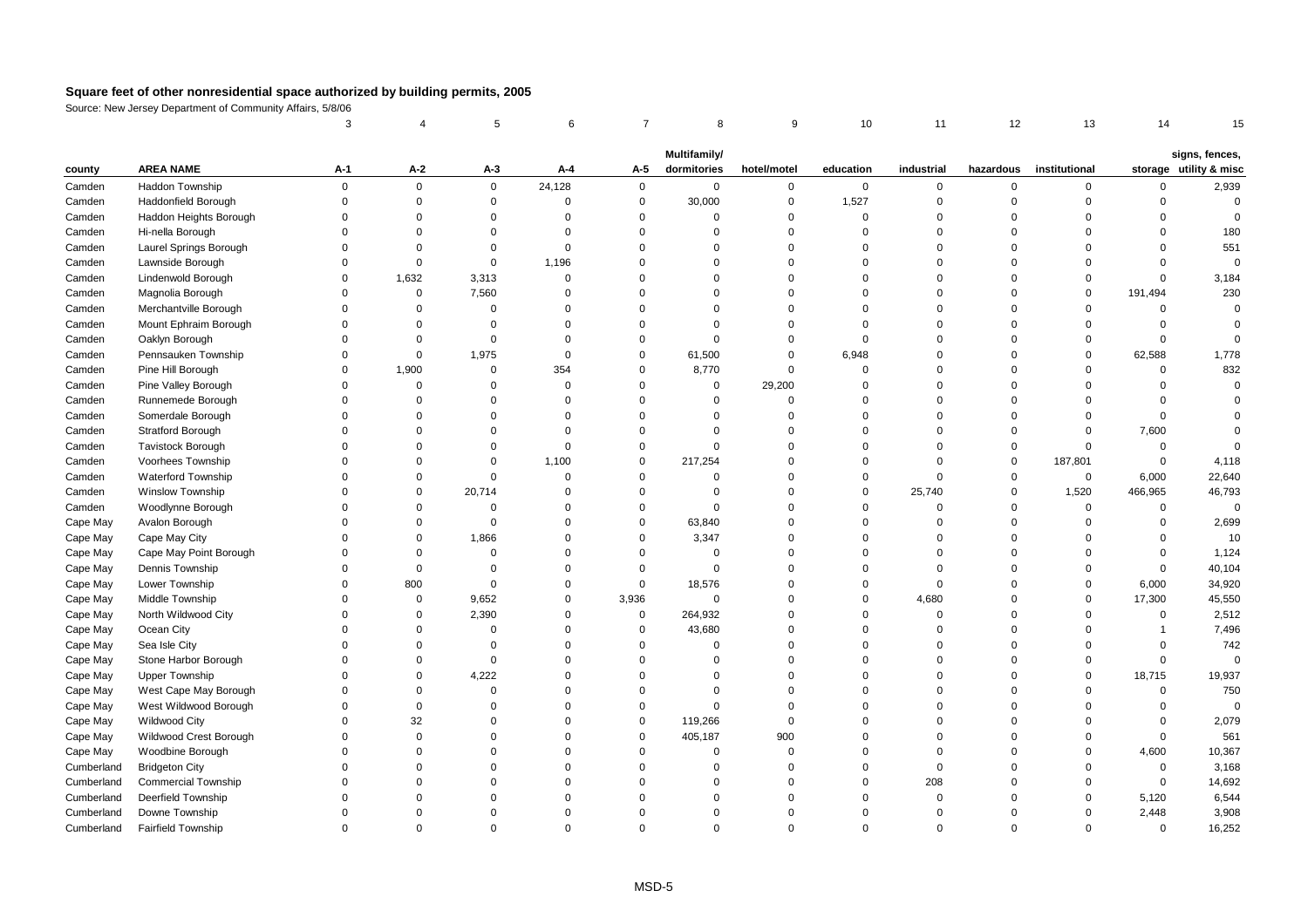|            |                                 | 3           |             | 5           | 6              | $\overline{7}$ | 8                           | 9           | 10          | 11          | 12          | 13            | 14          | 15                                       |
|------------|---------------------------------|-------------|-------------|-------------|----------------|----------------|-----------------------------|-------------|-------------|-------------|-------------|---------------|-------------|------------------------------------------|
|            |                                 |             |             |             |                |                |                             |             |             |             |             |               |             |                                          |
| county     | <b>AREA NAME</b>                | А-1         | $A-2$       | $A-3$       | A-4            | A-5            | Multifamily/<br>dormitories | hotel/motel | education   | industrial  | hazardous   | institutional |             | signs, fences,<br>storage utility & misc |
| Cumberland | <b>Greenwich Township</b>       | $\mathbf 0$ | $\mathbf 0$ | $\mathbf 0$ | $\mathbf 0$    | $\mathbf 0$    | $\mathbf 0$                 | $\mathbf 0$ | 0           | $\mathbf 0$ | $\mathbf 0$ | $\mathbf 0$   | $\mathbf 0$ | $\mathbf 0$                              |
| Cumberland | <b>Hopewell Township</b>        | $\Omega$    | $\mathbf 0$ | 0           | 8,563          | $\mathbf 0$    | $\mathbf 0$                 | $\mathbf 0$ | $\Omega$    | $\mathbf 0$ | $\mathbf 0$ | $\Omega$      | $\mathbf 0$ | 25,425                                   |
| Cumberland | Lawrence Township               | $\Omega$    | $\mathbf 0$ | $\mathbf 0$ | $\overline{0}$ | $\mathbf 0$    | $\Omega$                    | $\Omega$    | $\Omega$    | $\mathbf 0$ | $\Omega$    | $\Omega$      | $\mathbf 0$ | $\Omega$                                 |
| Cumberland | Maurice River Township          | $\Omega$    | $\mathbf 0$ | 2,404       | 120            | $\Omega$       | $\Omega$                    | $\Omega$    | $\Omega$    | $\Omega$    | $\Omega$    | $\Omega$      | $\mathbf 0$ | 19,804                                   |
| Cumberland | <b>Millville City</b>           | $\Omega$    | 1,683       | $\mathbf 0$ | $\Omega$       | $\mathbf 0$    | $\Omega$                    | $\Omega$    | $\Omega$    | 34,168      | $\mathbf 0$ | $\Omega$      | 48,029      | 79,598                                   |
| Cumberland | Shiloh Borough                  | $\Omega$    | $\mathbf 0$ | $\Omega$    | $\Omega$       | $\mathbf 0$    | $\Omega$                    | $\Omega$    | $\Omega$    | $\Omega$    | $\mathbf 0$ | $\Omega$      | $\mathbf 0$ | 1,200                                    |
| Cumberland | <b>Stow Creek Township</b>      | $\Omega$    | $\mathbf 0$ | $\Omega$    | $\mathbf 0$    | $\mathbf 0$    | $\Omega$                    | $\Omega$    | $\Omega$    | $\mathbf 0$ | $\mathsf 0$ | $\mathbf 0$   | $\pmb{0}$   | 11,376                                   |
| Cumberland | <b>Upper Deerfield Township</b> | $\Omega$    | $\mathbf 0$ | 960         | 1,890          | $\mathbf 0$    | 111,844                     | $\mathsf 0$ | $\Omega$    | $\Omega$    | $\mathsf 0$ | 42,000        | 37,017      | 50,386                                   |
| Cumberland | Vineland City                   | $\Omega$    | 28,546      | 35,786      | $\Omega$       | $\mathbf 0$    | $\Omega$                    | 2,900       | 2,839       | 2,046       | $\mathbf 0$ | 76,320        | 160,744     | 46,699                                   |
| Essex      | <b>Belleville Town</b>          | $\Omega$    | $\mathbf 0$ | $\mathbf 0$ | $\Omega$       | $\mathbf 0$    | 28,971                      | $\mathbf 0$ | $\mathbf 0$ | $\Omega$    | $\mathbf 0$ | $\mathbf 0$   | 83,417      | $\Omega$                                 |
| Essex      | <b>Bloomfield Township</b>      | $\Omega$    | 397         | $\mathbf 0$ | $\Omega$       | $\mathbf 0$    | 960                         | $\mathbf 0$ | $\Omega$    | $\mathbf 0$ | $\mathsf 0$ | $\Omega$      | $\mathbf 0$ | 840                                      |
| Essex      | <b>Caldwell Township</b>        | $\Omega$    | $\mathbf 0$ | $\Omega$    | $\Omega$       | $\mathbf 0$    | $\Omega$                    | $\mathbf 0$ | $\Omega$    | 0           | $\mathsf 0$ | $\Omega$      | $\mathbf 0$ | 1,892                                    |
| Essex      | Cedar Grove Township            | $\Omega$    | $\Omega$    | $\Omega$    | $\Omega$       | $\Omega$       | $\Omega$                    | $\Omega$    | $\Omega$    | $\Omega$    | $\mathbf 0$ | $\Omega$      | $\Omega$    | $\Omega$                                 |
| Essex      | East Orange City                | $\Omega$    | $\Omega$    | $\Omega$    | $\Omega$       | $\Omega$       | $\Omega$                    | $\Omega$    | $\Omega$    | $\Omega$    | $\Omega$    | $\Omega$      | $\Omega$    | $\Omega$                                 |
| Essex      | <b>Essex Fells Township</b>     | 10,386      | $\mathbf 0$ | $\Omega$    | $\Omega$       | $\Omega$       | $\Omega$                    | $\Omega$    | $\Omega$    | $\Omega$    | $\Omega$    | $\Omega$      | $\Omega$    | $\Omega$                                 |
| Essex      | <b>Fairfield Township</b>       | $\mathbf 0$ | 4,667       | $\Omega$    | $\Omega$       | $\mathbf 0$    | $\Omega$                    | $\Omega$    | $\Omega$    | $\Omega$    | $\mathbf 0$ | $\Omega$      | $\mathbf 0$ | 2,300                                    |
| Essex      | Glen Ridge Borough              | $\Omega$    | $\Omega$    | $\Omega$    | $\Omega$       | $\mathbf 0$    | 53,267                      | $\Omega$    | $\Omega$    | $\Omega$    | $\mathbf 0$ | $\Omega$      | $\Omega$    | 2,134                                    |
| Essex      | Irvington Township              | $\Omega$    | $\mathbf 0$ | $\mathbf 0$ | 9,258          | 2,105          | $\Omega$                    | $\Omega$    | $\Omega$    | $\Omega$    | $\mathbf 0$ | $\Omega$      | $\mathbf 0$ | $\Omega$                                 |
| Essex      | Livingston Township             | $\Omega$    | $\Omega$    | 8,012       | $\Omega$       | $\mathbf 0$    | 129,058                     | $\Omega$    | $\Omega$    | $\Omega$    | $\mathbf 0$ | 4,173         | 72,691      | 6,827                                    |
| Essex      | Maplewood Township              | $\Omega$    | $\Omega$    | $\mathbf 0$ | $\Omega$       | $\mathbf 0$    | $\Omega$                    | $\Omega$    | $\Omega$    | $\Omega$    | $\Omega$    | $\Omega$      | $\mathbf 0$ | 773                                      |
| Essex      | Millburn Township               | $\Omega$    | $\Omega$    | $\mathbf 0$ | $\Omega$       | $\mathbf 0$    | $\Omega$                    | $\Omega$    | $\Omega$    | $\Omega$    | $\mathbf 0$ | $\Omega$      | $\mathbf 0$ | $\Omega$                                 |
| Essex      | Montclair Township              | $\Omega$    | $\mathbf 0$ | 6,162       | 3,511          | $\mathbf 0$    | 44,113                      | $\Omega$    | $\Omega$    | $\Omega$    | $\mathbf 0$ | $\Omega$      | $\mathbf 0$ | 8,108                                    |
| Essex      | <b>Newark City</b>              | $\Omega$    | 1,191       | 9,249       | 0              | $\mathbf 0$    | 2,858,640                   | $\mathbf 0$ | 18,363      | 11,266      | $\mathsf 0$ | $\Omega$      | 535,570     | 1,924                                    |
| Essex      | North Caldwell Borough          | $\Omega$    | $\mathbf 0$ | $\mathbf 0$ | $\Omega$       | $\mathbf 0$    | $\Omega$                    | $\mathbf 0$ | $\mathbf 0$ | $\mathbf 0$ | $\mathbf 0$ | $\Omega$      | $\mathbf 0$ | $\mathbf 0$                              |
| Essex      | Nutley Township                 | $\Omega$    | $\Omega$    | $\Omega$    | $\Omega$       | $\mathbf 0$    | $\Omega$                    | $\Omega$    | $\Omega$    | $\Omega$    | $\mathbf 0$ | $\Omega$      | $\mathbf 0$ | 1,657                                    |
| Essex      | City of Orange Township         | $\Omega$    | $\Omega$    | $\Omega$    | $\Omega$       | $\mathbf 0$    | 35,543                      | $\Omega$    | $\Omega$    | $\Omega$    | $\Omega$    | $\Omega$      | $\Omega$    | 1,529                                    |
| Essex      | Roseland Borough                | $\Omega$    | $\Omega$    | $\Omega$    | $\Omega$       | $\mathbf 0$    | $\Omega$                    | $\Omega$    | $\Omega$    | $\Omega$    | $\mathbf 0$ | $\Omega$      | $\mathbf 0$ | $\mathbf 0$                              |
| Essex      | South Orange Village            | $\Omega$    | $\Omega$    | $\Omega$    | $\Omega$       | $\mathbf 0$    | 108,948                     | $\Omega$    | $\Omega$    | $\Omega$    | $\mathbf 0$ | $\Omega$      | $\mathbf 0$ | 4,230                                    |
| Essex      | Verona Township                 | $\Omega$    | $\Omega$    | $\Omega$    | $\Omega$       | $\mathbf 0$    | $\Omega$                    | $\mathbf 0$ | $\Omega$    | $\Omega$    | $\mathsf 0$ | $\mathbf 0$   | $\mathbf 0$ | 5,772                                    |
| Essex      | West Caldwell Township          | $\Omega$    | $\Omega$    | $\Omega$    | $\Omega$       | $\mathbf 0$    | $\Omega$                    | $\Omega$    | $\Omega$    | $\Omega$    | $\mathbf 0$ | $\Omega$      | 153,040     | 1,622                                    |
| Essex      | West Orange Township            | $\Omega$    | $\Omega$    | $\Omega$    | $\Omega$       | $\Omega$       | $\Omega$                    | $\Omega$    | $\Omega$    | $\Omega$    | $\mathbf 0$ | 106,618       | $\mathbf 0$ | 3,600                                    |
| Gloucester | Clayton Borough                 | $\Omega$    | $\mathbf 0$ | $\Omega$    | $\Omega$       | $\mathbf 0$    | $\Omega$                    | $\Omega$    | $\Omega$    | $\Omega$    | $\mathbf 0$ | $\mathbf 0$   | 3,668       | 5,932                                    |
| Gloucester | Deptford Township               | $\Omega$    | 800         | 2,393       | $\Omega$       | 13,180         | 432                         | $\Omega$    | $\Omega$    | $\Omega$    | $\mathsf 0$ | $\Omega$      | $\mathbf 0$ | 11,984                                   |
| Gloucester | East Greenwich Township         | 34,400      | $\mathbf 0$ | $\Omega$    | $\Omega$       | $\mathbf 0$    | $\Omega$                    | $\Omega$    | $\Omega$    | $\Omega$    | $\Omega$    | $\Omega$      | $\mathbf 0$ | 40,099                                   |
| Gloucester | Elk Township                    | $\Omega$    | $\mathbf 0$ | $\Omega$    | $\Omega$       | $\mathbf 0$    | $\Omega$                    | $\Omega$    | $\Omega$    | $\Omega$    | $\mathbf 0$ | $\Omega$      | $\mathbf 0$ | 13,073                                   |
| Gloucester | Franklin Township               | $\Omega$    | $\mathbf 0$ | 2,496       | $\Omega$       | $\mathbf 0$    | 48                          | $\Omega$    | $\Omega$    | $\Omega$    | 2,492       | $\Omega$      | 41,814      | 55,139                                   |
| Gloucester | Glassboro Borough               | $\Omega$    | 4,294       | $\Omega$    | $\Omega$       | $\mathbf 0$    | 8,490                       | $\Omega$    | $\Omega$    | 91,052      | $\mathsf 0$ | $\mathbf 0$   | 21,600      | 3,050                                    |
| Gloucester | <b>Greenwich Township</b>       | $\Omega$    | $\mathbf 0$ | $\Omega$    | $\Omega$       | $\mathbf 0$    | $\Omega$                    | $\Omega$    | $\Omega$    | $\mathbf 0$ | $\mathbf 0$ | $\Omega$      | 15,152      | 1,696                                    |
| Gloucester | <b>Harrison Township</b>        | $\Omega$    | $\Omega$    | $\Omega$    | $\Omega$       | $\Omega$       | $\Omega$                    | $\Omega$    | $\Omega$    | $\Omega$    | $\mathbf 0$ | $\mathbf 0$   | $\mathbf 0$ | 79,382                                   |
| Gloucester | Logan Township                  | $\Omega$    | $\mathbf 0$ | 25,000      | $\Omega$       | $\Omega$       | $\Omega$                    | $\Omega$    | $\Omega$    | 27,981      | $\mathbf 0$ | 9,300         | 393,226     | 2,382                                    |
| Gloucester | Mantua Township                 | $\Omega$    | $\mathbf 0$ | 7,000       | $\Omega$       | $\Omega$       | $\Omega$                    | $\Omega$    | $\Omega$    | $\Omega$    | $\Omega$    | $\mathbf 0$   | 2,000       | 11,414                                   |
| Gloucester | Monroe Township                 | $\Omega$    | 1,040       | $\mathbf 0$ | $\Omega$       | $\Omega$       | $\Omega$                    | $\Omega$    | $\Omega$    | $\Omega$    | $\Omega$    | $\Omega$      | 101,211     | 12,527                                   |
| Gloucester | National Park Borough           | $\Omega$    | $\mathbf 0$ | 576         | $\Omega$       | $\Omega$       | $\Omega$                    | $\Omega$    | $\Omega$    | $\Omega$    | $\Omega$    | $\Omega$      | $\mathbf 0$ | 480                                      |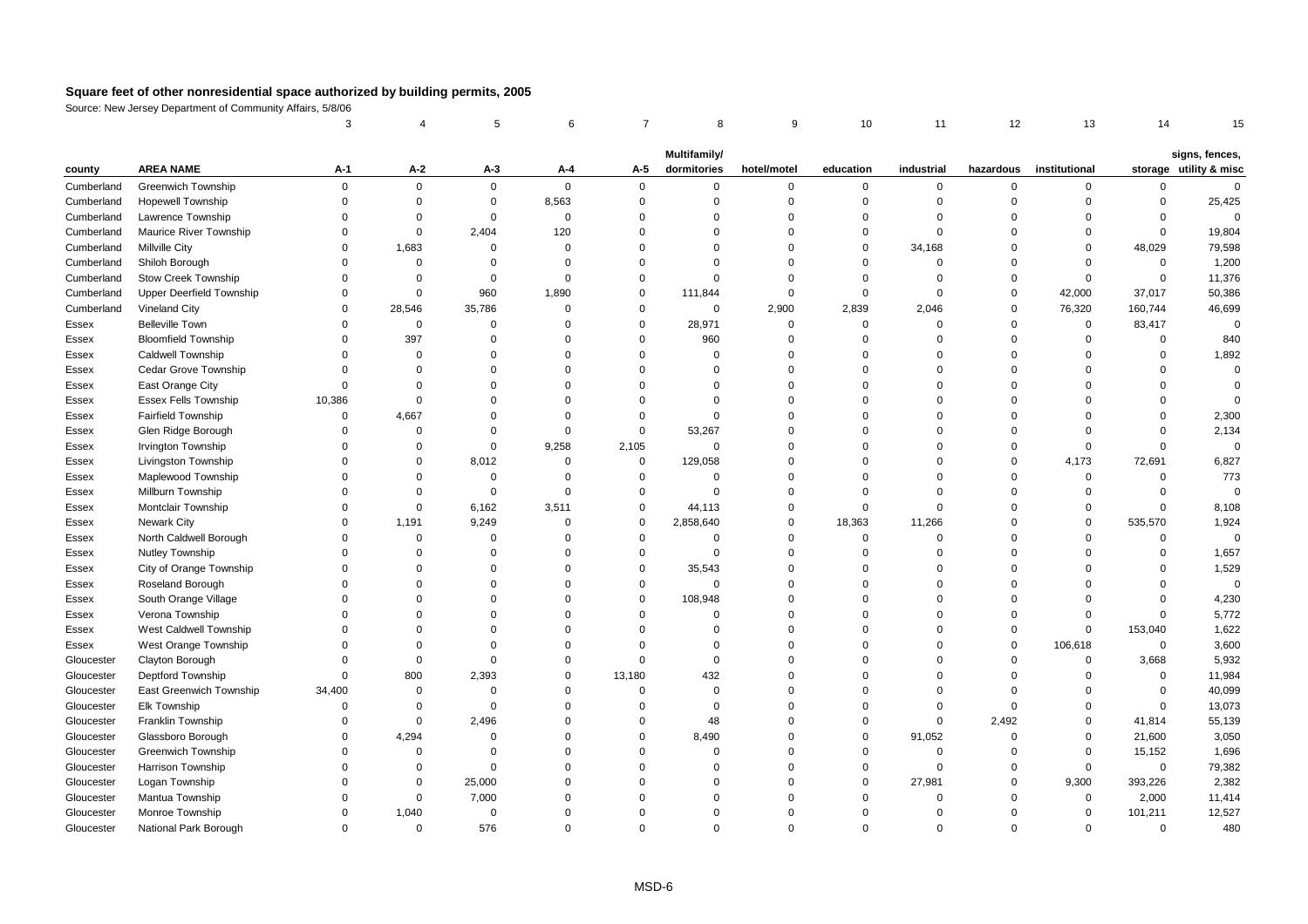|            |                            | 3           |             | 5           | 6           | $\overline{7}$ | 8            | 9           | 10             | 11          | 12          | 13            | 14          | 15                     |
|------------|----------------------------|-------------|-------------|-------------|-------------|----------------|--------------|-------------|----------------|-------------|-------------|---------------|-------------|------------------------|
|            |                            |             |             |             |             |                | Multifamily/ |             |                |             |             |               |             | signs, fences,         |
| county     | <b>AREA NAME</b>           | A-1         | A-2         | A-3         | A-4         | A-5            | dormitories  | hotel/motel | education      | industrial  | hazardous   | institutional |             | storage utility & misc |
| Gloucester | Newfield Borough           | $\mathbf 0$ | $\mathsf 0$ | $\mathbf 0$ | $\mathbf 0$ | 0              | 1,754        | $\mathbf 0$ | $\mathbf 0$    | $\mathbf 0$ | $\mathbf 0$ | 0             | 0           | $\Omega$               |
| Gloucester | Paulsboro Borough          | $\Omega$    | $\mathsf 0$ | $\Omega$    | $\Omega$    | $\mathsf 0$    | $\Omega$     | $\Omega$    | $\mathbf 0$    | 204         | $\Omega$    | $\Omega$      | $\mathbf 0$ | $\Omega$               |
| Gloucester | Pitman Borough             | $\Omega$    | $\Omega$    | $\Omega$    | $\Omega$    | $\Omega$       | $\Omega$     | $\Omega$    | $\mathbf 0$    | $\mathbf 0$ | $\Omega$    | $\Omega$      | $\mathbf 0$ | $\Omega$               |
| Gloucester | South Harrison Township    | $\Omega$    | $\mathbf 0$ | $\Omega$    | $\Omega$    | $\Omega$       | $\Omega$     | $\Omega$    | $\Omega$       | $\Omega$    | $\Omega$    | $\mathbf 0$   | 4,750       | 10,224                 |
| Gloucester | Swedesborough Borough      | $\Omega$    | $\mathbf 0$ | $\Omega$    | $\Omega$    | $\Omega$       | $\Omega$     | $\Omega$    | $\mathbf 0$    | $\Omega$    | $\Omega$    | $\mathbf 0$   | 1,481       | 864                    |
| Gloucester | <b>Washington Township</b> | $\Omega$    | 7,758       | $\Omega$    | $\Omega$    | $\Omega$       | $\Omega$     | $\Omega$    | $\mathbf 0$    | 40,052      | $\mathbf 0$ | 62,104        | 19,450      | 11,895                 |
| Gloucester | Wenonah Borough            | $\Omega$    | $\mathsf 0$ | $\Omega$    | $\Omega$    | $\Omega$       | $\Omega$     | $\Omega$    | $\mathbf 0$    | $\mathbf 0$ | $\mathbf 0$ | $\mathbf 0$   | $\mathbf 0$ | 840                    |
| Gloucester | West Deptford Township     | $\Omega$    | $\Omega$    | $\Omega$    | $\Omega$    | $\Omega$       | 389,912      | $\Omega$    | 784            | $\Omega$    | $\Omega$    | $\Omega$      | $\Omega$    | 2,616                  |
| Gloucester | Westville Borough          | $\Omega$    | $\Omega$    | $\Omega$    | $\Omega$    | $\Omega$       | $\Omega$     | $\Omega$    | $\mathbf 0$    | $\Omega$    | $\Omega$    | $\Omega$      | 0           | 144                    |
| Gloucester | <b>Woodbury City</b>       | $\Omega$    | $\Omega$    | $\Omega$    | $\Omega$    | $\Omega$       | $\Omega$     | $\Omega$    | $\mathbf 0$    | $\Omega$    | $\Omega$    | $\Omega$      | 425         | 2,914                  |
| Gloucester | Woodbury Heights Borough   | $\Omega$    | $\mathbf 0$ | $\Omega$    | $\Omega$    | $\Omega$       | $\Omega$     | $\mathbf 0$ | 1,021          | $\Omega$    | $\mathbf 0$ | $\Omega$      | $\mathsf 0$ | 2,983                  |
| Gloucester | <b>Woolwich Township</b>   | $\Omega$    | $\mathbf 0$ | $\Omega$    | $\Omega$    | $\Omega$       | $\mathbf 0$  | $\Omega$    | $\mathbf 0$    | $\Omega$    | $\Omega$    | $\Omega$      | $\mathbf 0$ | 16,640                 |
| Hudson     | <b>Bayonne City</b>        | $\Omega$    | 8,161       | 5,857       | O           | $\mathbf 0$    | 7,003        | 880         | 188,350        | $\Omega$    | $\Omega$    | $\Omega$      | 23,755      | 1,992                  |
| Hudson     | East Newark Borough        | $\Omega$    | $\mathsf 0$ | $\mathbf 0$ | $\Omega$    | $\mathbf 0$    | $\mathbf 0$  | $\Omega$    | $\mathbf 0$    | $\Omega$    | $\Omega$    | $\Omega$      | $\mathbf 0$ | $\Omega$               |
| Hudson     | <b>Guttenberg Town</b>     | $\Omega$    | $\mathsf 0$ | $\Omega$    | $\mathbf 0$ | $\mathsf 0$    | 33,924       | $\Omega$    | $\mathbf 0$    | $\Omega$    | $\Omega$    | $\Omega$      | $\mathbf 0$ | $\Omega$               |
| Hudson     | Harrison Town              | $\Omega$    | $\Omega$    | $\Omega$    | $\Omega$    | $\mathsf 0$    | 37,080       | $\Omega$    | $\Omega$       | $\Omega$    | $\Omega$    | $\Omega$      | $\mathbf 0$ | $\Omega$               |
| Hudson     | Hoboken City               | $\Omega$    | $\mathsf 0$ | $\Omega$    | $\Omega$    | $\mathbf 0$    | 674,629      | $\Omega$    | $\mathbf{0}$   | $\Omega$    | $\Omega$    | $\mathbf 0$   | 411,948     | 600                    |
| Hudson     | Jersey City                | $\Omega$    | 7,145       | $\Omega$    | $\Omega$    | $\Omega$       | 4,393,970    | 1,930       | $\mathbf 0$    |             | $\Omega$    | $\mathsf 0$   | 281,408     | 4,219                  |
| Hudson     | Kearny Town                | $\Omega$    | 6,313       | $\Omega$    | $\Omega$    | $\mathsf 0$    | 4,952        | $\mathbf 0$ | 262            | $\Omega$    | $\Omega$    | $\mathbf 0$   | 125,269     | 3,444                  |
| Hudson     | North Bergen Township      | $\Omega$    | $\mathsf 0$ | $\Omega$    | $\Omega$    | $\mathbf 0$    | 356,355      | $\Omega$    | $\mathbf{0}$   | $\Omega$    | $\Omega$    | $\mathbf 0$   | $\mathbf 0$ | $\Omega$               |
| Hudson     | Secaucus Town              | $\Omega$    | 400         | $\Omega$    | $\Omega$    | 0              | $\mathbf 0$  | $\Omega$    | $\Omega$       | $\Omega$    | $\Omega$    | $\Omega$      | 0           | 340                    |
| Hudson     | <b>Union City</b>          | $\Omega$    | $\mathsf 0$ | $\Omega$    | $\mathbf 0$ | $\mathbf 0$    | 567,469      | $\mathbf 0$ | $\overline{0}$ | $\Omega$    | $\mathbf 0$ | $\mathbf 0$   | $\mathbf 0$ | $\Omega$               |
| Hudson     | Weehawken Township         | $\Omega$    | $\Omega$    | $\Omega$    | $\Omega$    | $\mathsf 0$    | $\mathsf 0$  | $\Omega$    | $\Omega$       | $\Omega$    | $\mathsf 0$ | 0             | 206,550     | $\Omega$               |
| Hudson     | West New York Town         | $\Omega$    | $\Omega$    | $\Omega$    | $\Omega$    | $\Omega$       | 407,175      | $\Omega$    | 162,188        | $\Omega$    | $\Omega$    | 1,500         | $\mathbf 0$ | 6,726                  |
| Hunterdon  | Alexandria Township        | $\Omega$    | $\Omega$    | $\Omega$    | $\Omega$    | $\Omega$       | $\Omega$     | $\Omega$    | $\mathbf{0}$   | $\Omega$    | $\Omega$    | $\mathbf 0$   | 4,660       | 20,665                 |
| Hunterdon  | Bethlehem Township         | $\Omega$    | $\Omega$    | $\Omega$    | $\Omega$    | $\Omega$       | $\Omega$     | $\Omega$    | $\mathbf 0$    | $\Omega$    | $\mathsf 0$ | $\mathbf 0$   | $\mathbf 0$ | 2,052                  |
| Hunterdon  | <b>Bloomsbury Borough</b>  | $\Omega$    | $\Omega$    | $\Omega$    | $\Omega$    | $\Omega$       | $\Omega$     | $\Omega$    | $\Omega$       | $\Omega$    | $\Omega$    | $\Omega$      | $\Omega$    | $\Omega$               |
| Hunterdon  | Califon Borough            | $\Omega$    | $\mathbf 0$ | $\Omega$    | $\Omega$    | $\Omega$       | $\Omega$     | $\Omega$    | $\mathbf{0}$   | $\Omega$    | $\Omega$    | $\Omega$      | $\mathbf 0$ | 754                    |
| Hunterdon  | Clinton Town               | $\Omega$    | $\mathbf 0$ | $\Omega$    | O           | $\Omega$       | $\Omega$     | $\Omega$    | $\Omega$       | $\Omega$    | $\Omega$    | $\Omega$      | $\Omega$    | 4,554                  |
| Hunterdon  | Clinton Township           | $\Omega$    | 15,992      | $\Omega$    | $\Omega$    | $\Omega$       | $\Omega$     | $\Omega$    | 125,000        | $\Omega$    | $\Omega$    | $\Omega$      | 24,475      | 9,354                  |
| Hunterdon  | <b>Delaware Township</b>   | $\Omega$    | $\mathbf 0$ | $\Omega$    | $\Omega$    | $\Omega$       | $\Omega$     | $\Omega$    | $\mathbf 0$    | $\Omega$    | $\Omega$    | $\Omega$      | $\mathbf 0$ | 58,312                 |
| Hunterdon  | East Amwell Township       | $\Omega$    | $\mathsf 0$ | $\Omega$    | $\Omega$    | $\Omega$       | $\Omega$     | $\Omega$    | $\mathbf{0}$   | $\Omega$    | $\Omega$    | $\mathbf 0$   | 9,600       | 30,679                 |
| Hunterdon  | Flemington Borough         | $\Omega$    | 1,863       | $\Omega$    | $\Omega$    | $\mathbf 0$    | 19,580       | $\Omega$    | $\Omega$       | $\Omega$    | $\Omega$    | $\Omega$      | $\mathbf 0$ | $\mathbf 0$            |
| Hunterdon  | Franklin Township          | $\Omega$    | $\mathsf 0$ | $\Omega$    | $\Omega$    | $\Omega$       | $\mathbf 0$  | $\Omega$    | $\Omega$       | $\Omega$    | $\Omega$    | $\mathbf 0$   | 5,328       | 50,055                 |
| Hunterdon  | Frenchtown Borough         | $\Omega$    | $\Omega$    | $\Omega$    | $\Omega$    | $\Omega$       | $\Omega$     | $\Omega$    | $\Omega$       | $\Omega$    | $\Omega$    | $\Omega$      | $\Omega$    | $\Omega$               |
| Hunterdon  | Glen Gardner Borough       | $\Omega$    | $\Omega$    | $\Omega$    | $\Omega$    | $\Omega$       | $\Omega$     | $\Omega$    | $\Omega$       | $\Omega$    | $\Omega$    | $\Omega$      | 1,000       | $\Omega$               |
| Hunterdon  | Hampton Borough            | $\Omega$    | $\Omega$    | $\Omega$    | $\Omega$    | $\Omega$       | $\Omega$     | $\Omega$    | $\Omega$       | $\Omega$    | $\Omega$    | $\Omega$      | 0           | 1,200                  |
| Hunterdon  | High Bridge Borough        | $\Omega$    | $\Omega$    | $\Omega$    | $\Omega$    | $\Omega$       | $\Omega$     | $\Omega$    | $\Omega$       | $\Omega$    | $\mathbf 0$ | $\Omega$      | $\mathsf 0$ | 505                    |
| Hunterdon  | <b>Holland Township</b>    | $\Omega$    | $\Omega$    | $\Omega$    | $\Omega$    | $\Omega$       | $\Omega$     | $\Omega$    | $\Omega$       | $\Omega$    | $\Omega$    | $\Omega$      | 5,346       | 720                    |
| Hunterdon  | Kingwood Township          | $\Omega$    | $\Omega$    | $\Omega$    | O           | $\Omega$       | $\Omega$     | O           | $\Omega$       | $\Omega$    | $\Omega$    | $\Omega$      | $\mathbf 0$ | 28,455                 |
| Hunterdon  | Lambertville City          |             | $\Omega$    | $\Omega$    | 0           | $\Omega$       | 2,333        | O           | $\Omega$       | $\Omega$    | $\Omega$    | $\Omega$      | $\Omega$    | $\Omega$               |
| Hunterdon  | Lebanon Borough            | $\Omega$    | $\Omega$    | $\Omega$    | $\Omega$    | $\Omega$       | $\mathbf 0$  | $\Omega$    | $\Omega$       | $\Omega$    | $\Omega$    | $\Omega$      | $\Omega$    | $\Omega$               |
| Hunterdon  | Lebanon Township           | $\Omega$    | $\Omega$    | $\Omega$    | $\Omega$    | $\Omega$       | $\Omega$     | $\Omega$    | $\Omega$       | $\Omega$    | $\Omega$    | $\Omega$      | $\Omega$    | 31,707                 |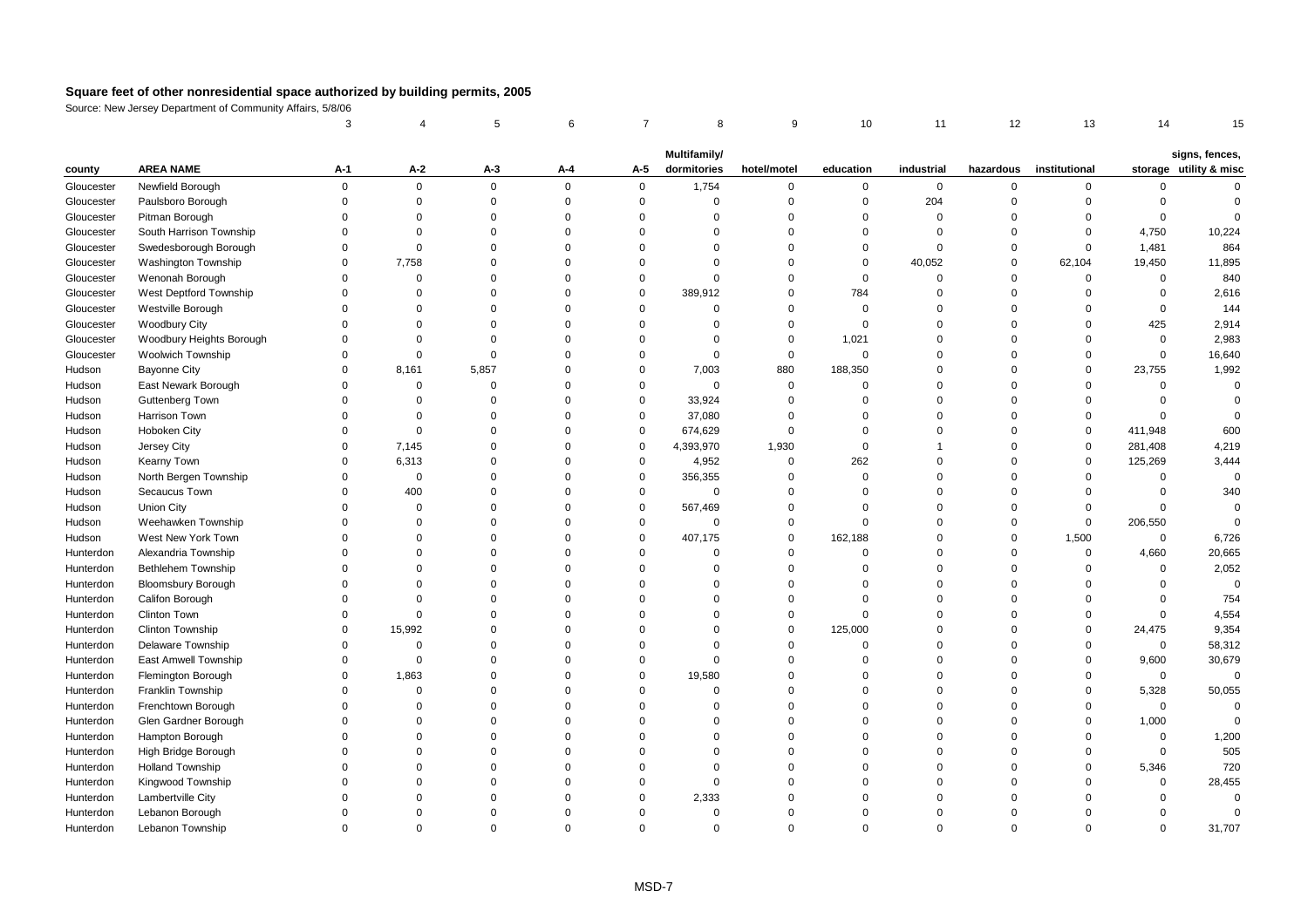|           |                              | 3           |             | 5              | 6           | $\overline{7}$ | 8                           | 9           | 10          | 11          | 12          | 13            | 14             | 15                                       |
|-----------|------------------------------|-------------|-------------|----------------|-------------|----------------|-----------------------------|-------------|-------------|-------------|-------------|---------------|----------------|------------------------------------------|
|           |                              |             |             |                |             |                |                             |             |             |             |             |               |                |                                          |
| county    | <b>AREA NAME</b>             | А-1         | $A-2$       | $A-3$          | A-4         | A-5            | Multifamily/<br>dormitories | hotel/motel | education   | industrial  | hazardous   | institutional |                | signs, fences,<br>storage utility & misc |
| Hunterdon | Milford Borough              | $\mathbf 0$ | $\mathbf 0$ | $\mathbf 0$    | $\mathbf 0$ | $\mathbf 0$    | $\mathbf 0$                 | 0           | $\mathbf 0$ | $\mathbf 0$ | $\mathbf 0$ | $\mathbf 0$   | $\mathbf 0$    | 320                                      |
| Hunterdon | Raritan Township             | $\mathbf 0$ | $\pmb{0}$   | 3,250          | 43,415      | $\mathbf 0$    | $\mathsf 0$                 | 2,411       | 77,500      | 27,150      | $\mathbf 0$ | $\mathsf 0$   | 120,674        | 38,858                                   |
| Hunterdon | Readington Township          | $\Omega$    | $\Omega$    | 3              | $\Omega$    | $\mathbf 0$    | $\Omega$                    | $\mathbf 0$ | $\mathbf 0$ | $\Omega$    | $\mathbf 0$ | $\mathbf 0$   | $\overline{2}$ | 69,986                                   |
| Hunterdon | Stockton Borough             | $\Omega$    | $\Omega$    | $\Omega$       | $\Omega$    | $\Omega$       | $\Omega$                    | $\Omega$    | $\mathbf 0$ | $\Omega$    | $\Omega$    | $\Omega$      | $\Omega$       | $\mathbf 0$                              |
| Hunterdon | <b>Tewksbury Township</b>    | $\Omega$    | $\Omega$    | $\Omega$       | $\Omega$    | $\mathbf 0$    | $\Omega$                    | $\Omega$    | $\Omega$    | $\Omega$    | $\mathbf 0$ | $\Omega$      | $\Omega$       | 30,828                                   |
| Hunterdon | Union Township               | $\Omega$    | $\Omega$    | $\Omega$       | $\Omega$    | $\mathbf 0$    | $\Omega$                    | $\mathbf 0$ | 52,231      | 1,920       | $\mathbf 0$ | $\mathbf 0$   | $\mathbf 0$    | 6,717                                    |
| Hunterdon | West Amwell Township         | $\Omega$    | $\Omega$    | $\Omega$       | $\Omega$    | $\Omega$       | $\Omega$                    | 3,528       | $\mathbf 0$ | $\Omega$    | $\mathbf 0$ | $\Omega$      | $\Omega$       | 624                                      |
| Mercer    | East Windsor Township        | $\Omega$    | $\Omega$    | $\mathbf 0$    | $\Omega$    | $\Omega$       | $\Omega$                    | $\mathbf 0$ | $\Omega$    | $\Omega$    | 153         | 465           | 53,637         | 5,326                                    |
| Mercer    | Ewing Township               | $\Omega$    | 6,412       | 17,339         | 11,360      | $\mathbf 0$    | $\mathbf 0$                 | $\mathbf 0$ | 8,000       | $\Omega$    | $\mathbf 0$ | $\mathsf 0$   | 816            | 1,760                                    |
| Mercer    | Hamilton Township            | $\Omega$    | 41,288      | 1,084          | $\Omega$    | $\mathbf 0$    | 286                         | $\Omega$    | 4,450       | $\Omega$    | $\mathbf 0$ | $\Omega$      | 1,363,964      | 32,383                                   |
| Mercer    | Hightstown Borough           | $\Omega$    | $\Omega$    | $\mathbf 0$    | $\Omega$    | $\mathbf 0$    | $\mathbf 0$                 | $\Omega$    | 2,790       | $\Omega$    | $\mathbf 0$ | $\mathbf 0$   | $\mathbf 0$    | $\Omega$                                 |
| Mercer    | <b>Hopewell Borough</b>      | $\mathbf 0$ | $\mathbf 0$ | $\Omega$       | $\Omega$    | $\mathbf 0$    | $\Omega$                    | $\mathbf 0$ | $\mathbf 0$ | $\Omega$    | $\mathbf 0$ | $\mathbf 0$   | $\mathbf 0$    | 320                                      |
| Mercer    | <b>Hopewell Township</b>     | $\mathbf 0$ | $\mathbf 0$ | $\mathbf 0$    | 10,060      | $\mathbf 0$    | 190,026                     | $\mathbf 0$ | 10,201      | $\Omega$    | $\mathbf 0$ | $\mathbf 0$   | $\mathsf 0$    | 62,135                                   |
| Mercer    | Lawrence Township            | $\Omega$    | 4,646       | 7,142          | 5,077       | $\mathbf 0$    | 155,716                     | $\Omega$    | 3,305       | 0           | $\Omega$    | $\Omega$      | 6,684          | 5,777                                    |
| Mercer    | Pennington Borough           | $\Omega$    | $\Omega$    | $\mathbf 0$    | $\Omega$    | $\mathbf{0}$   | $\Omega$                    | $\Omega$    | $\mathbf 0$ | $\Omega$    | $\Omega$    | $\Omega$      | $\mathbf 0$    | $\mathbf 0$                              |
| Mercer    | Princeton Borough            | $\Omega$    | $\mathbf 0$ | $\mathbf 0$    | $\Omega$    | $\mathbf 0$    | $\mathbf 0$                 | $\mathbf 0$ | $\mathbf 0$ | $\Omega$    | $\mathbf 0$ | $\mathbf 0$   | $\mathsf 0$    | 4,240                                    |
| Mercer    | Princeton Township           | $\Omega$    | $\mathbf 0$ | 11,740         | $\mathbf 0$ | $\mathbf 0$    | 66,810                      | $\mathbf 0$ | 17,110      | $\Omega$    | $\Omega$    | $\mathbf 0$   | $\mathbf 0$    | 4,725                                    |
| Mercer    | <b>Trenton City</b>          | $\Omega$    | $\Omega$    | 192            | $\Omega$    | $\mathbf 0$    | 240                         | $\Omega$    | 28,864      | $\Omega$    | $\mathbf 0$ | $\Omega$      | 224,381        | $\mathbf 0$                              |
| Mercer    | <b>Washington Township</b>   | $\Omega$    | $\Omega$    | $\mathbf 0$    | $\Omega$    | $\mathbf 0$    | $\mathbf 0$                 | $\mathbf 0$ | $\mathbf 0$ | 47,415      | $\Omega$    | $\mathbf 0$   | 1,140,164      | 10,900                                   |
| Mercer    | West Windsor Township        | $\Omega$    | $\Omega$    | 1,750          | $\Omega$    | $\mathbf 0$    | 1,094                       | $\Omega$    | $\Omega$    | $\Omega$    | $\Omega$    | $\mathbf 0$   | 9,216          | 3,838                                    |
| Middlesex | Carteret Borough             | $\Omega$    | $\Omega$    | $\mathbf 0$    | $\Omega$    | $\mathbf 0$    | 203,485                     | 81,259      | $\Omega$    | $\Omega$    | $\Omega$    | $\Omega$      | $\mathbf 0$    | $\Omega$                                 |
| Middlesex | Cranbury Township            | $\Omega$    | $\Omega$    | 9,877          | $\Omega$    | $\mathbf 0$    | $\mathbf 0$                 | $\mathbf 0$ | $\Omega$    | $\Omega$    | $\Omega$    | $\mathbf 0$   | 833,956        | 2,220                                    |
| Middlesex | Dunellen Borough             | $\Omega$    | $\Omega$    | $\Omega$       | $\Omega$    | $\mathbf 0$    | $\mathbf 0$                 | $\mathbf 0$ | 21,330      | $\Omega$    | $\Omega$    | $\mathbf 0$   | $\mathsf 0$    | 34,440                                   |
| Middlesex | East Brunswick Township      | 25,686      | $\Omega$    | $\Omega$       | $\Omega$    | $\mathbf 0$    | $\mathbf 0$                 | $\mathbf 0$ | $\mathbf 0$ | 8,520       | $\mathbf 0$ | $\Omega$      | $\bf 0$        | 3,408                                    |
| Middlesex | Edison Township              | 57,080      | $\Omega$    | $\Omega$       | $\Omega$    | $\mathbf 0$    | 221,531                     | $\Omega$    | 260         | $\Omega$    | $\Omega$    | $\Omega$      | 40,940         | 11,169                                   |
| Middlesex | Helmetta Borough             | $\Omega$    | $\Omega$    | $\Omega$       | $\Omega$    | $\mathbf 0$    | $\Omega$                    | $\Omega$    | $\mathbf 0$ | $\Omega$    | $\mathbf 0$ | $\Omega$      | $\mathbf 0$    | $\Omega$                                 |
| Middlesex | <b>Highland Park Borough</b> | $\Omega$    | $\Omega$    | $\Omega$       | $\Omega$    | $\mathbf 0$    | $\mathbf 0$                 | $\mathbf 0$ | $\mathbf 0$ | $\Omega$    | $\mathbf 0$ | $\mathbf 0$   | $\bf 0$        | 13,038                                   |
| Middlesex | Jamesburg Borough            | $\Omega$    | $\Omega$    | $\Omega$       | $\Omega$    | $\mathbf 0$    | $\Omega$                    | $\Omega$    | 0           | 1,152       | $\Omega$    | $\Omega$      | $\mathsf 0$    | 4,137                                    |
| Middlesex | Old Bridge Township          | $\Omega$    | $\Omega$    | 1,336          | $\Omega$    | 2,385          | 98,327                      | $\Omega$    | $\mathbf 0$ | $\Omega$    | $\Omega$    | $\Omega$      | 9,500          | 9,390                                    |
| Middlesex | Metuchen Borough             | $\Omega$    | $\Omega$    | $\Omega$       | $\Omega$    | $\mathbf{0}$   | $\Omega$                    | $\Omega$    | 2,480       | 1,343       | $\Omega$    | $\Omega$      | $\mathsf 0$    | 3,149                                    |
| Middlesex | Middlesex Borough            | $\Omega$    | $\mathbf 0$ | $\Omega$       | $\Omega$    | $\mathbf 0$    | $\mathbf 0$                 | $\mathbf 0$ | $\mathbf 0$ | 1,493       | $\Omega$    | $\mathbf 0$   | 2,979          | 1,196                                    |
| Middlesex | Milltown Borough             | $\Omega$    | $\Omega$    | $\Omega$       | $\mathbf 0$ | $\mathbf 0$    | $\mathbf 0$                 | 1,429       | $\mathbf 0$ | $\Omega$    | $\mathbf 0$ | $\Omega$      | $\mathbf 0$    | $\mathbf 0$                              |
| Middlesex | Monroe Township              | $\Omega$    | $\mathbf 0$ | 17,805         | $\Omega$    | 7,200          | 11,724                      | $\mathbf 0$ | $\mathbf 0$ | $\Omega$    | $\Omega$    | $\mathbf 0$   | 288,420        | 15,472                                   |
| Middlesex | New Brunswick City           | $\Omega$    | $\Omega$    | 25,487         | $\Omega$    | $\mathbf 0$    | 5,497                       | $\mathbf 0$ | $\Omega$    | 9,920       | $\mathbf 0$ | 118,346       | 43,130         | 440                                      |
| Middlesex | North Brunswick Township     | $\Omega$    | $\Omega$    | $\Omega$       | $\Omega$    | $\mathbf 0$    | 311,996                     | $\mathbf 0$ | $\Omega$    | $\Omega$    | $\mathbf 0$ | $\mathsf 0$   | 7,200          | 2,080                                    |
| Middlesex | Perth Amboy City             | $\Omega$    | $\Omega$    | $\overline{4}$ | $\Omega$    | $\mathbf 0$    | 97,469                      | $\Omega$    | 69,451      | $\Omega$    | $\Omega$    | $\mathbf{0}$  | 208,151        | 528                                      |
| Middlesex | Piscataway Township          | $\Omega$    | 875         | 2,728          | $\Omega$    | $\mathbf 0$    | 275,089                     | $\mathbf 0$ | 955,118     | $\Omega$    | $\mathbf 0$ | $\mathbf 0$   | 295,300        | 2,772                                    |
| Middlesex | Plainsboro Township          | $\mathbf 0$ | 21,602      | $\Omega$       | $\mathbf 0$ | 1,152          | 47,287                      | 106,202     | 0           | $\mathbf 0$ | $\Omega$    | $\mathbf 0$   | 1,488          | 7,588                                    |
| Middlesex | Sayreville Borough           | $\Omega$    | $\Omega$    | $\Omega$       | $\Omega$    | $\mathbf 0$    | 41,580                      | $\mathbf 0$ | 7,776       | 10,360      | $\Omega$    | $\mathbf 0$   | 24,426         | 468                                      |
| Middlesex | South Amboy City             | $\Omega$    | 1,135       | $\mathbf 0$    | $\Omega$    | $\mathbf 0$    | 117,822                     | $\Omega$    | $\mathbf 0$ | $\Omega$    | $\Omega$    | $\Omega$      | $\mathbf 0$    | 596                                      |
| Middlesex | South Brunswick Township     | $\Omega$    | $\mathbf 0$ | 1,699          | O           | $\mathbf 0$    | 69,406                      | 881         | 28,473      | $\Omega$    | $\Omega$    | $\Omega$      | 477,789        | 11,060                                   |
| Middlesex | South Plainfield Borough     | $\Omega$    | $\Omega$    | 43,937         | 0           | $\Omega$       | $\mathbf 0$                 | 55,319      | $\mathbf 0$ | $\Omega$    | $\Omega$    | $\mathbf 0$   | 28,320         | $\mathbf 0$                              |
| Middlesex | South River Borough          | $\Omega$    | $\Omega$    | $\Omega$       | $\Omega$    | $\Omega$       | $\Omega$                    | $\Omega$    | $\Omega$    | $\Omega$    | $\Omega$    | $\Omega$      | $\Omega$       | 576                                      |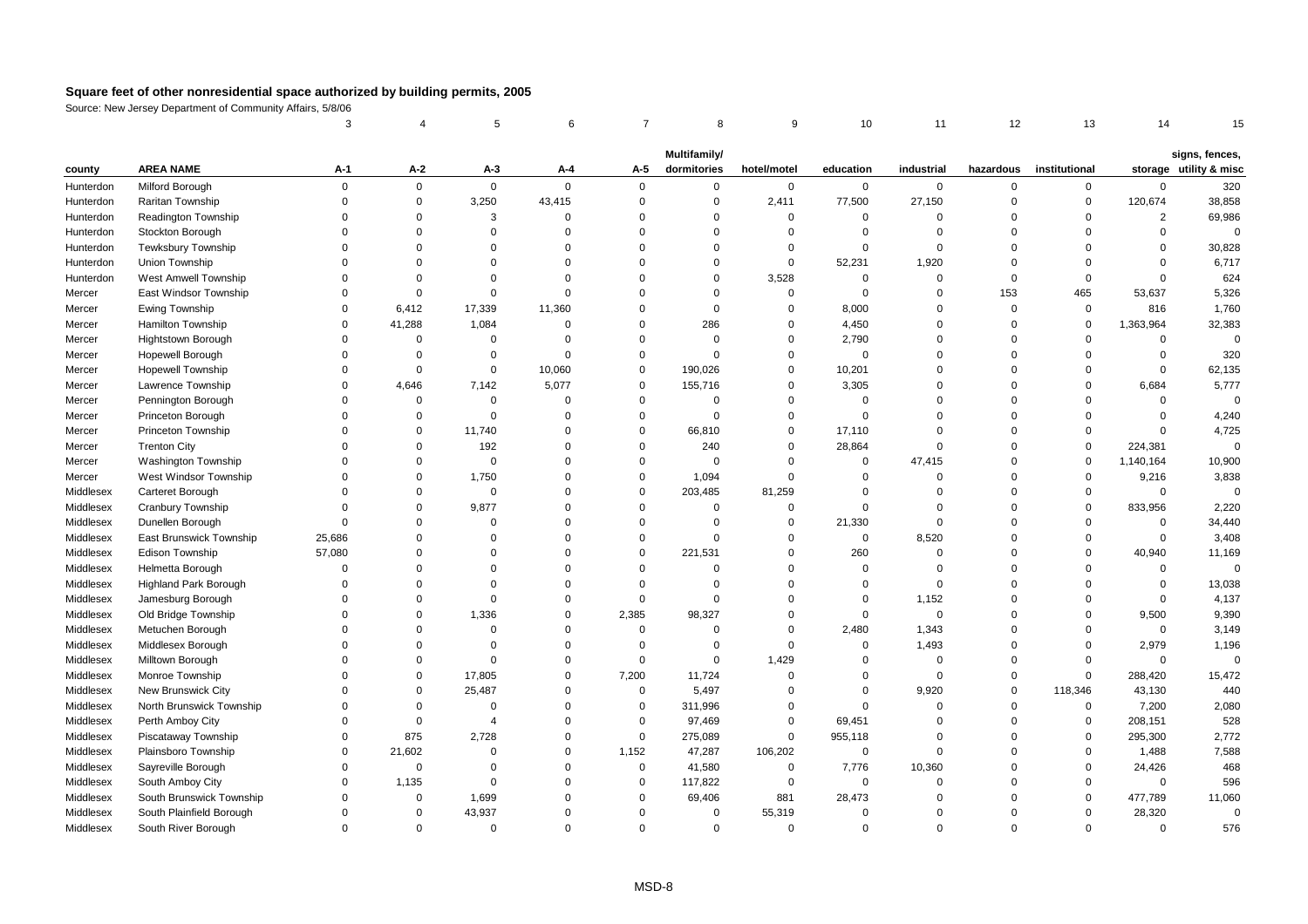|           |                              | 3           |             | 5           | 6           | $\overline{7}$ | 8            | 9           | 10          | 11          | 12          | 13            | 14          | 15                     |
|-----------|------------------------------|-------------|-------------|-------------|-------------|----------------|--------------|-------------|-------------|-------------|-------------|---------------|-------------|------------------------|
|           |                              |             |             |             |             |                | Multifamily/ |             |             |             |             |               |             | signs, fences,         |
| county    | <b>AREA NAME</b>             | A-1         | $A-2$       | $A-3$       | A-4         | A-5            | dormitories  | hotel/motel | education   | industrial  | hazardous   | institutional |             | storage utility & misc |
| Middlesex | Spotswood Borough            | $\Omega$    | $\mathbf 0$ | $\mathbf 0$ | $\mathbf 0$ | $\mathbf 0$    | $\mathbf 0$  | 0           | 0           | $\mathbf 0$ | $\mathbf 0$ | 0             | 0           | $\mathbf 0$            |
| Middlesex | Woodbridge Township          | $\mathbf 0$ | $\mathbf 0$ | $\Omega$    | 0           | $\pmb{0}$      | 141,161      | $\mathbf 0$ | $\mathbf 0$ | $\mathbf 0$ | 870         | $\mathbf 0$   | 916,815     | 8,338                  |
| Monmouth  | Allenhurst Borough           | $\Omega$    | $\Omega$    | $\Omega$    | $\Omega$    | $\mathbf 0$    | $\Omega$     | $\mathbf 0$ | $\Omega$    | $\Omega$    | $\mathbf 0$ | $\Omega$      | 0           | $\overline{1}$         |
| Monmouth  | Allentown Borough            | $\Omega$    | $\Omega$    | $\Omega$    | $\Omega$    | $\mathbf 0$    | $\Omega$     | $\Omega$    | 3,194       | $\Omega$    | $\mathbf 0$ | $\Omega$      | $\Omega$    | 1,488                  |
| Monmouth  | <b>Asbury Park City</b>      | $\Omega$    | $\Omega$    | $\Omega$    | $\Omega$    | $\mathbf 0$    | 258,343      | $\Omega$    | $\mathbf 0$ | $\Omega$    | $\mathbf 0$ | $\Omega$      | $\Omega$    | 3                      |
| Monmouth  | Atlantic Highlands Borough   | $\Omega$    | $\Omega$    | $\Omega$    | $\Omega$    | $\pmb{0}$      | $\mathbf 0$  | 37,051      | $\mathbf 0$ | $\mathbf 0$ | $\mathbf 0$ | $\Omega$      | $\Omega$    | $\Omega$               |
| Monmouth  | Avon-by-the-Sea Borough      | $\Omega$    | $\Omega$    | $\Omega$    | $\mathbf 0$ | $\mathbf 0$    | $\Omega$     | $\mathbf 0$ | $\mathbf 0$ | $\mathbf 0$ | $\mathbf 0$ | $\Omega$      | $\mathbf 0$ | 270                    |
| Monmouth  | <b>Belmar Borough</b>        | $\Omega$    | $\Omega$    | $\Omega$    | $\Omega$    | $\Omega$       | $\Omega$     | $\Omega$    | $\Omega$    | $\Omega$    | $\mathbf 0$ | $\Omega$      | $\Omega$    | 1,586                  |
| Monmouth  | <b>Bradley Beach Borough</b> | $\Omega$    | $\Omega$    | $\Omega$    | $\Omega$    | $\Omega$       | $\Omega$     | $\Omega$    | $\Omega$    | $\Omega$    | $\mathbf 0$ | $\Omega$      | $\mathbf 0$ | $\mathbf 0$            |
| Monmouth  | <b>Brielle Borough</b>       | $\Omega$    | 1,040       | $\Omega$    | $\Omega$    | $\mathbf 0$    | $\Omega$     | $\Omega$    | $\Omega$    | $\Omega$    | $\mathbf 0$ | $\Omega$      | $\mathsf 0$ | 2,896                  |
| Monmouth  | <b>Colts Neck Township</b>   | $\Omega$    | $\mathbf 0$ | 6,770       | $\mathbf 0$ | $\mathbf 0$    | $\Omega$     | $\mathbf 0$ | $\Omega$    | $\mathbf 0$ | $\mathbf 0$ | $\Omega$      | 20,882      | 14,469                 |
| Monmouth  | Deal Borough                 | $\Omega$    | $\mathbf 0$ | $\Omega$    | $\Omega$    | $\Omega$       | $\Omega$     | $\Omega$    | $\Omega$    | $\Omega$    | $\mathbf 0$ | $\Omega$      | $\mathsf 0$ | $\mathsf 0$            |
| Monmouth  | Eatontown Borough            | $\Omega$    | $\Omega$    | 31,047      | 0           | $\mathbf 0$    | $\Omega$     | $\Omega$    | $\mathbf 0$ | 12,060      | $\mathbf 0$ | $\Omega$      | $\mathbf 0$ | 5,866                  |
| Monmouth  | Englishtown Borough          | $\Omega$    | $\Omega$    | $\Omega$    | $\Omega$    | $\Omega$       | $\Omega$     | $\Omega$    | $\Omega$    | $\mathbf 0$ | $\mathbf 0$ | $\Omega$      | $\Omega$    | 3,331                  |
| Monmouth  | Fair Haven Borough           | $\Omega$    | $\Omega$    | $\Omega$    | $\Omega$    | $\mathbf 0$    | $\Omega$     | $\Omega$    | $\Omega$    | $\Omega$    | $\mathbf 0$ | $\Omega$      | $\Omega$    | $\mathbf 0$            |
| Monmouth  | Farmingdale Borough          | $\Omega$    | $\Omega$    | $\Omega$    | $\Omega$    | $\mathbf 0$    | $\Omega$     | $\Omega$    | $\Omega$    | $\Omega$    | $\mathbf 0$ | $\Omega$      | $\mathbf 0$ | $\Omega$               |
| Monmouth  | Freehold Borough             | $\Omega$    | $\Omega$    | $\Omega$    | $\mathbf 0$ | $\mathbf 0$    | $\mathbf 0$  | $\mathbf 0$ | $\Omega$    | $\Omega$    | $\mathbf 0$ | $\Omega$      | $\mathsf 0$ | 1,104                  |
| Monmouth  | Freehold Township            | $\Omega$    | $\Omega$    | 5,054       | $\Omega$    | 976            | 153,550      | $\Omega$    | $\Omega$    | $\Omega$    | $\mathbf 0$ | 8,153         | 2,700       | 13,741                 |
| Monmouth  | Highlands Borough            | $\Omega$    | $\Omega$    | $\Omega$    | $\Omega$    | $\pmb{0}$      | $\Omega$     | $\Omega$    | $\Omega$    | $\Omega$    | $\mathbf 0$ | $\Omega$      | $\mathsf 0$ | 896                    |
| Monmouth  | <b>Holmdel Township</b>      | $\Omega$    | $\mathbf 0$ | $\Omega$    | $\Omega$    | $\mathbf{0}$   | $\Omega$     | $\Omega$    | $\Omega$    | $\Omega$    | $\mathbf 0$ | $\Omega$      | $\mathbf 0$ | 4,230                  |
| Monmouth  | <b>Howell Township</b>       | $\Omega$    | 0           | 18,339      | $\Omega$    | $\mathbf 0$    | $\Omega$     | $\mathbf 0$ | $\mathbf 0$ | 406         | $\mathbf 0$ | $\Omega$      | 135,982     | 66,090                 |
| Monmouth  | Interlaken Borough           | $\Omega$    | $\mathsf 0$ | $\mathsf 0$ | $\mathbf 0$ | $\mathbf 0$    | $\Omega$     | $\mathbf 0$ | $\mathbf 0$ | $\mathbf 0$ | $\mathbf 0$ | $\Omega$      | $\mathsf 0$ | $\mathbf 0$            |
| Monmouth  | Keansburg Borough            | $\Omega$    | $\mathbf 0$ | 13,309      | 741         | $\mathbf 0$    | 10,200       | $\Omega$    | 6,204       | $\Omega$    | $\mathbf 0$ | $\Omega$      | $\mathbf 0$ | $\Omega$               |
| Monmouth  | Keyport Borough              | $\Omega$    | $\Omega$    | $\mathbf 0$ | $\Omega$    | $\Omega$       | $\mathbf 0$  | $\Omega$    | $\Omega$    | $\Omega$    | $\mathbf 0$ | $\Omega$      | $\mathbf 0$ | 3,184                  |
| Monmouth  | Little Silver Borough        | $\Omega$    | $\Omega$    | $\Omega$    | $\Omega$    | $\Omega$       | $\Omega$     | $\mathbf 0$ | $\Omega$    | $\Omega$    | $\mathbf 0$ | $\Omega$      | $\mathbf 0$ | 2,261                  |
| Monmouth  | Loch Arbour Village          | $\mathbf 0$ | $\Omega$    | $\mathsf 0$ | $\Omega$    | $\mathbf 0$    | $\mathbf 0$  | $\mathsf 0$ | $\mathbf 0$ | $\mathbf 0$ | $\mathbf 0$ | $\Omega$      | $\mathbf 0$ | $\mathbf 0$            |
| Monmouth  | Long Branch City             | 2,700       | $\Omega$    | 47,085      | $\Omega$    | $\mathbf 0$    | 492,347      | 390         | $\mathbf 0$ | 416         | $\mathbf 0$ | $\Omega$      | 27,254      | 4,550                  |
| Monmouth  | Manalapan Township           | $\Omega$    | 10,047      | $\mathbf 0$ | $\Omega$    | $\mathbf 0$    | $\mathbf 0$  | $\mathbf 0$ | 75,050      | $\mathbf 0$ | $\mathbf 0$ | $\mathbf 0$   | 13,210      | 4,613                  |
| Monmouth  | Manasquan Borough            | $\Omega$    | $\mathsf 0$ | 3,409       | $\Omega$    | $\mathbf 0$    | $\Omega$     | $\Omega$    | $\Omega$    | $\Omega$    | $\mathbf 0$ | $\Omega$      | $\mathsf 0$ | 3,455                  |
| Monmouth  | Marlboro Township            | $\Omega$    | $\mathbf 0$ | 16,610      | $\Omega$    | $\mathbf 0$    | 40,169       | $\mathbf 0$ | $\Omega$    | $\Omega$    | $\mathbf 0$ | $\Omega$      | 9,320       | 28,130                 |
| Monmouth  | Matawan Borough              | $\Omega$    | 67          | $\Omega$    | $\Omega$    | $\mathbf 0$    | 1,065        | $\Omega$    | $\Omega$    | $\Omega$    | $\mathbf 0$ | $\mathbf 0$   | 10,850      | 2,709                  |
| Monmouth  | Aberdeen Township            | $\Omega$    | $\Omega$    | $\Omega$    | $\Omega$    | $\mathbf 0$    | $\mathbf 0$  | $\Omega$    | $\Omega$    | $\Omega$    | $\mathbf 0$ | $\Omega$      | $\mathsf 0$ | 20,233                 |
| Monmouth  | Middletown Township          | $\Omega$    | $\Omega$    | $\Omega$    | $\Omega$    | $\mathbf 0$    | $\Omega$     | $\mathbf 0$ | $\Omega$    | $\mathbf 0$ | $\mathbf 0$ | $\Omega$      | $\mathsf 0$ | 4,620                  |
| Monmouth  | Millstone Township           | $\Omega$    | $\Omega$    | $\Omega$    | $\Omega$    | $\mathbf 0$    | $\Omega$     | $\mathsf 0$ | 156,626     | $\Omega$    | $\mathbf 0$ | 20,000        | 21,000      | 59,417                 |
| Monmouth  | Monmouth Beach Borough       | $\Omega$    | $\Omega$    | $\Omega$    | $\Omega$    | $\mathbf 0$    | $\mathbf 0$  | $\mathbf 0$ | $\Omega$    | $\Omega$    | $\mathbf 0$ | $\mathbf 0$   | 86,600      | $\Omega$               |
| Monmouth  | Neptune Township             | $\Omega$    | $\mathbf 0$ | 1,237       | $\Omega$    | $\mathbf 0$    | 35,810       | 19,877      | $\mathbf 0$ | $\Omega$    | $\mathbf 0$ | $\Omega$      | 0           | 1,350                  |
| Monmouth  | Neptune City Borough         | $\Omega$    | $\mathsf 0$ | $\mathsf 0$ | $\Omega$    | $\mathbf 0$    | $\mathbf 0$  | $\mathsf 0$ | 14,970      | $\Omega$    | $\mathbf 0$ | $\Omega$      | $\mathsf 0$ | 224                    |
| Monmouth  | <b>Tinton Falls Borough</b>  | $\Omega$    | $\mathsf 0$ | 19,254      | $\mathbf 0$ | $\mathbf 0$    | $\mathbf 0$  | $\mathbf 0$ | $\mathbf 0$ |             | $\mathbf 0$ | $\Omega$      | 960         | $\mathbf 0$            |
| Monmouth  | Ocean Township               | $\Omega$    | $\Omega$    | $\mathbf 0$ | $\Omega$    | $\Omega$       | $\Omega$     | $\Omega$    | 11,957      | $\Omega$    | $\mathbf 0$ | $\Omega$      | $\mathbf 0$ | 4,612                  |
| Monmouth  | Oceanport Borough            | $\Omega$    | $\Omega$    | $\Omega$    | $\Omega$    | $\Omega$       | $\Omega$     | $\Omega$    | $\Omega$    | $\Omega$    | $\mathbf 0$ | $\Omega$      | $\mathbf 0$ | $\Omega$               |
| Monmouth  | Hazlet Township              | $\Omega$    | $\mathbf 0$ | 20,314      | $\Omega$    | $\Omega$       | $\Omega$     | $\Omega$    | $\Omega$    | $\Omega$    | $\mathbf 0$ | $\Omega$      | $\mathsf 0$ | 80                     |
| Monmouth  | Red Bank Borough             | $\Omega$    | 170         | $\Omega$    | $\Omega$    | $\Omega$       | $\Omega$     | $\Omega$    | $\Omega$    | $\Omega$    | $\mathbf 0$ | 1,900         | 3,230       | 3,792                  |
| Monmouth  | Roosevelt Borough            | $\Omega$    | $\Omega$    | $\Omega$    | $\Omega$    | $\Omega$       | $\Omega$     | $\Omega$    | $\Omega$    | $\Omega$    | $\Omega$    | $\Omega$      | $\Omega$    | $\Omega$               |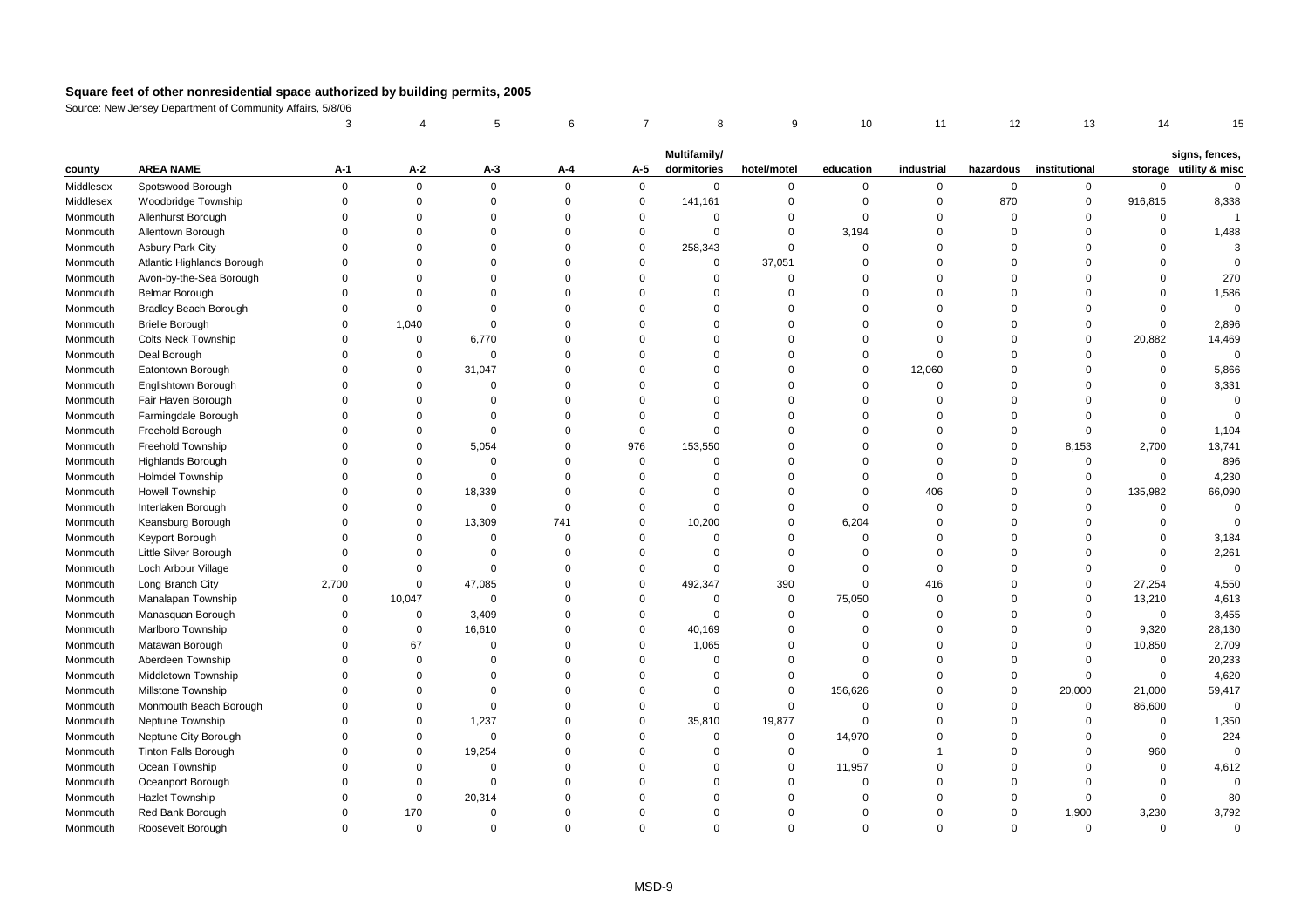|                  |                                        | 3                    |                         | 5                    | 6                    | $\overline{7}$       | 8                    | 9                          | 10                       | 11                      | 12                      | 13                   | 14                      | 15                     |
|------------------|----------------------------------------|----------------------|-------------------------|----------------------|----------------------|----------------------|----------------------|----------------------------|--------------------------|-------------------------|-------------------------|----------------------|-------------------------|------------------------|
|                  |                                        |                      |                         |                      |                      |                      | Multifamily/         |                            |                          |                         |                         |                      |                         | signs, fences,         |
| county           | <b>AREA NAME</b>                       | A-1                  | $A-2$                   | A-3                  | A-4                  | A-5                  | dormitories          | hotel/motel                | education                | industrial              | hazardous               | institutional        |                         | storage utility & misc |
| Monmouth         | Rumson Borough                         | 0                    | 1,268                   | 0                    | $\mathbf 0$          | $\mathbf 0$          | 0                    | 0                          | $\mathbf 0$              | $\mathbf 0$             | $\Omega$                | $\mathbf 0$          | $\mathbf 0$             | $\Omega$               |
| Monmouth         | Sea Bright Borough                     | $\Omega$             | $\mathsf 0$             | $\Omega$             | $\Omega$             | $\mathbf 0$          | $\Omega$             | $\mathbf 0$                | $\mathbf 0$              | $\mathbf 0$             | $\Omega$                | $\mathbf 0$          | $\mathbf 0$             | $\mathbf 0$            |
| Monmouth         | Sea Girt Borough                       | $\Omega$             | $\Omega$                | $\Omega$             | $\Omega$             | $\Omega$             | $\Omega$             | $\mathbf 0$                | $\Omega$                 | $\Omega$                | $\Omega$                | $\mathbf 0$          | 2,912                   | 984                    |
| Monmouth         | Shrewsbury Borough                     | $\Omega$             | $\Omega$                | $\Omega$             | $\Omega$             | $\Omega$             | $\Omega$             | $\mathbf 0$                | $\Omega$                 | $\Omega$                | $\Omega$                | $\Omega$             | $\mathbf 0$             | 936                    |
| Monmouth         | Shrewsbury Township                    | $\Omega$             | $\Omega$                | $\Omega$             | $\Omega$             | $\mathbf 0$          | $\Omega$             | $\mathbf 0$                | $\mathbf 0$              | $\Omega$                | $\Omega$                | $\Omega$             | $\Omega$                | $\mathbf 0$            |
| Monmouth         | South Belmar Borough                   | $\Omega$             | $\mathbf 0$             | $\Omega$             | $\Omega$             | $\Omega$             | $\Omega$             | $\mathbf 0$                | $\overline{0}$           | $\Omega$                | $\Omega$                | $\Omega$             | $\mathbf 0$             | $\Omega$               |
| Monmouth         | Spring Lake Borough                    | $\Omega$             | $\Omega$                | $\Omega$             | $\Omega$             | $\Omega$             | $\Omega$             | $\mathbf 0$                | $\Omega$                 | $\Omega$                | $\Omega$                | $\Omega$             | $\Omega$                | 3,850                  |
| Monmouth         | Spring Lake Heights Boro               | $\Omega$             | $\Omega$                | $\Omega$             | $\Omega$             | $\Omega$             | $\Omega$             | $\mathbf 0$                | $\Omega$                 | $\Omega$                | $\Omega$                | $\mathbf 0$          | 2,600                   | 300                    |
| Monmouth         | Union Beach Borough                    | $\Omega$             | $\Omega$                | $\Omega$             | $\Omega$             | $\Omega$             | $\Omega$             | $\Omega$                   | $\Omega$                 | $\Omega$                | $\Omega$                | $\Omega$             | $\mathbf 0$             | $\Omega$               |
| Monmouth         | Upper Freehold Township                | $\Omega$             | $\Omega$                | $\mathbf 0$          | $\Omega$             | $\mathbf 0$          | $\Omega$             | 0                          | $\mathbf 0$              | $\mathbf 0$             | $\Omega$                | $\mathbf 0$          | 14,916                  | 37,176                 |
| Monmouth         | Wall Township                          | $\Omega$             | $\mathbf 0$             | 35,714               | $\mathbf 0$          | 3,600                | 223,188              | 0                          | $\mathbf 0$              | 3,696                   | $\mathbf 0$             | $\mathbf 0$          | 22,192                  | 16,826                 |
| Monmouth         | West Long Branch Borough               | $\Omega$             | $\mathbf 0$             | $\mathbf 0$          | $\mathbf 0$          | $\mathsf 0$          | $\mathbf 0$          | 0                          | $\overline{0}$           | $\mathbf 0$             | $\Omega$                | $\Omega$             | $\mathbf 0$             | 1,318                  |
| Morris           | <b>Boonton Town</b>                    | $\Omega$             | $\Omega$                | $\Omega$             | $\Omega$             | $\Omega$             | $\Omega$             | $\mathbf 0$                | $\Omega$                 | $\Omega$                | $\Omega$                | $\Omega$             | $\mathbf 0$             | 1,200                  |
| Morris           | <b>Boonton Township</b>                | $\Omega$             | $\Omega$                | 72                   | $\Omega$             | $\Omega$             | $\Omega$             | $\Omega$                   | $\Omega$                 | $\Omega$                | $\Omega$                | $\Omega$             | $\Omega$                | 3,016                  |
| Morris           | <b>Butler Borough</b>                  | $\Omega$             | $\Omega$                | $\Omega$             | $\Omega$             | $\Omega$             | $\Omega$             | $\Omega$                   | $\Omega$                 | $\Omega$                | $\Omega$                | $\Omega$             | $\mathbf 0$             | $\Omega$               |
| Morris           | Chatham Borough                        | $\Omega$             | $\mathbf 0$             | $\Omega$             | $\Omega$             | $\mathbf 0$          | $\mathbf 0$          | $\mathbf 0$                | $\Omega$                 | $\mathbf 0$             | $\Omega$                | $\mathbf 0$          | 86,436                  | $\Omega$               |
| Morris           | Chatham Township                       | $\Omega$             | $\mathbf 0$             | $\Omega$             | $\Omega$             | $\mathsf 0$          | 31,817               | $\mathbf 0$                | $\Omega$                 | $\Omega$                | $\mathbf 0$             | $\mathbf 0$          | $\mathsf 0$             | $\mathbf 0$            |
| Morris           | Chester Borough                        | $\Omega$             | $\mathbf 0$             | $\Omega$             | $\Omega$             | $\mathbf 0$          | $\mathbf 0$          | 0                          | $\mathbf 0$              | $\Omega$                | $\mathbf 0$             | $\mathbf 0$          | 3,300                   | $\Omega$               |
| Morris           | <b>Chester Township</b>                | $\Omega$             | $\mathbf 0$             | $\Omega$             | $\Omega$             | $\Omega$             | $\Omega$             | $\mathbf 0$                | $\Omega$                 | $\Omega$                | $\Omega$                | $\mathbf 0$          | 16,000                  | 22,910                 |
| Morris           | Denville Township                      | $\Omega$             | 4,431                   | $\Omega$             | $\Omega$             | $\Omega$             | $\Omega$             | $\mathbf 0$                | 58,630                   | $\Omega$                | $\Omega$                | $\mathbf 0$          | 30,701                  | 7,495                  |
| Morris           | Dover Town                             | $\Omega$             | 3,360                   | $\Omega$             | $\Omega$             | $\Omega$             | $\Omega$             | $\mathbf 0$                | 52,809                   | $\Omega$                | $\Omega$                | $\mathbf 0$          | $\mathbf 0$             | 576                    |
| Morris           | East Hanover Township                  | $\Omega$             | 48,022                  | $\Omega$             | $\Omega$             | $\mathbf 0$          | $\Omega$             | 0                          | 10,828                   | $\Omega$                | 1,540                   | $\mathbf 0$          | 75,851                  | 9,392                  |
| Morris           | Florham Park Borough                   | $\mathbf 0$          | $\bf 0$                 | $\Omega$             | $\Omega$             | $\Omega$             | $\mathbf 0$          | 0                          | $\overline{0}$           | $\Omega$                | $\mathbf 0$             | $\mathbf 0$          | $\mathbf 0$             | 112                    |
| Morris           | Hanover Township                       | $\Omega$             | 24,520                  | $\Omega$             | $\Omega$             | $\mathsf 0$          | 5,764                | 0                          | $\Omega$                 | $\Omega$                | $\Omega$                | $\mathbf 0$          | 33,375                  | 60                     |
| Morris           | <b>Harding Township</b>                | $\Omega$             | $\mathbf 0$             | $\Omega$             | $\Omega$             | $\Omega$             | $\Omega$             | $\mathbf 0$                | $\Omega$                 | $\Omega$                | $\Omega$                | $\Omega$             | $\mathbf 0$             | 7,876                  |
| Morris           | Jefferson Township                     | $\Omega$             | $\Omega$                | $\Omega$             | $\Omega$             | $\Omega$             | $\Omega$             | $\Omega$                   | $\Omega$                 | $\Omega$                | $\Omega$                | $\Omega$             | $\Omega$                | 21,134                 |
| Morris           | Kinnelon Borough                       | $\Omega$<br>$\Omega$ | $\Omega$<br>$\mathbf 0$ | $\Omega$<br>$\Omega$ | $\Omega$<br>$\Omega$ | $\Omega$<br>$\Omega$ | $\Omega$<br>$\Omega$ | $\mathbf 0$<br>$\mathbf 0$ | $\Omega$<br>$\Omega$     | $\Omega$<br>$\mathbf 0$ | $\Omega$<br>$\Omega$    | $\Omega$<br>$\Omega$ | $\Omega$<br>$\Omega$    | 2,032<br>$\mathbf 0$   |
| Morris           | Lincoln Park Borough                   | $\Omega$             |                         |                      |                      | $\Omega$             |                      |                            |                          | $\Omega$                |                         |                      |                         |                        |
| Morris           | Madison Borough                        | $\Omega$             | $\mathbf 0$<br>$\Omega$ | $\Omega$<br>$\Omega$ | 0<br>$\Omega$        | $\Omega$             | $\Omega$<br>$\Omega$ | 0<br>$\mathbf 0$           | $\overline{0}$           | $\Omega$                | $\mathbf 0$<br>$\Omega$ | $\Omega$<br>$\Omega$ | $\mathbf 0$<br>$\Omega$ | 8,544                  |
| Morris           | Mendham Borough                        | $\Omega$             | $\Omega$                | $\Omega$             | $\Omega$             | $\Omega$             | $\Omega$             | $\Omega$                   | 35,000<br>$\overline{0}$ | $\Omega$                | $\Omega$                | $\Omega$             | $\mathbf 0$             | 9,525                  |
| Morris           | Mendham Township<br>Mine Hill Township | $\Omega$             | $\Omega$                | $\Omega$             | $\Omega$             | $\Omega$             | $\Omega$             | $\Omega$                   | $\overline{0}$           | $\Omega$                | $\Omega$                | $\Omega$             |                         | 5,926<br>$\mathbf 0$   |
| Morris           | Montville Township                     | $\Omega$             | $\Omega$                | $\Omega$             | $\Omega$             | $\Omega$             | $\Omega$             | 0                          | $\Omega$                 | $\mathbf 0$             | $\Omega$                | $\Omega$             | 1,275<br>$\mathbf 0$    | 2,801                  |
| Morris           | Morris Township                        | $\Omega$             | $\Omega$                | $\Omega$             | $\Omega$             | $\Omega$             | $\Omega$             | 0                          | 36,686                   | $\mathbf 0$             | $\mathbf 0$             | $\mathbf 0$          | $\mathbf 0$             | 1,247                  |
| Morris<br>Morris | Morris Plains Borough                  | $\Omega$             | $\mathbf 0$             | $\mathbf 0$          | $\Omega$             | $\mathsf 0$          | $\mathbf 0$          | 0                          | 10,743                   | $\mathbf 0$             | $\mathbf 0$             | $\mathbf 0$          | $\mathbf 0$             | $\overline{0}$         |
| Morris           | Morristown Town                        | $\Omega$             | $\mathbf 0$             | 43,763               | $\Omega$             | $\mathbf 0$          | 8,490                | $\mathbf 0$                | 70,158                   | $\Omega$                | 120                     | 31,668               | 400,000                 | 24                     |
| Morris           | Mountain Lakes Borough                 | $\Omega$             | $\mathbf 0$             | $\mathbf 0$          | $\Omega$             | $\mathbf 0$          | $\Omega$             | $\mathbf 0$                | 34,095                   | $\Omega$                | $\mathbf 0$             | $\mathbf 0$          | $\mathbf 0$             | $\Omega$               |
| Morris           | Mount Arlington Borough                | $\Omega$             | $\mathbf 0$             | 18,972               | $\Omega$             | $\mathbf 0$          | 149,364              | 0                          | $\mathbf 0$              | $\mathbf{0}$            | $\mathbf 0$             | 0                    | 29,952                  | 2,336                  |
| Morris           | Mount Olive Township                   | $\Omega$             | 1,269                   | $\mathbf 0$          | $\mathbf 0$          | $\mathsf 0$          | $\mathbf 0$          | 13,920                     | 129,572                  | $\mathbf 0$             | 5,847                   | 19,050               | $\mathbf 0$             | 6,361                  |
| Morris           | Netcong Borough                        | $\Omega$             | $\mathsf 0$             | $\mathbf 0$          | $\Omega$             | $\bf 0$              | $\mathbf 0$          | 0                          | $\mathbf 0$              | $\Omega$                | $\mathbf 0$             | $\mathbf 0$          | $\mathbf 0$             | 576                    |
| Morris           | Parsippany-Troy Hills Twp              | $\Omega$             | $\mathbf 0$             | $\mathbf 0$          | $\mathbf 0$          | 700                  | 1                    | 104,452                    | $\mathbf 0$              | $\mathbf 0$             | $\mathbf 0$             | $\mathbf 0$          | $\mathbf 0$             | 1,167                  |
| Morris           | Long Hill Township                     | $\Omega$             | $\mathbf 0$             | $\Omega$             | $\Omega$             | $\Omega$             | $\Omega$             | $\mathbf 0$                | 56,220                   | $\Omega$                | $\Omega$                | $\Omega$             | $\Omega$                | 1,342                  |
| Morris           | Pequannock Township                    | $\Omega$             | 50,524                  | 8,097                | $\Omega$             | $\mathbf 0$          | 284,247              | $\mathbf 0$                | $\mathbf 0$              | $\Omega$                | $\Omega$                | $\Omega$             | 50,000                  | 9,020                  |
|                  |                                        |                      |                         |                      |                      |                      |                      |                            |                          |                         |                         |                      |                         |                        |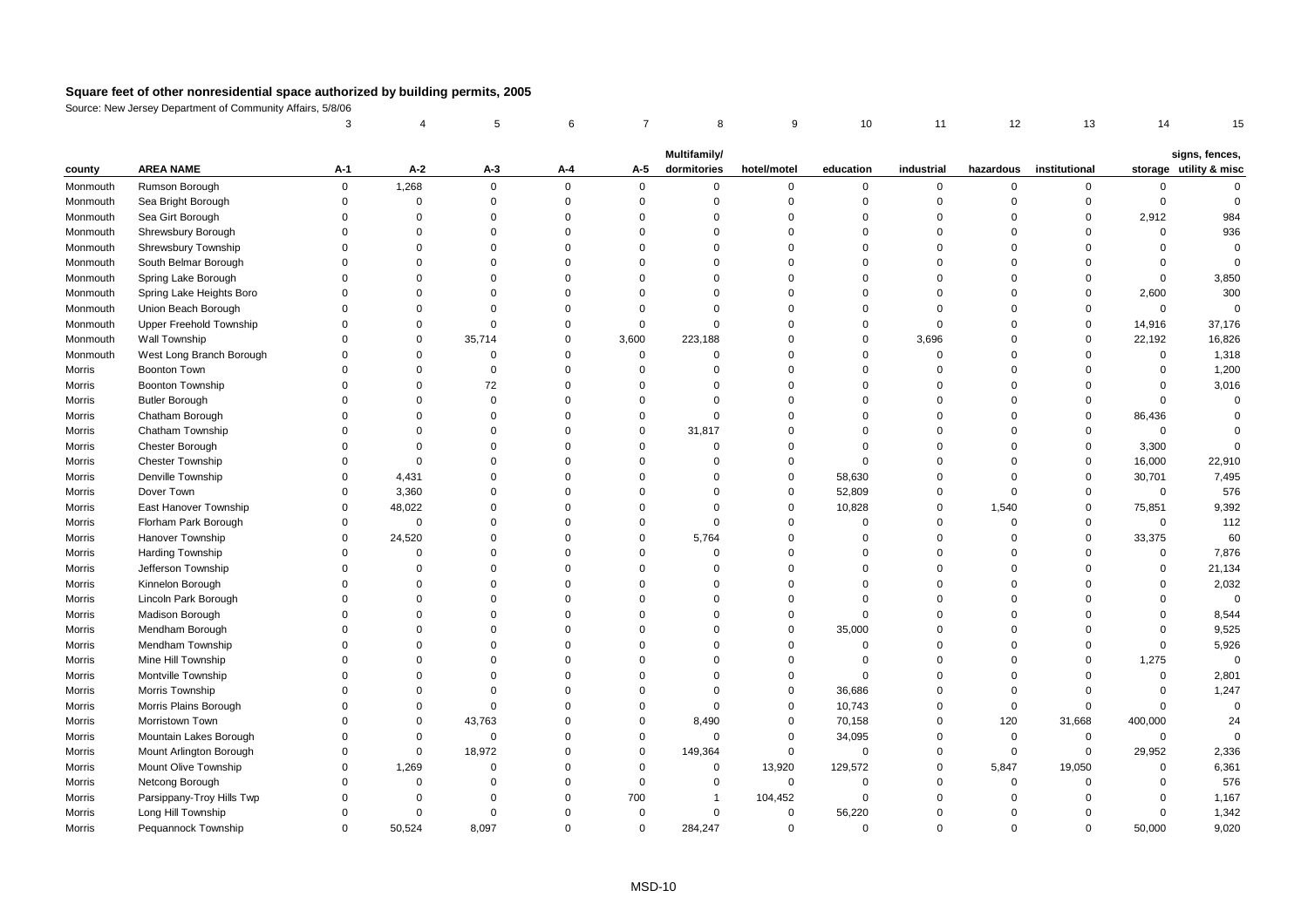|         |                             | 3           |             | 5              | 6           | $\overline{7}$ | 8                           | 9           | 10          | 11          | 12          | 13            | 14          | 15                                       |
|---------|-----------------------------|-------------|-------------|----------------|-------------|----------------|-----------------------------|-------------|-------------|-------------|-------------|---------------|-------------|------------------------------------------|
|         |                             |             |             |                |             |                |                             |             |             |             |             |               |             |                                          |
| county  | <b>AREA NAME</b>            | A-1         | $A-2$       | $A-3$          | A-4         | A-5            | Multifamily/<br>dormitories | hotel/motel | education   | industrial  | hazardous   | institutional |             | signs, fences,<br>storage utility & misc |
| Morris  | Randolph Township           | $\mathbf 0$ | $\mathbf 0$ | $\mathbf 0$    | $\mathbf 0$ | $\mathbf 0$    | $\mathbf 0$                 | $\mathbf 0$ | 8,662       | $\mathbf 0$ | $\mathbf 0$ | 5,605         | 22,576      | 7,050                                    |
| Morris  | Riverdale Borough           | $\Omega$    | $\mathbf 0$ | $\mathbf 0$    | $\mathbf 0$ | $\pmb{0}$      | 367,081                     | 4,181       | $\mathbf 0$ | $\mathbf 0$ | $\Omega$    | $\mathsf 0$   | $\mathbf 0$ | $\overline{0}$                           |
| Morris  | Rockaway Borough            | $\mathbf 0$ | $\Omega$    | 0              | $\mathbf 0$ | $\pmb{0}$      | $\mathbf 0$                 | $\mathsf 0$ | 7,536       | $\mathbf 0$ | $\Omega$    | $\mathbf 0$   | $\mathsf 0$ | $\Omega$                                 |
| Morris  | Rockaway Township           | $\Omega$    | 78,911      | $\mathbf 0$    | $\Omega$    | $\mathbf 0$    | 150,479                     | $\mathbf 0$ | $\mathbf 0$ | $\Omega$    | $\Omega$    | $\mathbf 0$   | $\mathbf 0$ | 19,549                                   |
| Morris  | Roxbury Township            | 21,100      | $\mathbf 0$ | 444            | $\Omega$    | $\mathbf 0$    | 133,549                     | 594         | 26,160      | $\Omega$    | 32          | $\mathbf 0$   | 73,625      | 42,447                                   |
| Morris  | Victory Gardens Borough     | $\Omega$    | $\Omega$    | $\mathsf 0$    | $\mathbf 0$ | $\mathbf 0$    | $\Omega$                    | $\mathsf 0$ | $\Omega$    | $\mathbf 0$ | $\Omega$    | $\mathbf 0$   | $\mathbf 0$ | $\mathbf 0$                              |
| Morris  | Washington Township         | $\Omega$    | $\Omega$    | $\mathsf 0$    | 17,920      | 63             | $\Omega$                    | $\mathsf 0$ | $\Omega$    | $\Omega$    | $\Omega$    | $\mathsf 0$   | 46,800      | 50,202                                   |
| Morris  | Wharton Borough             | $\Omega$    | $\mathbf 0$ | 8,419          | $\Omega$    | $\mathbf 0$    | $\Omega$                    | $\mathbf 0$ | $\Omega$    | $\Omega$    | $\Omega$    | $\mathbf 0$   | 81,405      | $\Omega$                                 |
| Ocean   | Barnegat Light Borough      | $\Omega$    | $\Omega$    | $\mathbf 0$    | $\Omega$    | $\mathbf 0$    | $\Omega$                    | $\mathbf 0$ | $\Omega$    | $\Omega$    | $\Omega$    | $\mathbf 0$   | $\Omega$    | $\Omega$                                 |
| Ocean   | Bay Head Borough            | $\Omega$    | $\mathbf 0$ | $\Omega$       | $\Omega$    | $\Omega$       | $\Omega$                    | $\Omega$    | $\Omega$    | $\Omega$    | $\Omega$    | $\Omega$      | $\Omega$    |                                          |
| Ocean   | Beach Haven Borough         | $\Omega$    | $\mathbf 0$ | 8,636          | $\Omega$    | $\mathbf 0$    | $\Omega$                    | $\Omega$    | $\Omega$    | $\Omega$    | $\Omega$    | $\Omega$      | $\Omega$    | $\Omega$                                 |
| Ocean   | Beachwood Borough           | $\Omega$    | $\mathbf 0$ | $\mathbf 0$    | $\Omega$    | $\mathbf 0$    | $\Omega$                    | $\mathbf 0$ | $\Omega$    | $\Omega$    | $\Omega$    | $\Omega$      | $\Omega$    | $\Omega$                                 |
| Ocean   | <b>Berkeley Township</b>    | $\Omega$    | $\Omega$    | $\Omega$       | $\Omega$    | $\mathbf 0$    | 2,679                       | 0           | $\Omega$    | $\Omega$    | $\Omega$    | $\mathbf 0$   | $\Omega$    | 2,750                                    |
| Ocean   | <b>Brick Township</b>       | $\mathbf 0$ | 17,794      | $\mathsf 0$    | $\Omega$    | $\mathbf 0$    | $\mathbf 0$                 | $\mathsf 0$ | $\mathbf 0$ | $\Omega$    | $\Omega$    | 4,972         | $\Omega$    | 5,547                                    |
| Ocean   | Dover Township              | 42,206      | 2,514       | 9,127          | 46,900      | $\mathbf 0$    | 8,196                       | $\mathbf 0$ | 61,209      | $\Omega$    | $\Omega$    | 4,800         | 284,214     | 9,845                                    |
| Ocean   | Eagleswood Township         | $\Omega$    | $\Omega$    | $\mathbf 0$    | $\Omega$    | $\mathbf 0$    | $\Omega$                    | $\mathbf 0$ | $\Omega$    | $\Omega$    | $\Omega$    | $\mathbf{0}$  | $\mathbf 0$ | 17,343                                   |
| Ocean   | Harvey Cedars Borough       | $\Omega$    | $\Omega$    | $\Omega$       | $\Omega$    | $\mathbf 0$    | $\Omega$                    | $\mathbf 0$ | $\Omega$    | $\Omega$    | $\Omega$    | $\mathbf{0}$  | $\Omega$    | $\mathbf 0$                              |
| Ocean   | Island Heights Borough      | $\mathbf 0$ | 1,230       | $\mathbf 0$    | $\mathbf 0$ | $\mathbf 0$    | 3,415                       | $\mathbf 0$ | $\Omega$    | $\Omega$    | $\Omega$    | $\mathbf 0$   | $\mathsf 0$ | 400                                      |
| Ocean   | Jackson Township            | $\Omega$    | $\mathbf 0$ | 8,704          | $\Omega$    | 194            | $\Omega$                    | $\mathbf 0$ | $\mathbf 0$ | 784         | $\Omega$    | 3,600         | 24,528      | 65,940                                   |
| Ocean   | Lacey Township              | $\Omega$    | $\mathbf 0$ | 51,230         | $\Omega$    | $\mathbf 0$    | 9,407                       | $\mathbf 0$ | 6,880       | $\mathbf 0$ | $\Omega$    | $\mathbf 0$   | 315         | 14,175                                   |
| Ocean   | Lakehurst Borough           | $\Omega$    | $\mathbf 0$ | 0              | $\Omega$    | $\mathbf 0$    | $\Omega$                    | 0           | $\mathbf 0$ | $\mathbf 0$ | $\Omega$    | 0             | $\mathbf 0$ | $\mathbf 0$                              |
| Ocean   | Lakewood Township           | $\Omega$    | $\mathsf 0$ | 26,822         | $\Omega$    | $\mathbf 0$    | 94,804                      | $\mathsf 0$ | 10,697      | 6,150       | $\Omega$    | $\mathsf 0$   | 103,130     | 3,463                                    |
| Ocean   | Lavallette Borough          | $\Omega$    | $\Omega$    | $\Omega$       | $\Omega$    | 119            | $\Omega$                    | $\mathbf 0$ | $\Omega$    | $\Omega$    | $\Omega$    | $\Omega$      | $\mathbf 0$ | $\Omega$                                 |
| Ocean   | Little Egg Harbor Township  | $\Omega$    | $\Omega$    | $\mathbf 0$    | 28,712      | $\mathbf 0$    | $\Omega$                    | $\mathbf 0$ | $\Omega$    | $\Omega$    | $\Omega$    | $\Omega$      | $\Omega$    | $\Omega$                                 |
| Ocean   | Long Beach Township         | 316         | $\Omega$    | $\mathbf 0$    | $\Omega$    | $\mathbf 0$    | $\Omega$                    | $\mathbf 0$ | $\Omega$    | $\Omega$    | $\Omega$    | $\mathbf 0$   | $\Omega$    | $\Omega$                                 |
| Ocean   | Manchester Township         | $\Omega$    | 3,074       | 39,615         | $\mathbf 0$ | 25,751         | 29,902                      | $\Omega$    | $\Omega$    | $\Omega$    | $\Omega$    | $\mathsf 0$   | 19,220      | 12,452                                   |
| Ocean   | <b>Mantoloking Borough</b>  | $\Omega$    | $\mathbf 0$ | $\mathbf 0$    | $\Omega$    | $\mathbf 0$    | $\Omega$                    | $\mathbf 0$ | $\Omega$    | $\Omega$    | $\Omega$    | $\mathbf 0$   | $\mathbf 0$ | 1,412                                    |
| Ocean   | Ocean Township              | $\Omega$    | $\Omega$    | 1,560          | $\Omega$    | $\mathbf 0$    | 4,302                       | $\mathbf 0$ | $\Omega$    | $\Omega$    | $\Omega$    | $\mathbf 0$   | 6,404       | 3,072                                    |
| Ocean   | Ocean Gate Borough          | $\Omega$    | $\Omega$    | $\Omega$       | $\Omega$    | $\mathbf 0$    | $\Omega$                    | $\mathsf 0$ | $\Omega$    | $\Omega$    | $\Omega$    | $\Omega$      | $\mathsf 0$ | $\mathbf 0$                              |
| Ocean   | Pine Beach Borough          | $\Omega$    | $\Omega$    | $\Omega$       | $\Omega$    | $\mathbf 0$    | $\Omega$                    | $\mathbf 0$ | $\Omega$    | $\mathbf 0$ | $\Omega$    | $\mathbf 0$   | $\mathsf 0$ | $\overline{0}$                           |
| Ocean   | <b>Plumsted Township</b>    | $\Omega$    | $\Omega$    | $\Omega$       | $\Omega$    | $\mathbf 0$    | $\Omega$                    | $\Omega$    | $\Omega$    | $\Omega$    | $\Omega$    | $\mathbf 0$   | 14,678      | 18,632                                   |
| Ocean   | Point Pleasant Borough      | $\Omega$    | $\Omega$    | $\Omega$       | $\Omega$    | $\mathbf 0$    | 1,101                       | $\mathbf 0$ | $\Omega$    | $\Omega$    | $\Omega$    | $\mathbf 0$   | 1,892       | 3,206                                    |
| Ocean   | Point Pleasant Beach Boro   | $\Omega$    | 5,192       | $\Omega$       | $\Omega$    | $\mathbf 0$    | $\mathbf 0$                 | 1,659       | $\Omega$    | $\Omega$    | $\Omega$    | $\Omega$      | $\mathsf 0$ | 1,668                                    |
| Ocean   | Seaside Heights Borough     | $\Omega$    | $\Omega$    | $\Omega$       | $\Omega$    | $\mathbf 0$    | 79,902                      | 26,385      | $\Omega$    | $\Omega$    | $\Omega$    | $\Omega$      | $\Omega$    | $\mathbf 0$                              |
| Ocean   | Seaside Park Borough        | $\Omega$    | $\Omega$    | $\Omega$       | $\Omega$    | $\mathbf 0$    | $\mathbf 0$                 | $\mathbf 0$ | $\Omega$    | $\Omega$    | $\Omega$    | $\Omega$      | $\Omega$    | $\Omega$                                 |
| Ocean   | Ship Bottom Borough         | $\Omega$    | $\Omega$    | $\Omega$       | $\Omega$    | $\mathbf 0$    | 355                         | 5,068       | $\Omega$    | $\Omega$    | $\Omega$    | $\Omega$      | $\Omega$    | $\Omega$                                 |
| Ocean   | South Toms River Borough    | $\Omega$    | $\Omega$    | $\Omega$       | $\Omega$    | $\mathbf 0$    | $\Omega$                    | $\mathbf 0$ | $\Omega$    | $\Omega$    | $\Omega$    | $\Omega$      | $\Omega$    | $\Omega$                                 |
| Ocean   | Stafford Township           | $\mathbf 0$ | 1,500       | $\overline{2}$ | $\Omega$    | $\pmb{0}$      | 331,418                     | $\mathsf 0$ | 51,600      | 8,500       | $\Omega$    | $\mathsf 0$   | 3,934       | 94,941                                   |
| Ocean   | Surf City Borough           | $\Omega$    | $\Omega$    | $\Omega$       | $\Omega$    | $\mathbf 0$    | $\Omega$                    | $\mathbf 0$ | $\mathbf 0$ | $\mathbf 0$ | $\Omega$    | $\Omega$      | $\mathsf 0$ | $\Omega$                                 |
| Ocean   | <b>Tuckerton Borough</b>    | $\Omega$    | $\Omega$    | $\Omega$       | $\Omega$    | $\Omega$       | $\Omega$                    | $\mathbf 0$ | $\mathbf 0$ | $\mathbf 0$ | $\Omega$    | $\Omega$      | $\mathbf 0$ | 21,653                                   |
| Ocean   | <b>Barnegat Township</b>    | $\Omega$    | $\Omega$    |                | $\Omega$    |                | $\Omega$                    | $\Omega$    | $\Omega$    | 262         | $\Omega$    | $\Omega$      | 769         | 14,314                                   |
| Passaic | <b>Bloomingdale Borough</b> | $\Omega$    | $\Omega$    | $\Omega$       | $\Omega$    | $\Omega$       | $\Omega$                    | $\Omega$    | $\Omega$    | $\Omega$    | $\Omega$    | $\Omega$      | $\mathsf 0$ | $\mathbf 0$                              |
| Passaic | <b>Clifton City</b>         | $\Omega$    | $\Omega$    | 9,490          | $\Omega$    | $\Omega$       | $\Omega$                    | $\Omega$    | $\Omega$    | $\Omega$    | $\Omega$    | $\Omega$      | 1,500       | 1,379                                    |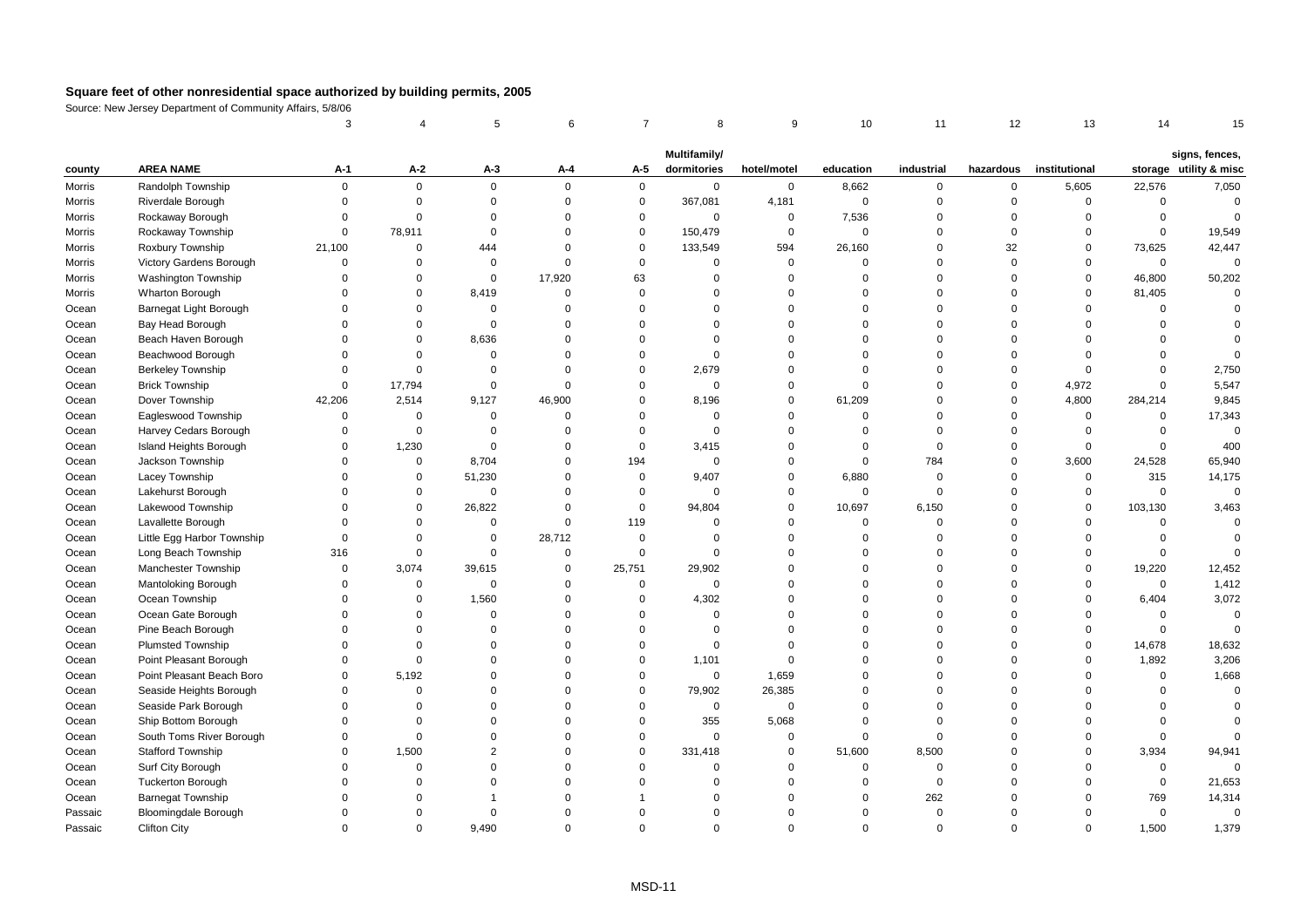|          |                             | 3           |             | 5           | 6           | $\overline{7}$ | 8            | 9           | 10             | 11           | 12          | 13            | 14           | 15                     |
|----------|-----------------------------|-------------|-------------|-------------|-------------|----------------|--------------|-------------|----------------|--------------|-------------|---------------|--------------|------------------------|
|          |                             |             |             |             |             |                | Multifamily/ |             |                |              |             |               |              | signs, fences,         |
| county   | <b>AREA NAME</b>            | A-1         | A-2         | A-3         | A-4         | A-5            | dormitories  | hotel/motel | education      | industrial   | hazardous   | institutional |              | storage utility & misc |
| Passaic  | Haledon Borough             | $\mathbf 0$ | $\pmb{0}$   | $\mathbf 0$ | $\mathsf 0$ | 0              | $\mathbf 0$  | 0           | $\mathbf 0$    | $\mathbf 0$  | $\mathbf 0$ | 0             | $\mathsf{O}$ | $\mathbf 0$            |
| Passaic  | Hawthorne Borough           | $\Omega$    | $\mathbf 0$ | $\mathbf 0$ | $\mathbf 0$ | $\mathsf 0$    | $\Omega$     | 0           | $\mathbf 0$    | $\mathbf 0$  | $\mathbf 0$ | 0             | $\mathbf 0$  | 10,252                 |
| Passaic  | Little Falls Township       | $\Omega$    | $\Omega$    | $\Omega$    | $\Omega$    | $\Omega$       | $\Omega$     | $\mathbf 0$ | $\Omega$       | $\mathbf 0$  | $\Omega$    | $\Omega$      | $\Omega$     | $\mathbf 0$            |
| Passaic  | North Haledon Borough       | $\Omega$    | $\mathbf 0$ | $\mathbf 0$ | $\Omega$    | $\mathbf 0$    | $\Omega$     | $\mathbf 0$ | $\Omega$       | $\mathbf{0}$ | $\Omega$    | $\Omega$      | $\mathbf 0$  | 1,634                  |
| Passaic  | Passaic City                | $\Omega$    | $\mathbf 0$ | 254         | $\Omega$    | $\mathsf 0$    | 12,713       | $\mathbf 0$ | $\mathbf 0$    | $\mathbf 0$  | $\Omega$    | $\mathbf 0$   | 1,388        | $\mathbf 0$            |
| Passaic  | Paterson City               | $\Omega$    | $\mathbf 0$ | 12,192      | 2,259       | $\mathbf 0$    | 407,799      | $\Omega$    | $\mathbf 0$    | 11,800       | $\Omega$    | 6,500         | 385,497      | 7,124                  |
| Passaic  | Pompton Lakes Borough       | $\Omega$    | $\mathbf 0$ | $\mathbf 0$ | 182         | $\mathbf 0$    | $\Omega$     | 0           | $\mathbf 0$    | $\mathbf 0$  | $\mathbf 0$ | $\mathbf 0$   | $\mathbf 0$  | 631                    |
| Passaic  | Prospect Park Borough       | $\Omega$    | $\Omega$    | $\mathbf 0$ | $\Omega$    | $\Omega$       | $\Omega$     | $\Omega$    | $\mathbf 0$    | 2,850        | $\Omega$    | $\mathbf 0$   | 7,500        | 864                    |
| Passaic  | Ringwood Borough            | $\Omega$    | $\Omega$    | 1,496       | $\Omega$    | $\Omega$       | $\Omega$     | $\Omega$    | $\Omega$       | $\mathbf 0$  | $\Omega$    | $\mathbf 0$   | 10,720       | 971                    |
| Passaic  | Totowa Borough              | $\Omega$    | $\Omega$    | $\mathbf 0$ | $\Omega$    | $\mathbf 0$    | $\Omega$     | $\mathbf 0$ | $\mathbf 0$    | $\Omega$     | $\Omega$    | 720           | 4,666        | $\Omega$               |
| Passaic  | Wanaque Borough             | $\Omega$    | $\mathbf 0$ | $\mathbf 0$ | 21,828      | $\mathbf 0$    | 938,793      | $\mathbf 0$ | $\mathbf 0$    | $\Omega$     | $\Omega$    | $\mathbf 0$   | $\mathbf 0$  | 1,573                  |
| Passaic  | Wayne Township              | $\Omega$    | $\pmb{0}$   | 3,854       | $\mathbf 0$ | $\mathsf 0$    | $\mathsf 0$  | 0           | 8,800          | $\mathbf 0$  | $\mathbf 0$ | $\mathbf 0$   | 27,000       | $\mathbf 0$            |
| Passaic  | West Milford Township       | $\Omega$    | 679         | $\mathbf 0$ | $\Omega$    | $\mathbf 0$    | 1,176        | 12,934      | $\Omega$       | $\Omega$     | $\Omega$    | $\mathbf 0$   | $\mathbf{0}$ | 17,555                 |
| Passaic  | West Paterson Borough       | $\Omega$    | $\mathsf 0$ | $\Omega$    | $\Omega$    | $\mathbf 0$    | 13,104       | $\Omega$    | $\Omega$       | $\Omega$     | $\Omega$    | 0             | 16,818       | 580                    |
| Salem    | Alloway Township            | $\Omega$    | $\Omega$    | $\Omega$    | $\Omega$    | $\mathbf 0$    | $\Omega$     | $\mathbf 0$ | $\Omega$       | $\Omega$     | $\Omega$    | $\Omega$      | $\mathbf 0$  | 17,294                 |
| Salem    | Elmer Borough               | $\Omega$    | $\Omega$    | $\Omega$    | $\Omega$    | $\Omega$       | $\Omega$     | $\mathbf 0$ | $\Omega$       | $\Omega$     | $\Omega$    | $\Omega$      | $\mathbf 0$  | $\Omega$               |
| Salem    | Elsinboro Township          | $\Omega$    | $\Omega$    | $\Omega$    | $\Omega$    | $\Omega$       | $\Omega$     | $\mathbf 0$ | $\Omega$       | $\Omega$     | $\Omega$    | $\Omega$      | $\mathbf 0$  | $\Omega$               |
| Salem    | Lower Alloways Creek Twp    | $\Omega$    | $\Omega$    | $\Omega$    | $\Omega$    | $\Omega$       | $\Omega$     | $\mathbf 0$ | $\Omega$       | $\Omega$     | $\Omega$    | $\Omega$      | $\mathbf 0$  | 23,334                 |
| Salem    | Mannington Township         | $\Omega$    | $\Omega$    | $\Omega$    | $\Omega$    | $\Omega$       | $\mathbf 0$  | $\Omega$    | $\Omega$       | $\Omega$     | $\Omega$    | $\mathbf 0$   | 2,821        | 8,359                  |
| Salem    | Oldmans Township            | $\Omega$    | $\Omega$    | $\Omega$    | $\Omega$    | $\Omega$       | 2,620        | $\Omega$    | $\Omega$       | $\Omega$     | $\Omega$    | $\Omega$      | 660          | 8,912                  |
| Salem    | Penns Grove Borough         | $\Omega$    | $\mathbf 0$ | $\Omega$    | $\Omega$    | $\mathbf 0$    | $\Omega$     | $\mathbf 0$ | $\Omega$       | $\mathbf{0}$ | $\Omega$    | $\mathbf 0$   | $\mathbf{0}$ | $\mathbf 0$            |
| Salem    | Pennsville Township         | $\Omega$    | 5,600       | $\Omega$    | $\mathbf 0$ | 1,260          | $\Omega$     | 0           | $\overline{0}$ | 188          | $\mathbf 0$ | $\Omega$      | $\mathsf 0$  | 13,892                 |
| Salem    | Pilesgrove Township         | $\Omega$    | $\mathbf 0$ | $\Omega$    | $\Omega$    | $\Omega$       | $\Omega$     | $\mathbf 0$ | $\mathbf 0$    | $\mathbf{0}$ | $\Omega$    | $\mathbf 0$   | 6,844        | 28,803                 |
| Salem    | Pittsgrove Township         | $\Omega$    | $\Omega$    | 1,120       | $\Omega$    | $\Omega$       | $\Omega$     | $\Omega$    | 210            | $\Omega$     | $\Omega$    | 216           | 7,500        | 60,852                 |
| Salem    | Quinton Township            | $\Omega$    | $\mathbf 0$ | $\mathbf 0$ | $\Omega$    | $\Omega$       | $\Omega$     | $\mathbf 0$ | $\mathbf 0$    | $\mathbf 0$  | $\Omega$    | $\mathbf 0$   | $\mathsf{O}$ | 12,792                 |
| Salem    | Salem City                  | $\Omega$    | $\Omega$    | $\Omega$    | $\Omega$    | $\Omega$       | $\Omega$     | $\mathbf 0$ | $\mathbf 0$    | $\mathbf 0$  | $\Omega$    | $\Omega$      | $\mathbf 0$  | $\mathbf 0$            |
| Salem    | Carneys Point Township      | $\Omega$    | $\Omega$    | $\Omega$    | $\Omega$    | $\Omega$       | $\Omega$     | $\mathbf 0$ | $\mathbf 0$    | 9,092        | $\Omega$    | $\Omega$      | $\mathbf 0$  | 1,200                  |
| Salem    | Upper Pittsgrove Township   | $\Omega$    | $\Omega$    | $\Omega$    | $\Omega$    | $\Omega$       | $\Omega$     | 0           | $\mathbf 0$    | $\mathbf 0$  | $\mathbf 0$ | 0             | 8,960        | 55,480                 |
| Salem    | Woodstown Borough           | $\Omega$    | $\Omega$    | $\Omega$    | $\Omega$    | $\Omega$       | $\Omega$     | $\Omega$    | $\Omega$       | $\Omega$     | $\Omega$    | $\mathbf 0$   | $\mathbf 0$  | 1,652                  |
| Somerset | <b>Bedminster Township</b>  | $\Omega$    | $\Omega$    | $\Omega$    | $\Omega$    | $\Omega$       | $\Omega$     | $\mathbf 0$ | $\Omega$       | $\Omega$     | $\Omega$    | $\mathbf 0$   | 2,832        | 61,861                 |
| Somerset | <b>Bernards Township</b>    | $\Omega$    | $\mathbf 0$ | 5,231       | $\Omega$    | $\Omega$       | $\Omega$     | $\mathbf 0$ | 29,690         | $\mathbf 0$  | $\Omega$    | 43,352        | 78,500       | 10,513                 |
| Somerset | Bernardsville Borough       | $\Omega$    | $\mathbf 0$ | $\Omega$    | $\Omega$    | $\Omega$       | $\Omega$     | 0           | 57,981         | $\Omega$     | $\mathbf 0$ | $\mathbf 0$   | $\mathsf 0$  | 5,934                  |
| Somerset | Bound Brook Borough         | $\Omega$    | $\mathbf 0$ | $\Omega$    | $\Omega$    | $\Omega$       | $\Omega$     | $\mathbf 0$ | $\mathbf 0$    | $\mathbf 0$  | $\mathbf 0$ | $\mathbf 0$   | $\mathbf 0$  | $\mathbf 0$            |
| Somerset | <b>Branchburg Township</b>  | 1,728       | $\mathbf 0$ | $\Omega$    | $\Omega$    | $\Omega$       | $\Omega$     | $\mathbf 0$ | $\mathbf 0$    | 2,800        | $\Omega$    | $\mathbf 0$   | 133,697      | 11,544                 |
| Somerset | <b>Bridgewater Township</b> | $\Omega$    | 3,100       | $\Omega$    | $\Omega$    | $\bf 0$        | 121,419      | $\Omega$    | 13,930         | $\mathbf 0$  | $\Omega$    | 0             | 546          | 15,813                 |
| Somerset | Far Hills Borough           | $\Omega$    | $\mathsf 0$ | $\mathbf 0$ | $\Omega$    | $\mathbf 0$    | $\mathbf 0$  | $\mathbf 0$ | $\mathbf 0$    | $\Omega$     | $\Omega$    | $\mathbf 0$   | $\mathbf{0}$ | 1,875                  |
| Somerset | Franklin Township           | $\Omega$    | 9,274       | 31,184      | $\Omega$    | $\mathbf 0$    | 80,158       | 60,400      | $\Omega$       | $\Omega$     | $\Omega$    | $\mathbf 0$   | 140,001      | 10,371                 |
| Somerset | Green Brook Township        | $\Omega$    | $\mathsf 0$ | $\mathbf 0$ | $\Omega$    | $\Omega$       | 0            | $\mathbf 0$ | $\Omega$       | $\Omega$     | $\mathbf 0$ | $\mathbf 0$   | 0            | $\overline{0}$         |
| Somerset | Hillsborough Township       | $\Omega$    | $\mathbf 0$ | 42,860      | $\Omega$    | $\Omega$       | $\Omega$     | $\Omega$    | $\Omega$       | $\mathbf 0$  | $\Omega$    | 70,162        | $\mathbf 0$  | 4,703                  |
| Somerset | Manville Borough            |             | $\Omega$    | $\Omega$    | $\Omega$    | $\Omega$       | $\Omega$     | $\Omega$    | $\Omega$       | $\Omega$     | $\Omega$    | $\Omega$      | $\Omega$     | 635                    |
| Somerset | Millstone Borough           | $\Omega$    | $\Omega$    | $\Omega$    | $\Omega$    | $\Omega$       | $\Omega$     | $\Omega$    | $\Omega$       | $\mathbf 0$  | $\Omega$    | $\Omega$      | $\mathbf 0$  | $\mathbf 0$            |
| Somerset | Montgomery Township         | $\Omega$    | $\Omega$    | $\Omega$    | $\Omega$    | $\mathbf 0$    | 5,282        | $\mathbf 0$ | $\Omega$       | $\Omega$     | $\Omega$    | $\mathbf 0$   | 16,290       | 1,692                  |
| Somerset | North Plainfield Borough    | $\Omega$    | $\Omega$    | $\Omega$    | $\Omega$    | $\Omega$       | $\Omega$     | $\Omega$    | $\Omega$       | $\Omega$     | $\Omega$    | $\Omega$      | $\Omega$     | $\Omega$               |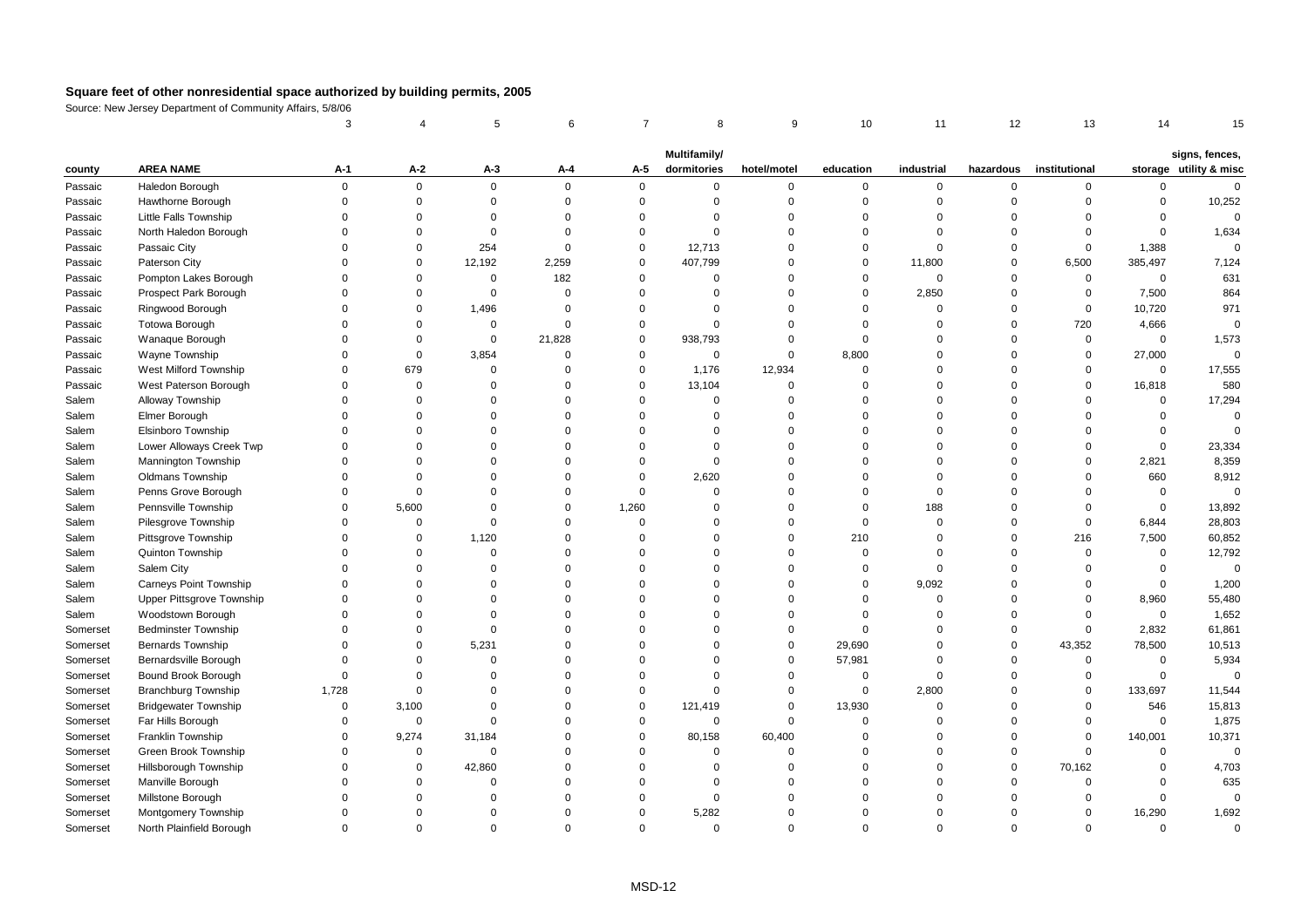|          |                            | 3           |             | 5           | 6           | $\overline{7}$ | 8            | 9           | 10             | 11          | 12          | 13            | 14          | 15                                       |
|----------|----------------------------|-------------|-------------|-------------|-------------|----------------|--------------|-------------|----------------|-------------|-------------|---------------|-------------|------------------------------------------|
|          |                            |             |             |             |             |                | Multifamily/ |             |                |             |             |               |             |                                          |
| county   | <b>AREA NAME</b>           | $A-1$       | $A-2$       | $A-3$       | A-4         | A-5            | dormitories  | hotel/motel | education      | industrial  | hazardous   | institutional |             | signs, fences,<br>storage utility & misc |
| Somerset | Peapack-Gladstone Boro     | $\mathbf 0$ | $\mathbf 0$ | 1,572       | $\mathbf 0$ | $\mathbf 0$    | $\mathsf 0$  | 0           | $\mathbf 0$    | $\mathbf 0$ | $\mathsf 0$ | 0             | $\mathbf 0$ | $\Omega$                                 |
| Somerset | Raritan Borough            | $\Omega$    | $\mathbf 0$ | $\mathsf 0$ | $\mathbf 0$ | $\mathsf 0$    | 383,063      | $\mathbf 0$ | $\mathbf 0$    | 10,000      | $\mathbf 0$ | $\mathbf 0$   | 0           | $\Omega$                                 |
| Somerset | Rocky Hill Borough         | $\mathbf 0$ | $\mathsf 0$ | $\mathbf 0$ | $\mathbf 0$ | $\mathsf 0$    | $\mathsf 0$  | $\mathbf 0$ | $\mathbf 0$    | $\mathbf 0$ | $\mathbf 0$ | $\Omega$      | $\mathbf 0$ | $\Omega$                                 |
| Somerset | Somerville Borough         | $\Omega$    | 1,354       | $\Omega$    | $\Omega$    | $\mathbf 0$    | 5,800        | $\Omega$    | 626            | $\Omega$    | $\Omega$    | $\Omega$      | $\Omega$    | 2,304                                    |
| Somerset | South Bound Brook Boro     | $\Omega$    | $\mathbf 0$ | $\Omega$    | $\Omega$    | $\mathbf 0$    | 251,471      | $\Omega$    | $\mathbf 0$    | $\Omega$    | $\Omega$    | $\Omega$      | $\Omega$    | 506                                      |
| Somerset | Warren Township            | $\Omega$    | 0           | $\Omega$    | $\Omega$    | 0              | 0            | $\mathbf 0$ | 162,847        | $\mathbf 0$ | 1,520       | $\Omega$      | 0           | 12,532                                   |
| Somerset | Watchung Borough           | $\Omega$    | $\mathbf 0$ | $\Omega$    | $\Omega$    | $\mathsf 0$    | 42,356       | $\Omega$    | $\mathbf 0$    | $\mathbf 0$ | $\mathsf 0$ | $\Omega$      | $\Omega$    | $\Omega$                                 |
| Sussex   | Andover Borough            | $\Omega$    | 0           | $\Omega$    | $\mathbf 0$ | $\Omega$       | $\mathbf 0$  | $\mathbf 0$ | $\mathbf 0$    | $\mathbf 0$ | $\mathbf 0$ | $\Omega$      | $\mathbf 0$ | $\Omega$                                 |
| Sussex   | Andover Township           | $\Omega$    | $\mathbf 0$ | $\Omega$    | $\Omega$    | $\Omega$       | $\Omega$     | 18,056      | $\Omega$       | $\Omega$    | $\Omega$    | $\Omega$      | $\Omega$    | $\Omega$                                 |
| Sussex   | Branchville Borough        | $\Omega$    | $\mathbf 0$ | $\Omega$    | $\Omega$    | $\Omega$       | $\Omega$     | $\Omega$    | $\Omega$       | $\Omega$    | $\Omega$    | $\Omega$      | $\Omega$    |                                          |
| Sussex   | Byram Township             | $\Omega$    | 4,856       | 8,176       | $\Omega$    | $\Omega$       | $\Omega$     | $\Omega$    | $\overline{0}$ | $\Omega$    | $\Omega$    | $\Omega$      | $\mathbf 0$ | 928                                      |
| Sussex   | <b>Frankford Township</b>  | $\Omega$    | $\mathsf 0$ | $\mathsf 0$ | $\mathbf 0$ | $\Omega$       | $\Omega$     | $\Omega$    | $\mathbf 0$    | $\mathbf 0$ | $\mathsf 0$ | $\Omega$      | $\mathsf 0$ | 255,347                                  |
| Sussex   | Franklin Borough           | $\Omega$    | $\mathsf 0$ | $\mathbf 0$ | $\Omega$    | $\Omega$       | $\Omega$     | $\Omega$    | $\Omega$       | $\Omega$    | $\Omega$    | $\Omega$      | $\Omega$    | $\Omega$                                 |
| Sussex   | Fredon Township            | $\Omega$    | 11,612      | 17,750      | $\Omega$    | $\Omega$       | $\Omega$     | $\Omega$    | $\Omega$       | $\Omega$    | $\Omega$    | $\Omega$      | $\mathbf 0$ | 17,716                                   |
| Sussex   | Green Township             | $\Omega$    | $\mathsf 0$ | $\Omega$    | $\Omega$    | $\Omega$       | $\Omega$     | $\Omega$    | $\mathbf 0$    | $\Omega$    | $\mathbf 0$ | $\Omega$      | $\mathbf 0$ | 7,440                                    |
| Sussex   | Hamburg Borough            | $\Omega$    | $\mathbf 0$ | $\mathbf 0$ | $\Omega$    | $\Omega$       | $\Omega$     | $\Omega$    | $\Omega$       | $\Omega$    | $\Omega$    | $\Omega$      | $\mathsf 0$ | 551                                      |
| Sussex   | Hampton Township           | $\Omega$    | $\Omega$    | $\Omega$    | $\Omega$    | $\Omega$       | $\Omega$     | $\Omega$    | $\mathbf 0$    | $\Omega$    | $\Omega$    | $\Omega$      | 972         | 17,343                                   |
| Sussex   | Hardyston Township         | $\Omega$    | $\Omega$    | $\Omega$    | $\Omega$    | $\Omega$       | $\Omega$     | $\Omega$    | $\mathbf 0$    | $\Omega$    | $\Omega$    | $\mathbf 0$   | 8,360       | 8,166                                    |
| Sussex   | <b>Hopatcong Borough</b>   | $\Omega$    | $\Omega$    | $\Omega$    | $\Omega$    | $\Omega$       | $\Omega$     | $\mathbf 0$ | 6,014          | $\Omega$    | $\mathbf 0$ | $\mathbf 0$   | 17,750      | 3,488                                    |
| Sussex   | Lafayette Township         | $\Omega$    | $\Omega$    | $\Omega$    | $\Omega$    | $\Omega$       | $\mathbf 0$  | $\Omega$    | $\mathbf 0$    | $\Omega$    | $\mathbf 0$ | $\Omega$      | $\mathsf 0$ | 6,926                                    |
| Sussex   | Montague Township          | $\Omega$    | $\Omega$    | $\Omega$    | $\Omega$    | $\Omega$       | $\mathbf 0$  | $\Omega$    | $\Omega$       | $\Omega$    | $\Omega$    | $\Omega$      | $\Omega$    | 9,509                                    |
| Sussex   | Newton Town                | $\Omega$    | $\Omega$    | $\Omega$    | $\Omega$    | $\Omega$       | 64,512       | 42,618      | $\mathbf{0}$   | $\Omega$    | $\Omega$    | $\Omega$      | $\Omega$    | 1,216                                    |
| Sussex   | Ogdensburg Borough         | $\Omega$    | $\Omega$    | $\mathbf 0$ | $\Omega$    | $\Omega$       | $\mathbf 0$  | $\Omega$    | $\mathbf{0}$   | $\mathbf 0$ | $\mathbf 0$ | $\Omega$      | $\mathbf 0$ | $\mathbf 0$                              |
| Sussex   | Sandyston Township         | $\Omega$    | $\mathbf 0$ | 720         | $\mathbf 0$ | $\Omega$       | $\Omega$     | $\Omega$    | $\overline{0}$ | $\Omega$    | $\mathbf 0$ | $\Omega$      | $\mathsf 0$ | 3,924                                    |
| Sussex   | Sparta Township            | $\Omega$    | $\Omega$    | 6,562       | $\Omega$    | $\Omega$       | $\Omega$     | $\Omega$    | $\mathbf 0$    | $\Omega$    | $\mathsf 0$ | $\Omega$      | 12,150      | 14,462                                   |
| Sussex   | Stanhope Borough           | $\Omega$    | $\Omega$    | $\Omega$    | $\Omega$    | $\Omega$       | $\Omega$     | $\Omega$    | $\mathbf 0$    | $\Omega$    | $\Omega$    | $\Omega$      | $\mathbf 0$ | $\mathbf 0$                              |
| Sussex   | <b>Stillwater Township</b> | $\Omega$    | $\Omega$    | $\Omega$    | $\Omega$    | $\Omega$       | $\Omega$     | $\Omega$    | $\mathbf{0}$   | $\Omega$    | $\Omega$    | $\Omega$      | $\mathbf 0$ | 9,185                                    |
| Sussex   | Sussex Borough             | $\Omega$    | $\Omega$    | $\Omega$    | $\Omega$    | $\Omega$       | $\Omega$     | $\mathbf 0$ | 1,972          | $\Omega$    | $\Omega$    | $\Omega$      | $\mathbf 0$ | 456                                      |
| Sussex   | Vernon Township            | $\Omega$    | $\Omega$    | $\Omega$    | $\Omega$    | $\Omega$       | $\Omega$     | 53,396      | $\mathbf 0$    | $\Omega$    | $\mathbf 0$ | $\Omega$      | 4,000       | 13,837                                   |
| Sussex   | <b>Walpack Township</b>    | $\Omega$    | $\Omega$    | $\Omega$    | $\Omega$    | $\Omega$       | $\mathbf 0$  | $\Omega$    | $\mathbf{0}$   | $\Omega$    | $\Omega$    | $\Omega$      | $\mathbf 0$ | $\mathbf 0$                              |
| Sussex   | Wantage Township           | $\Omega$    | $\Omega$    | $\Omega$    | $\Omega$    | $\Omega$       | $\mathbf 0$  | $\Omega$    | $\Omega$       | $\Omega$    | $\mathbf 0$ | $\Omega$      | 7,200       | 38,381                                   |
| Union    | Berkeley Heights Township  | $\Omega$    | $\Omega$    | $\Omega$    | 908         | $\mathbf 0$    | 35,360       | $\Omega$    | $\Omega$       | $\Omega$    | $\Omega$    | $\Omega$      | $\mathbf 0$ | 1,051                                    |
| Union    | Clark Township             | $\Omega$    | $\mathbf 0$ | $\Omega$    | $\Omega$    | $\mathsf 0$    | 3,674        | $\Omega$    | $\overline{0}$ | $\Omega$    | $\Omega$    | $\Omega$      | $\mathsf 0$ | $\mathbf 0$                              |
| Union    | <b>Cranford Township</b>   | $\Omega$    | $\mathbf 0$ | $\Omega$    | $\Omega$    | $\mathbf 0$    | $\mathbf 0$  | $\Omega$    | $\Omega$       | $\Omega$    | $\Omega$    | $\Omega$      | $\Omega$    | $\Omega$                                 |
| Union    | <b>Elizabeth City</b>      | $\Omega$    | $\mathbf 0$ | $\Omega$    | $\Omega$    | $\mathsf 0$    | 146,476      | $\Omega$    | $\Omega$       | $\Omega$    | $\Omega$    | $\Omega$      | 0           | 826                                      |
| Union    | Fanwood Borough            | $\Omega$    | 3,574       | $\Omega$    | $\Omega$    | $\mathsf 0$    | $\mathsf 0$  | $\Omega$    | $\overline{0}$ | $\Omega$    | $\Omega$    | $\Omega$      | $\mathsf 0$ | 1,260                                    |
| Union    | Garwood Borough            | $\Omega$    | $\mathsf 0$ | $\Omega$    | $\Omega$    | $\mathsf 0$    | 77,945       | $\Omega$    | $\mathbf{0}$   | $\mathbf 0$ | $\Omega$    | $\Omega$      | 6,246       | $\mathbf 0$                              |
| Union    | Hillside Township          | $\Omega$    | $\mathbf 0$ | $\Omega$    | $\Omega$    | $\Omega$       | $\mathbf 0$  | $\Omega$    | $\mathbf{0}$   | 864         | $\Omega$    | $\Omega$      | $\mathbf 0$ | 5,004                                    |
| Union    | Kenilworth Borough         | $\Omega$    | $\mathbf 0$ | $\Omega$    | $\Omega$    | $\mathbf 0$    | $\Omega$     | $\Omega$    | $\mathbf{0}$   | $\Omega$    | $\Omega$    | $\Omega$      | $\mathbf 0$ | 745                                      |
| Union    | <b>Linden City</b>         | $\Omega$    | 12,497      | $\Omega$    | $\Omega$    | 330            | 8,978        | 0           | 19,500         | 1,166       | $\mathbf 0$ | 0             | 16,014      | 5,573                                    |
| Union    | Mountainside Borough       | $\Omega$    | $\mathsf 0$ | $\Omega$    | $\Omega$    | $\mathsf 0$    | $\mathsf 0$  | $\Omega$    | 7,535          | $\Omega$    | $\Omega$    | $\Omega$      | 24,720      | 200                                      |
| Union    | New Providence Borough     | $\Omega$    | $\Omega$    | $\Omega$    | $\Omega$    | $\Omega$       | 45,156       | $\Omega$    | $\mathbf 0$    | $\Omega$    | $\Omega$    | $\Omega$      | $\mathsf 0$ | 3,566                                    |
| Union    | <b>Plainfield City</b>     | $\Omega$    | $\Omega$    | $\Omega$    | $\Omega$    | $\Omega$       | $\Omega$     | $\Omega$    | $\Omega$       | $\Omega$    | $\Omega$    | 41,875        | $\Omega$    | $\mathbf 0$                              |